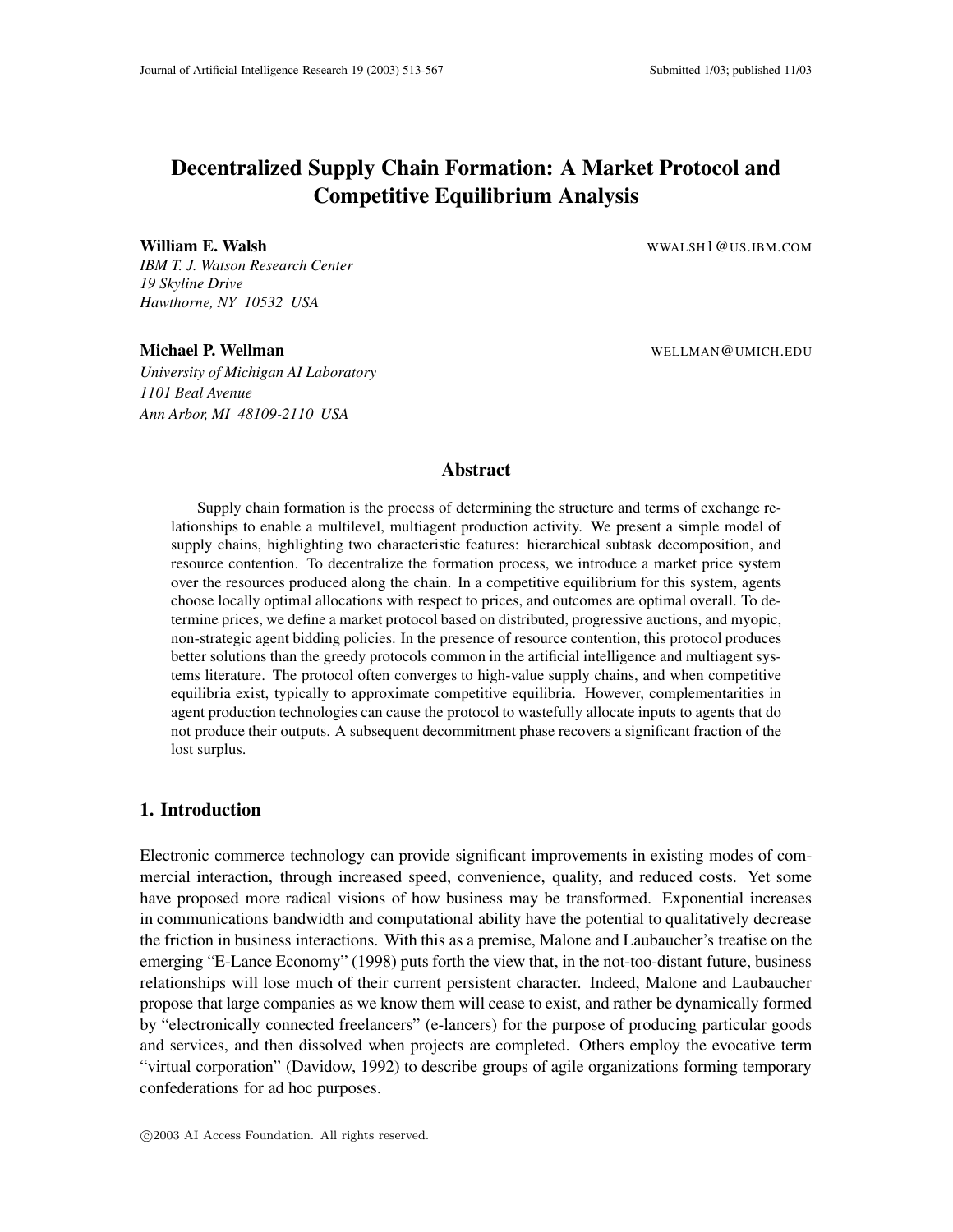Whether or not one accepts the full extent of this vision of virtual corporations, several business trends provide evidence that we are moving in this direction. Software companies are time-shifting development between the U.S. and India, and Sun Microsystems now allows freelance programmers to bid to fix customers' software problems (Borenstein & Saloner, 2001). Large, traditional manufacturing companies, exemplified by major automotive manufacturers, increasingly outsource the production of various components. Ford and General Motors (GM) have spun off parts manufacturing into separate companies (Lucking-Reily & Spulber, 2001). Start-ups and other small companies form partnerships to compete with larger, more established companies. Application service providers supplant in-house provision of standard operations, information, and technology services.

We study this phenomenon in the guise of supply chains, a common form of coordinated commercial interaction. For our purposes, a *supply chain* is a network of production and exchange relationships that spans multiple levels of production or task decomposition. Whenever we have a producer that buys inputs and sells outputs, we have a supply chain. Although typically used to refer to multi-business structures in manufacturing industries, any service or contracting relationship that spans multiple levels can be viewed as a supply chain.

*Supply chain formation* is the process of determining the participants in the supply chain, who will exchange what with whom, and the terms of the exchanges. Traditionally, supply chains have been formed and maintained over long periods of time by means of extensive human interactions. But the acceleration of commercial decision making is creating a need for more advanced support. Companies ranging from auto makers to computer manufacturers are basing their business models on rapid development, build-to-order, and customized products to satisfy ever-changing consumer demand. And fluctuations in resource costs and availability mean that companies must respond rapidly to maintain production capabilities and profits. As these changes increasingly occur at speeds, scales, and complexity unmanageable by humans, the need for automated supply chain formation becomes acute.

Because the agents are autonomous in an electronic commerce setting, we must generally assume that they have specialized knowledge about their own capabilities but limited knowledge about other individuals and the large-scale structure of the problem. Because agents are self-interested, they will participate with the goal of maximizing their own benefit. Additionally, we may have cause to control the allocation of each resource individually if, for instance, global optimization is infeasible or if no one entity has global allocative authority. For such environments where information, decision making, and control are inherently decentralized, we seek to engineer the process of bottom-up supply chain formation. This problem is complicated if the structure of resource contention precludes the use of simple greedy allocation strategies.

We present a decentralized, asynchronous market protocol for supply chain formation under conditions of resource scarcity. The protocol allows agents to negotiate the formation of supply chains in a bottom-up fashion, requiring only local knowledge and communication. In the market protocol, agents' decisions are coordinated by the price system, with the price for each resource determined through an ascending auction.

The remainder of the paper describes our market protocol, and characterizes its behavior theoretically and empirically.<sup>1</sup> We begin in Section 2 with a formal definition of the supply chain formation problem, and an illustrating application to the automotive industry. In Section 3, we

<sup>1.</sup> Further details may be found in the first author's dissertation (Walsh, 2001).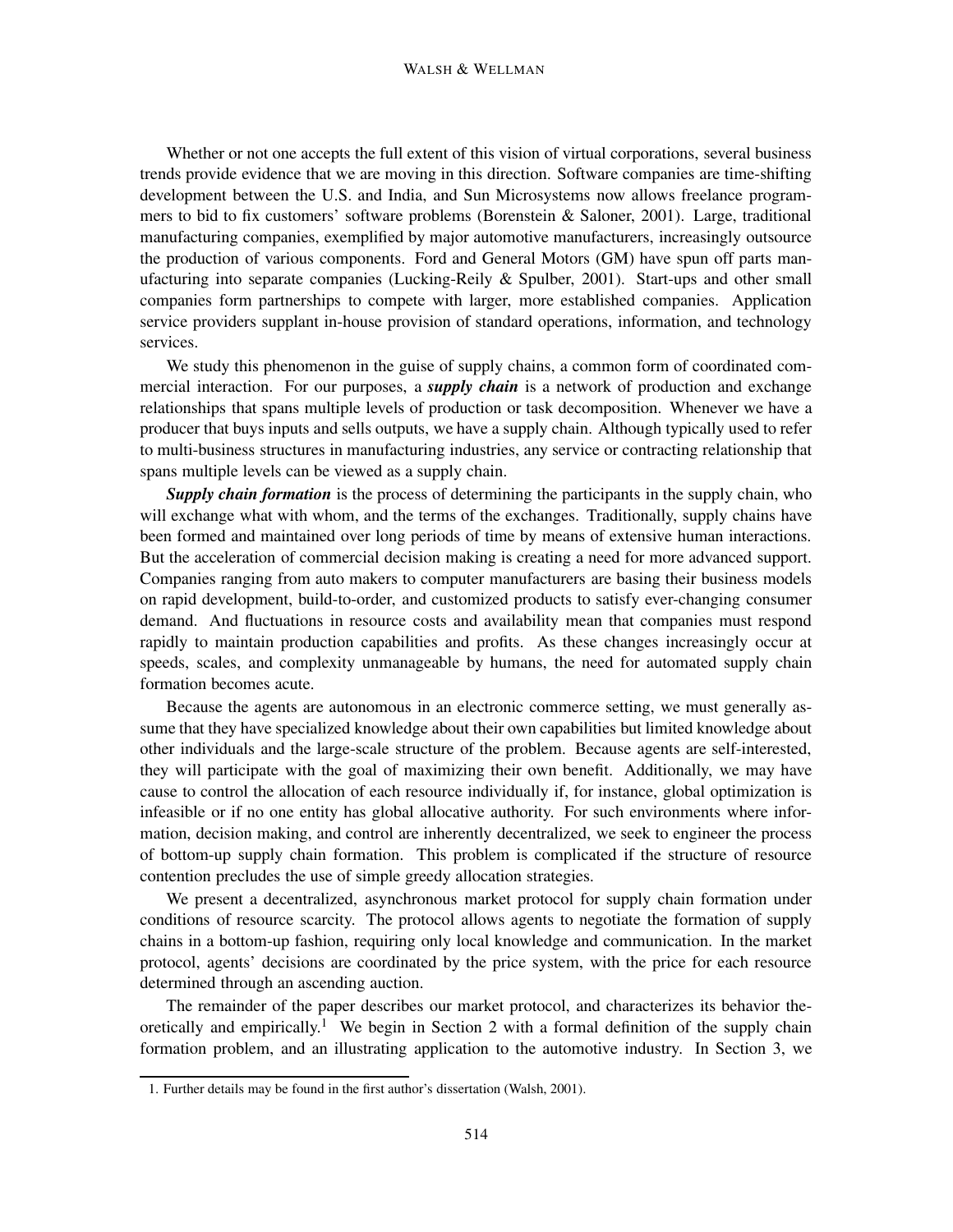show how typical greedy top-down approaches to supply chain formation can fail in the presence of resource contention. We define a price system and analyze static properties of price equilibria in Section 4. In Section 5, we introduce a price-based market protocol for supply chain formation and analyze its convergence properties. We present the results of an empirical study of the protocol in Section 6. In Section 7, we discuss relevant results and issues in price-based analysis and auction theory, as well as some related work in supply chain formation. We conclude in Section 8 and suggest extensions and future work. Throughout, we defer proofs to Appendix A.

## **2. The Supply Chain Formation Problem**

Agents in the supply chain are characterized in terms of their capabilities to perform tasks, and their interests in having tasks accomplished. A central feature of our model of the problem is *hierarchical task decomposition*: in order to perform a particular task, an agent may need to achieve some subtasks, which may be delegated to other agents. These may in turn have subtasks that may be delegated, forming a supply chain through a decomposition of task achievement. Constraints on the task assignment arise from resource contention, where agents require a common resource (e.g., a task achievement, or something tangible such as a piece of equipment) to accomplish their tasks.

Tasks are performed on behalf of particular agents; if two agents need a task then it would have to be performed twice to satisfy them both. In this way, tasks are the same as any other discrete, rival resource. Hence, we make no distinction in our model, and use the term "good" to refer to any task or resource provided or needed by agents. The assumption that goods cannot be shared or reused (i.e., have limited available quantities) is necessary for much of our analysis. Goods that can be replicated at little or no marginal cost, such as software and information, provide many interesting challenges to economic analysis (Shapiro & Varian, 1999), not addressed in this work.

#### **2.1 Example: Automotive Supply Chain Formation**

We illustrate our model of supply chain formation with an application to a stylized, hypothetical example from the automotive industry. Traditionally, automotive supply chains span many tiers, formed and maintained over long periods of time through extensive human negotiations. Some automation is emerging, for example through Covisint<sup>2</sup>, a company formed by GM, Ford, and DaimlerChrysler to mediate the negotiation and exchange of parts, as well as other supply chain interactions. Currently the focus in such efforts is on a particular exchange relationship within a single level of production. We consider the broader problem of assembling combinations of relationships across multiple levels to form complete, feasible supply chains.

In the example presented in Figure 1, Ford and GM need to acquire contracts for transmissions in order to produce particular models of cars. Ford can produce the transmissions in its own factories or acquire them from an independent transmission producer. GM currently does not have the capacity to produce the desired transmissions, and must outsource. The independent transmission producer has capacity to provide transmissions to either Ford or GM, but not both. Ford and the independent factory both require the services of a job shop for metal-working tasks, but the job shop does not have capacity to serve them simultaneously. Contracts with the job shop and with the two transmission factories are the scarce goods to be allocated.

<sup>2.</sup> http://www.covisint.com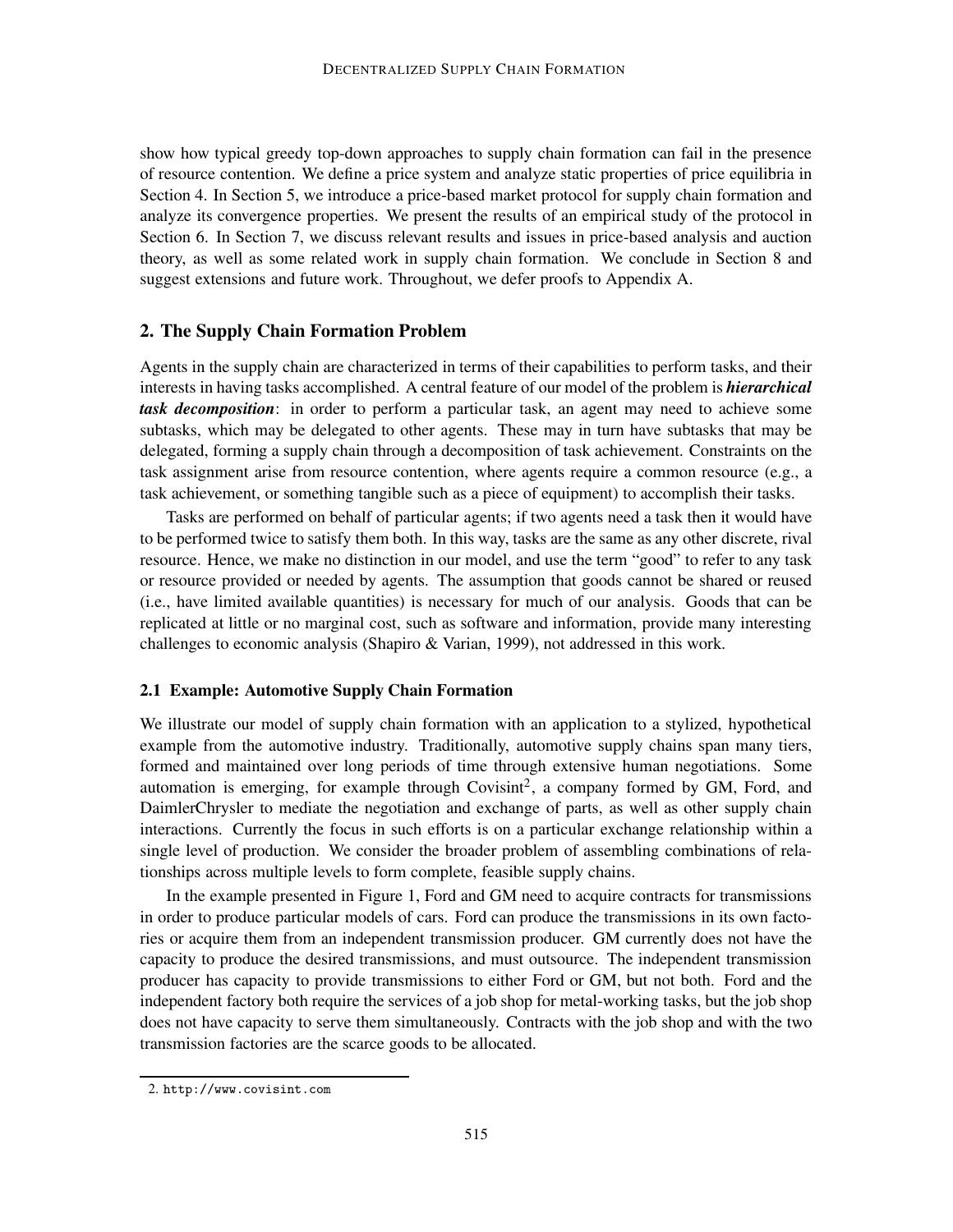

Figure 1: An automotive supply chain formation problem.

The limited capacity of the job shop entails certain constraints on feasible supply chains. Ford cannot acquire transmissions from the independent factory, because the job shop cannot serve the independent factory and Ford simultaneously. Additionally, Ford and GM cannot simultaneously be satisfied.

## **2.2 Problem Specification**

We provide a formal description of the supply chain formation problem in terms of bipartite graphs. The two types of nodes represent goods and agents, respectively. A *task dependency network* is a directed, acyclic graph,  $(V, E)$ , with vertices  $V = G \cup A$ , where:

> $G =$  the set of goods,  $A = C \cup \Pi$ , the set of agents,  $C =$  the set of consumers,  $\Pi$  = the set of producers,

and a set of edges *E* connecting agents with goods they can use or produce. There exists an edge  $\langle g, a \rangle$  from  $g \in G$  to  $a \in A$  when agent *a* can make use of one unit of *g*, and an edge  $\langle a, g \rangle$  when *a* can provide one unit of *g*. If an agent requires multiple units of a good as input, then we treat each unit as a separate edge, distinguishing them by subscripts. (Edges without explicit subscripts are interpreted as implicitly subscripted by "1".) For instance, if agent *a* requires two units of *g* as input, then its input edges are  $\langle g, a \rangle_1$  and  $\langle g, a \rangle_2$ .

The various agent types are characterized by their position in the task dependency network. Each *consumer*,  $c \in C$ , wishes to acquire one unit of one good from its set of consumable goods,  $G_c \subseteq G$ , where  $\langle g, c \rangle \in E$  iff  $g \in G_c$ .

A *producer* can produce a single unit of an *output* good conditional on acquiring some *input* goods. With each producer  $\pi \in \Pi$  we associate:

1. an input set,  $I_{\pi} \subseteq G$ , such that  $g \in I_{\pi}$  iff there are edges  $\langle g, \pi \rangle_k \in E$  for one or more *k*, and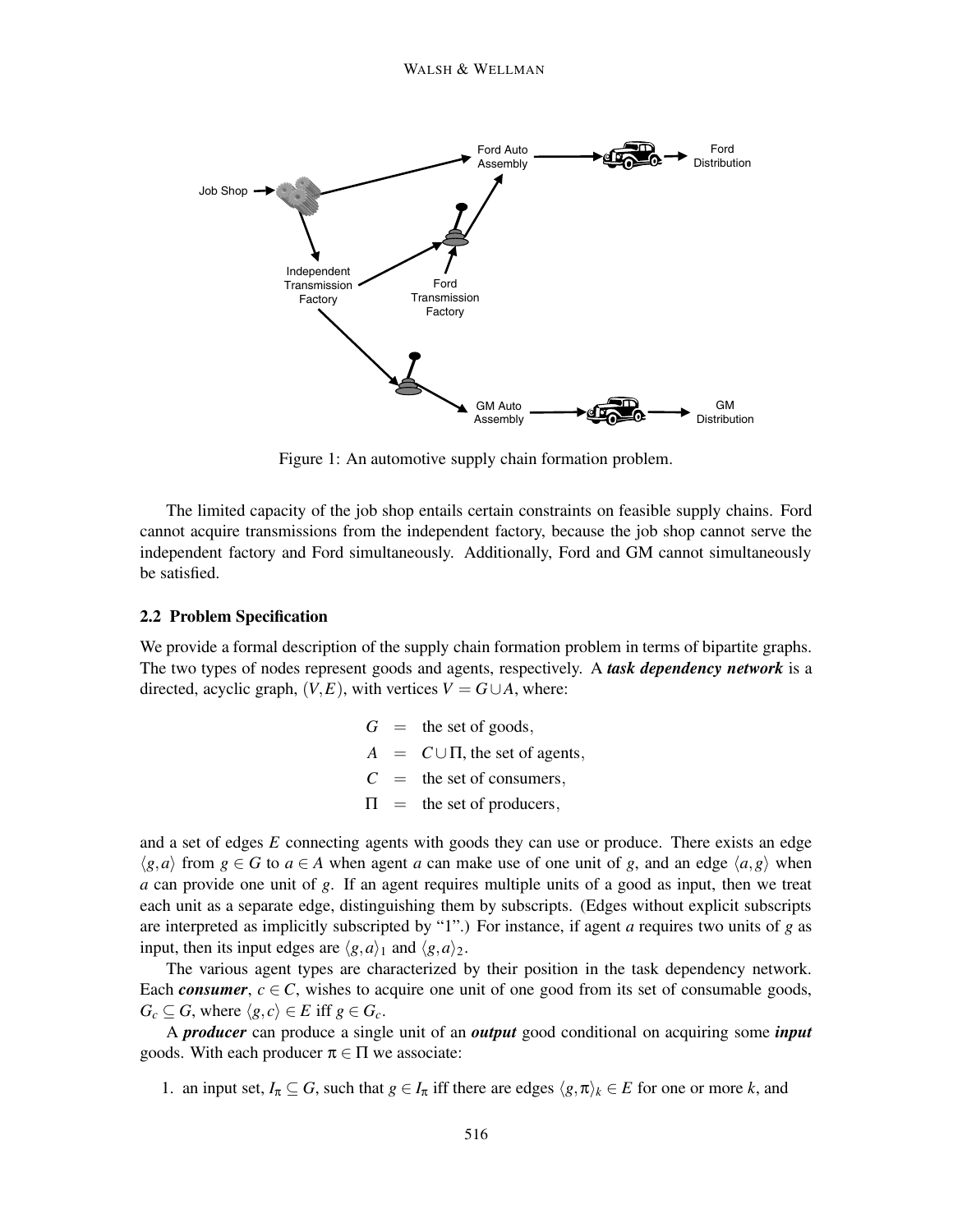

Figure 2: Network AUTO: A task dependency network for the automotive supply chain depicted in Figure 1.

2. a single output,  $g_{\pi} \in G \setminus I_{\pi}$ , such that  $\langle \pi, g_{\pi} \rangle \in E$ .

A producer's input goods are *complementary* in that the agent must acquire all of them in order to produce its output; it cannot accomplish anything with only a partial set. Alternate producers with the same output indicate different ways that a good can be produced.

Task dependency networks are constrained to be acyclic, that is, no agent produces goods that could be used to assemble its inputs through any chain of production. Although we might broadly view all global commerce as one large cycle of production and consumption, in practice, negotiations tend to be clustered within more limited scopes of concern, often referred to as "industries". The resulting supply chains are typically acyclic.

Figure 2 shows an example task dependency network for the automotive supply chain problem of Figure 1. Here the goods are indicated by circles, and agents by boxes. Producers with inputs are represented by curved boxes. The numbers under agent boxes represent production costs and consumption values, explained below. An arrow from an agent to a good indicates that the agent can provide that good, and an arrow from a good to an agent indicates that the agent can make use of the good. For instance, the producer labeled Ford Auto Assembly requires Worked Metal and Ford Transmissions in order to produce cars. Since the transmissions produced by the Ford Transmission Factory can be used only by Ford, we need to distinguish Ford and GM transmissions as separate goods. This in turn requires that we introduce Ford and GM Transmission Subcontractor producers to model the fact that the Independent Transmission Factory can be used to produce either type.

An *allocation* is a subgraph  $(V', E') \subseteq (V, E)$ . For  $a \in A$  and  $g \in G$ , an edge  $\langle a, g \rangle \in E'$  means that agent *a* provides *g*, and  $\langle g, a \rangle \in E'$  means *a* acquires *g*. An allocation's vertices are the agents and goods incident on its edges:

1. An agent is in an allocation graph iff it acquires or provides a good:

For 
$$
a \in A
$$
, we have  $a \in V'$  iff  $\langle g, a \rangle \in E'$  or  $\langle a, g \rangle \in E'$ .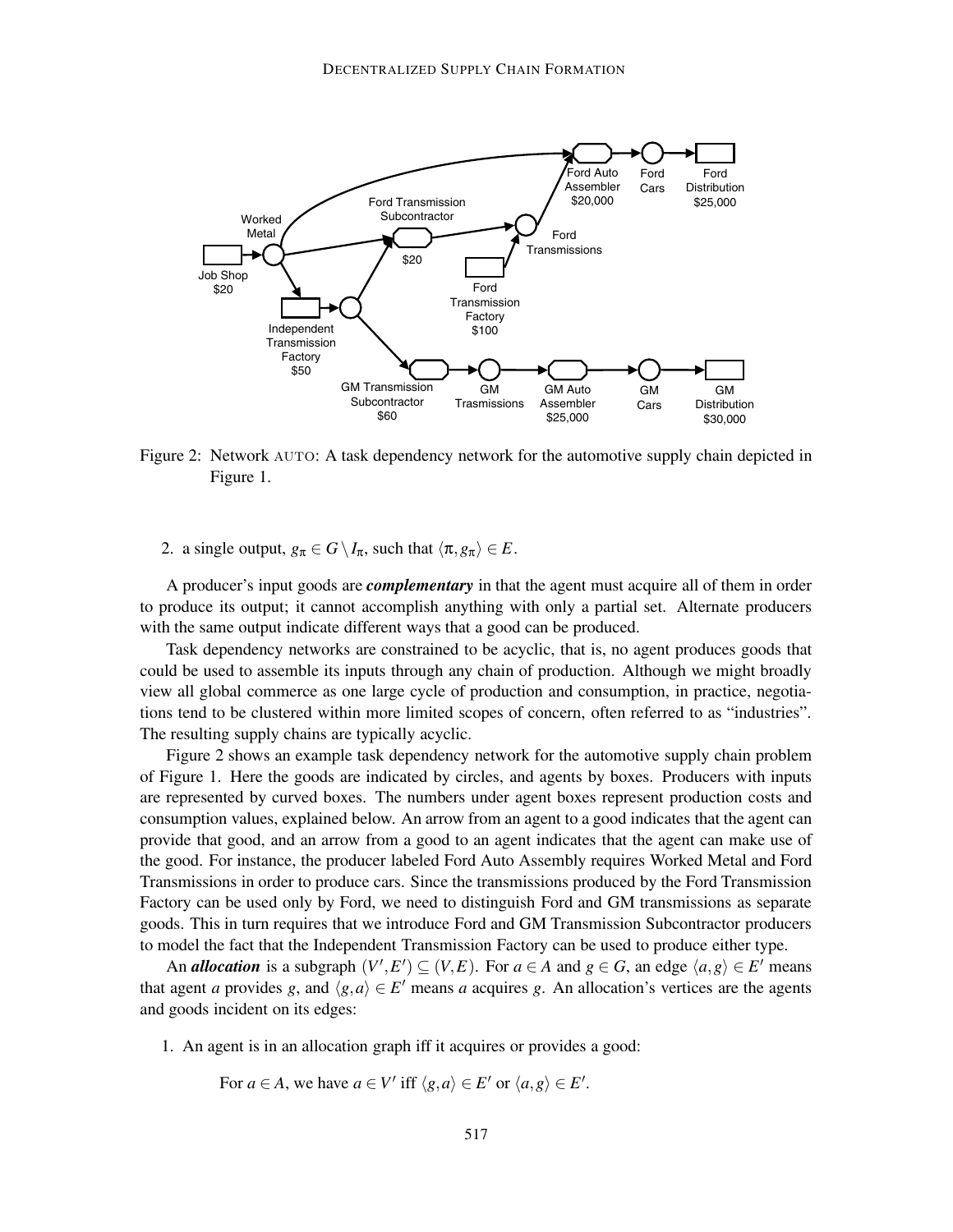

Figure 3: A solution to Network AUTO.

2. A good is in an allocation graph iff it is acquired or provided:

For  $g \in G$ , we have  $g \in V'$  iff  $\langle g, a \rangle \in E'$  or  $\langle a, g \rangle \in E'$ .

A producer π is *active* iff it provides its output. A *producer is feasible* iff it is inactive or acquires all its inputs. Consumers are always feasible.

Good *g* is in *material balance* in  $(V', E')$  iff the number of edges in equals the number out:

$$
\left|\{(a,k)\,|\,\langle a,g\rangle_k\in E'\}\right|=\left|\{(a,k)\,|\,\langle g,a\rangle_k\in E'\}\right|.
$$

An *allocation is feasible* iff all agents are feasible and all goods are in material balance. A *solution* is a feasible allocation that forms a partial ordering of feasible production, culminating in consumption. That is, some consumer acquires a good it desires:

There exists a  $\langle g, c \rangle \in E'$  such that  $c \in C \cap V'$ .

A solution may involve multiple consumers. If consumer  $c$  is in a solution  $(V', E')$  then we say that  $(V', E')$  is a *solution for c*.

Figure 3 shows a solution allocation for the task dependency network of Figure 2. Shaded agents and solid arrows are part of the solution, with unshaded agents and dashed arrows indicating elements of the problem not part of the solution. Note that the Ford Auto Assembler wins an input, but is inactive. However, recall that inactive producers are feasible, hence the solution properties are met. We refer to the configuration of an inactive producer acquiring an input in an allocation as a *dead end*.

Each producer  $\pi$  has some **production cost**  $\kappa_{\pi}$  for providing a unit of its output. The cost might represent the value  $\pi$  could obtain from engaging in some other activity (i.e., its opportunity cost), or some direct cost incurred in producing its output (but not including input costs). Since a producer provides at most one unit of one good, the total production cost to  $\pi$ , with output *g*, for allocation *E*<sup> $\prime$ </sup>, is  $\kappa_{\pi}$  if  $\langle \pi, g \rangle \in E'$  and 0 otherwise.

We assume that a consumer has preferences over different possible goods, but wishes to obtain only a single unit of one good. Thus, a consumer *c* obtains *value*  $v_c(g)$  for obtaining a single unit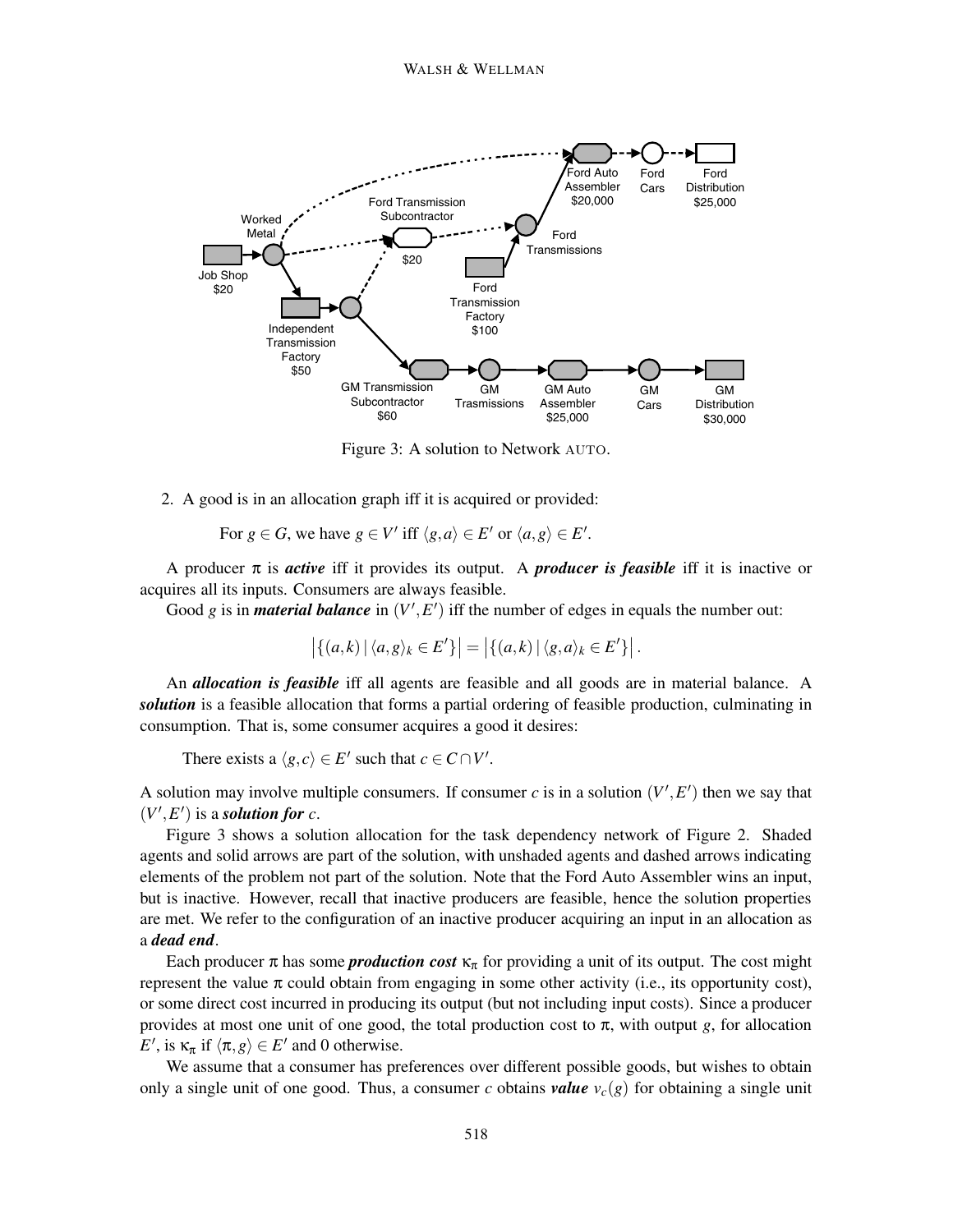of good *g*, and, for allocation *E'*, obtains value  $v_c((V', E')) \equiv \max_{\langle g, c \rangle \in E'} v_c(g)$ . In depicting task dependency networks, we display costs and values below the corresponding agent boxes.

**Definition 1 (value of an allocation)** *The* value of allocation  $(V', E')$  is:

$$
value((V', E')) \equiv \sum_{c \in C} v_c((V', E')) - \sum_{\pi \in \Pi} \kappa_{\pi}((V', E')).
$$

**Definition 2 (efficient allocations)** *The set of* efficient allocations *contains all feasible allocations*  $(V^*, E^*)$  *such that:* 

value(
$$
(V^*, E^*)
$$
) = max<sub>(V', E') \subseteq (V, E)</sub> (value( $(V', E')$ ) | ( $V', E'$ ) is feasible).

Task dependency networks describe the supply chain formation problem from a global perspective. In a decentralized approach to formation, we would generally not assume that an agent, or any other entity, has perfect or complete knowledge of the entire network. We generally do assume that all agents have perfect knowledge of their own costs, values, and goods of interest. When mediators facilitate the negotiations for goods (as in protocols described below), each agent knows of relevant mediators for its goods of interest. This knowledge includes all rules enforced by the mediators. Likewise, mediators know of the existence of all agents interested in their respective goods. Beyond that, a mediator knows only what the agents reveal through communication during negotiation. A mediator does not know the agents' true costs or valuations, nor is it aware of agents' preferences for goods outside of its direct scope of facilitation. We do not address in detail how agents and mediators achieve mutual awareness (i.e., how connections originate), but assume that it can be accomplished via some unspecified search, notification, or broadcast protocol.

## **3. Resource Contention**

One natural candidate approach to supply chain formation is the CONTRACT NET protocol (Davis & Smith, 1983), the most widely studied algorithm for forming task performance relations among distributed agents. CONTRACT NET does indeed apply to our framework, as it employs local negotiation to achieve a hierarchical task decomposition. Although definitive characterization is difficult due to the many variants on CONTRACT NET in the literature (Baker, 1996; Davis & Smith, 1983; Dellarocas et al., 2000; Sandholm, 1993), it is fair to say that, generally, "request for quotes" proceed top down from the root task (right-to-left from consumers, in our network terminology), and contracting proceeds bottom-up (left-to-right towards consumers), selecting at each level among candidate "bids" received. (Variants of the protocol are primarily distinguished by the form of bids and selection criteria employed.) As a consequence, choices are made greedily, without reflecting ramifications upstream in the evolving chain.

This approach can form satisficing supply chains when there are sufficient resources to support the greedy selection. However, the basic CONTRACT NET protocol does not explicitly address resource scarcity or contention among multiple agents. Producers accept bids on inputs before it can be established whether this might cause infeasibility further upstream. Without lookahead or backtracking, CONTRACT NET might construct infeasible supply chains when there are limited resources.

For instance, a greedy protocol would not produce a solution for the network shown in Figure 4. Here, if all producers bid according to a common function monotone in cost, the output bid of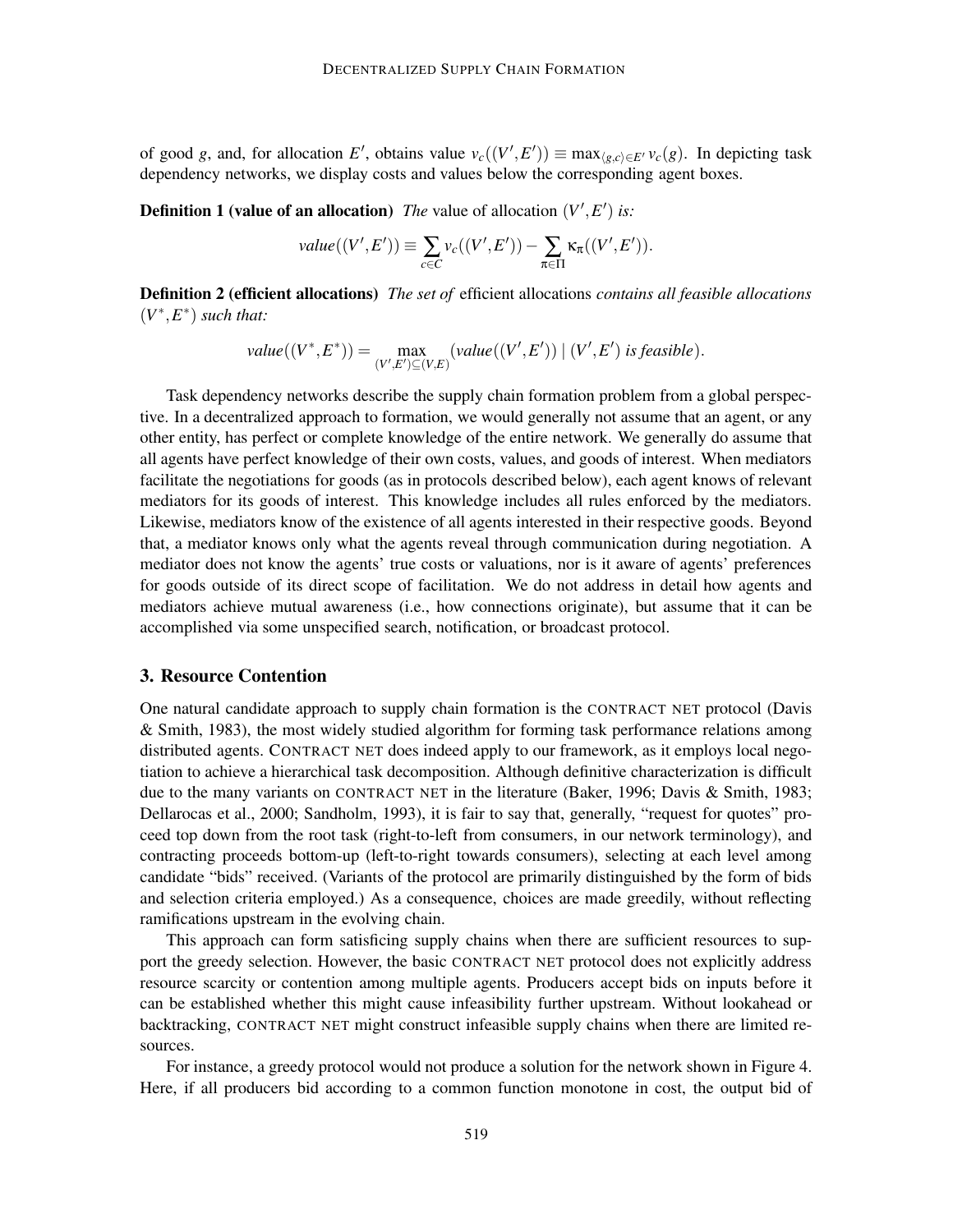

Figure 4: Network greedy-bad: A network for which greedy protocols can produce infeasible allocations.

producer a6 would be preferred to that of a5, because a6 can acquire its inputs cheaper. But since a7 must acquire the one available unit of good 4 to feasibly participate in a solution, a6 cannot be a part of the solution.

The issue of resource contention motivates our adoption of a market-based approach. The key idea is that prices can signal resource value and scarcity up and down the chain, enabling local decision making while avoiding the pitfalls of greedy one-pass selection or communication of global structure information.

## **4. Price Systems**

A *price system* p assigns to each good g, a nonnegative number  $p(g)$  as its *price*. Prices are anonymous (i.e., not agent dependent) and linear in the quantity of goods. Intuitively, prices indicate the relative value of the goods, and agents use the prices to guide their local decision making.

We assume agents have *quasilinear* utility functions, defined by "money" holdings plus the value (or minus cost) associated with the allocation of goods. Agents wish to maximize their *surplus* with respect to prevailing prices.

**Definition 3 (surplus)** *The* surplus,  $\sigma(a,(V',E'),p)$ *, of agent a with allocation*  $(V',E')$  *at prices p, is given by:*

- $\bullet$  *v<sub>a</sub>*((*V',E'*)) −  $\sum_{\langle g, a \rangle \in E'} p(g)$ *, if a* ∈ *C*
- $\sum_{\langle a,g \rangle \in E'} p(g) \sum_{\langle g,a \rangle \in E'} p(g) \kappa_{\pi}((V',E'))$ *, if a* ∈ Π*.*

## **4.1 Price Equilibrium**

Generally, an allocation  $(V', E')$  is a *competitive equilibrium* at prices p if  $(V', E')$  is feasible and assigns to each agent an allocation that optimizes the agent's surplus at *p*. For our model, this means specifically: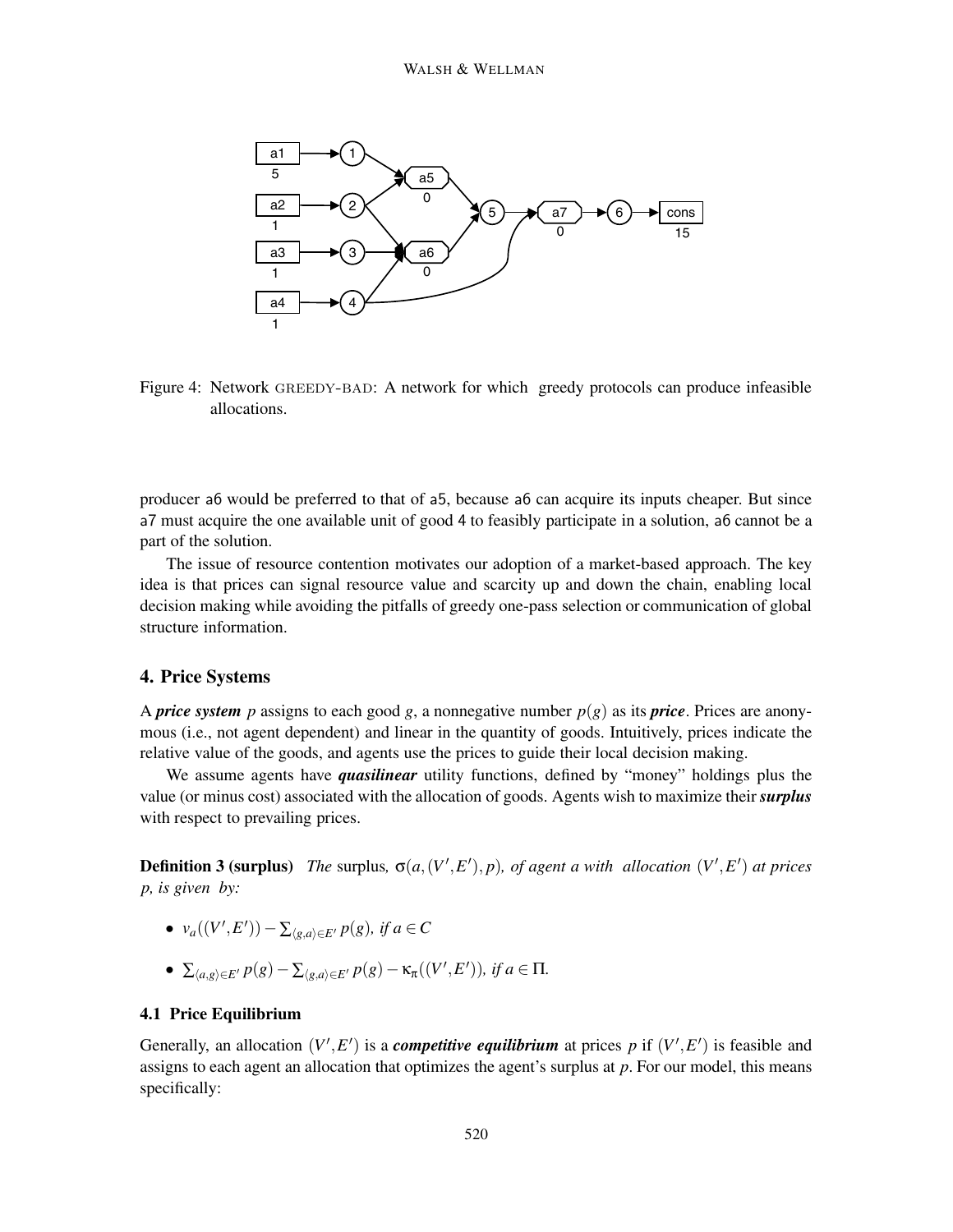• A producer's optimal choice is to be either active and feasible, or to acquire no goods. Hence, a producer in the allocation obtains nonnegative surplus by being active, and a producer not in the allocation would obtain nonpositive surplus by being active.

$$
\forall \pi \in \Pi \cap V', \sum_{\langle \pi, g \rangle \in E} p(g) - \sum_{\langle g, \pi \rangle \in E} p(g) - \kappa_{\pi} \ge 0
$$
  

$$
\forall \pi \in \Pi \setminus V', \sum_{\langle \pi, g \rangle \in E} p(g) - \sum_{\langle g, \pi \rangle \in E} p(g) - \kappa_{\pi} \le 0
$$

• Because a consumer receives value for obtaining at most one good, a consumer's optimal choice is to obtain the good that gives it maximum nonnegative surplus, and to obtain no other goods at a positive price. Furthermore, a consumer not in the allocation (i.e., not obtaining any goods) would obtain nonpositive surplus from any good.

$$
\forall c \in C \cap V', \exists \langle g, c \rangle \in E', g = \arg \max_{g' \in G} v_c(g') - p(g')
$$
  

$$
\land v_c(g) - p(g) \ge 0
$$
  

$$
\land \forall \langle g', E \rangle, g' \ne g, p(g') = 0
$$
  

$$
\forall c \in C \setminus V', \forall g \in G,
$$
  

$$
v_c(g) - p(g) \le 0
$$

Figure 5 shows an example of a competitive equilibrium for Network GREEDY-BAD. The prices are shown under their respective goods.



Figure 5: A competitive equilibrium for Network GREEDY-BAD.

A competitive equilibrium allocation is stable in the sense that no agent would want a different allocation at the equilibrium prices. Moreover, from equilibrium there is no way to reallocate the resources (including money transfers) so that some agent has greater surplus, without degrading some other agent's surplus. This absence of further gains from trade is referred to as *Pareto optimality*. Given quasilinear utility, price equilibria have been shown to be efficient under fairly general conditions (Bikhchandani & Mamer, 1997; Gul & Stacchetti, 1999; Ygge, 1998). This also holds for the particular case of task dependency networks, as stated in Corollary 4.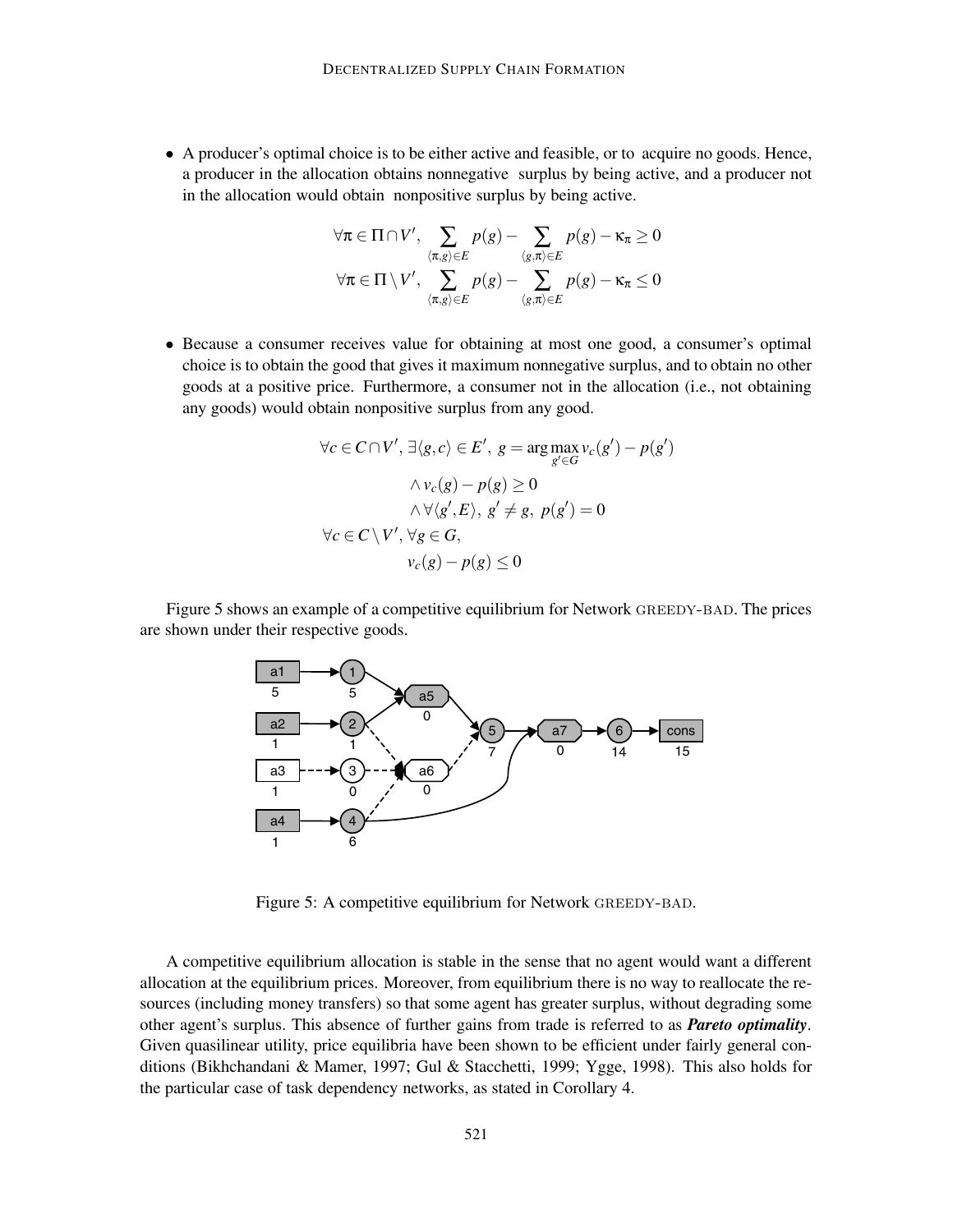

Figure 6: Network GREEDY-BAD with costs and values that do not support competitive equilibrium.

#### **4.2 Existence of Competitive Equilibrium**

Not all task dependency networks have competitive equilibria. Consider again Network GREEDY-BAD but with  $v_{\text{cons}} = 9$ , as shown in Figure 6. The allocation shown is the only efficient allocation, hence any equilibrium must support it. Recall that in equilibrium, active agents must obtain nonnegative surplus, and inactive producers must not be able to obtain positive surplus. The price inequalities under the goods follow from constraints on the surplus associated with agent activity. The lower bounds on the prices of goods 1, 2, and 5 ensure that producers a1, a2, and a5, respectively receiv5e nonnegative surplus. The upper bound on 3 ensures that a3 could not obtain positive surplus. The lower bound on 4 ensures that a6 would receive nonpositive surplus. Propagating these bounds to 6, we see that  $p(6) \ge 10$  to give a7 positive surplus, but also that  $p(6) \le 9$  to give cons nonnegative surplus. Since this is impossible, a competitive equilibrium cannot exist.

Technically, non-existence of equilibrium is due to complementarity of inputs for producers with discrete-quantity goods. In fact, complementarities are necessary to preclude competitive equilibrium in task dependency networks. A network has *no input complementarities* when all producers have at most one input.

#### **Theorem 1** *Competitive equilibria exist for any network with no input complementarities.*

We defer the proof of this and subsequent theorems to Appendix A.

Consider again Figure 6. The multiple undirected paths between 1 and 4 give rise to the lower bound on the price of good 6. It turns out that these undirected cycles are also necessary to preclude competitive equilibrium.

A *polytree* is a graph in which there is at most one undirected path from any vertex to another. Recall that in task dependency networks, if a producer uses multiple units of a good, then each unit is represented by a separate edge. It follows that an allocation is a polytree iff no more than one unit of a good is used to produce another given good, or used in multiple ways to produce a good.

**Theorem 2** *Competitive equilibria exist for any polytree.*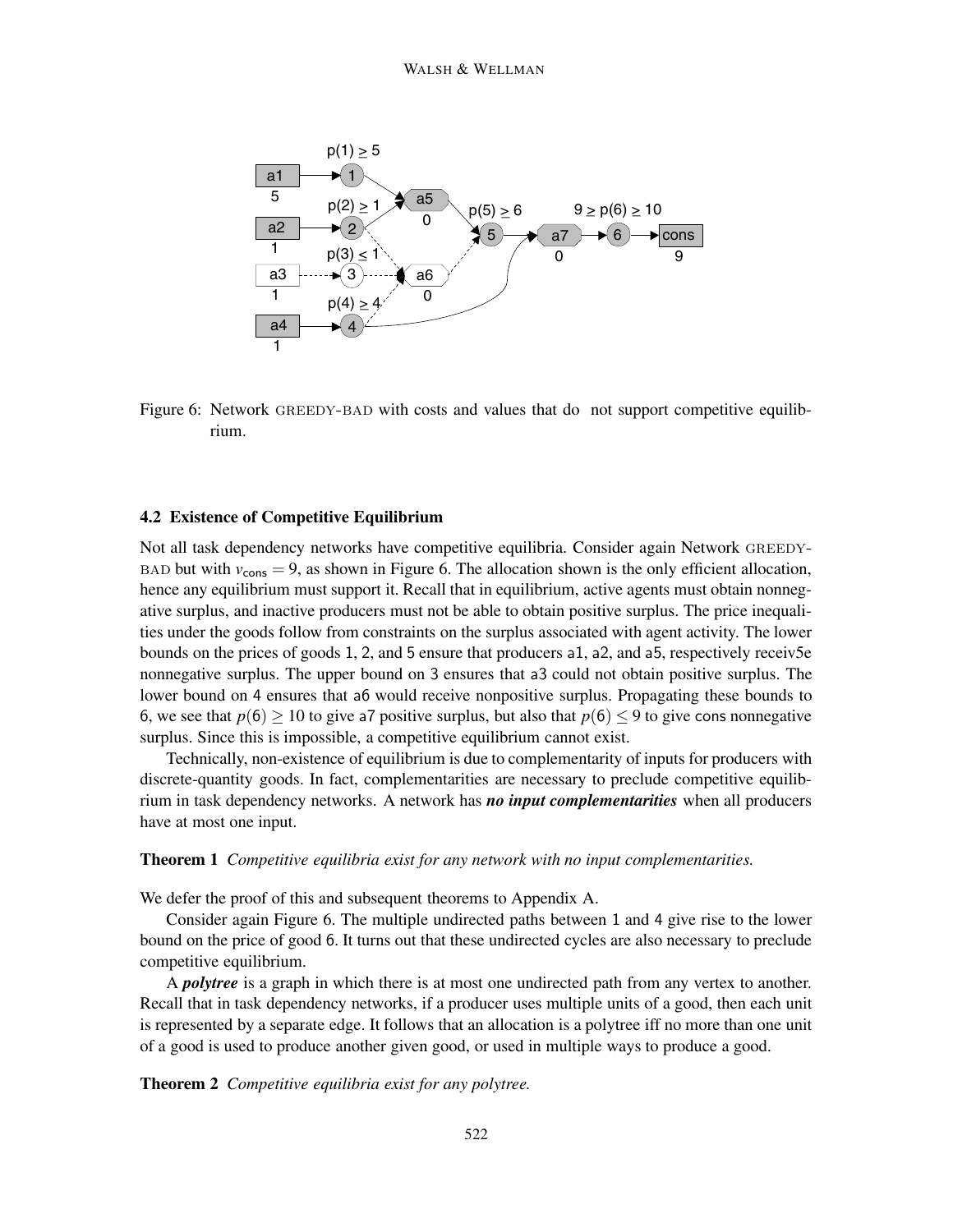#### **4.3 Approximate Price Equilibrium**

We should generally expect that market protocols based on discrete price adjustments (such as the SAMP-SB protocol we describe in Section 5) would overshoot exact equilibria by at least a small amount. Therefore, our analysis emphasizes approximate equilibrium concepts (Demange et al., 1986; Wellman et al., 2001a). We introduce a particular type of approximation, λ*-*δ*-competitive equilibrium*, defined in terms of parameters that bound the degree to which agents acquire suboptimal surplus. Intuitively,  $\delta_b$  bounds the suboptimality of a consumer's surplus,  $\delta_s$  bounds the suboptimality of a producer's surplus attributable to its output, and  $\lambda_{\pi}^{g}$  bounds the suboptimality of a producer π's surplus attributable to input *g*. As described in Section 5, these parameters also have special interpretation in our market protocol as applied to task dependency networks.

Denote as  $H_a(p)$  the maximum surplus that agent *a* can obtain in  $(V, E)$ , at prices *p*, subject to feasibility. That is,

$$
H_a(p) \equiv \max_{(V',E') \subseteq (V,E)} \sigma(a,(V',E'),p)
$$

such that *a* is feasible at  $(V', E')$ .

**Definition 4 (**λ**-**δ**-competitive equilibrium)** *Given the parameters:*

- $\bullet$   $\delta_b$ ,  $\delta_s \geq 0$ ,
- $\lambda_{\pi}^{g}$  *for all*  $\pi \in \Pi$  *and all*  $g \in G$ *,*

*an allocation*  $(V', E')$  *is in*  $\lambda$ - $\delta$ -competitive equilibrium *at prices p iff:* 

- *1. For all*  $a \in A$ ,  $\sigma(a,(V',E'),p) \geq 0$ .
- 2. *For all*  $c \in C$ ,  $\sigma(c, (V', E'), p) \geq H_c(p) \delta_b$ .
- 3. For all  $\pi \in \Pi$ ,  $\sigma(\pi,(V',E'),p) \geq H_{\pi}(p) (\sum_{\langle g,\pi \rangle \in E} \lambda_{\pi}^{g} + \delta_{s})$ , and  $\pi$  is feasible at  $(V',E').$
- *4. All goods are in material balance.*

Consider Network GREEDY-BAD with the same prices shown in Figure 5 except that  $p(5) = 8$ . This does not constitute an exact competitive equilibrium because a6, though inactive, could make a positive profit. However, if  $\lambda_{a6}^2 + \lambda_{a6}^3 + \lambda_{a6}^4 + \delta_s \ge 1$ , then since  $H_{a6}(p) = 1$ , a6 obeys Condition 3 and the allocation is a  $\lambda$ - $\delta$ -competitive equilibrium at the specified prices.

**Theorem 3** If  $(V', E')$  is a  $\lambda$ - $\delta$ -competitive equilibrium for  $(V, E)$  at some prices p, then  $(V', E')$  is *a feasible allocation with a nonnegative value that differs from the value of an efficient allocation by at most*  $\sum_{\pi \in \Pi} \left[ \sum_{\langle g, \pi \rangle \in E} \lambda_{\pi}^g + \delta_s \right] + |C| \delta_b$ .

A λ-δ-competitive equilibrium corresponds to the standard notion of competitive equilibrium when  $\delta_b = \delta_s = 0$ , and  $\lambda_{\pi}^{\hat{g}} = 0$  for all  $\pi$  and *g*.

**Corollary 4 (to Theorem 3)** *A competitive equilibrium allocation is efficient.*

As noted in Section 4.1, this is consistent with previously established results.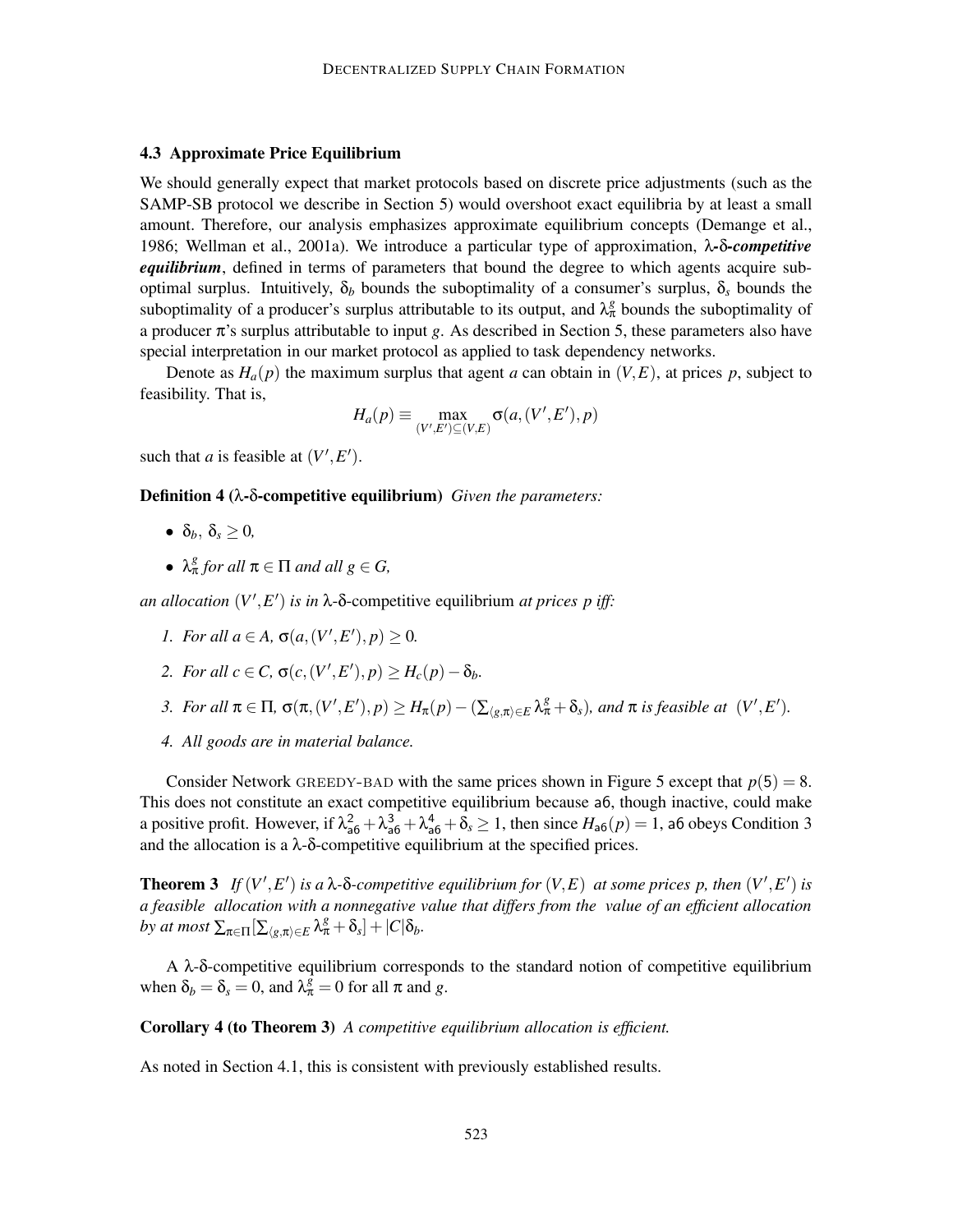## **4.4 Valid Solutions**

In the following sections we show that  $\lambda$ -δ-competitive equilibria can be a useful concept for analyzing decentralized market protocols. However, such protocols do not always reach  $\lambda$ - $\delta$ -competitive equilibria for all networks. Hence we also consider weaker constraints on prices, consistent with a lesser degree of agent optimization in a solution allocation.

We say that a solution  $(V', E')$  is *valid* with respect to prices p if:

1. Each consumer in the solution pays no more than its value for a single good. That is, for all  $c \in C \cap V'$ , there exists a single  $\langle g, c \rangle \in E'$  such that

$$
p(g) \leq v_c(g),
$$

and  $p(g') = 0$  for all  $g' \neq g$  such that  $\langle g', c \rangle \in E'.$ 

2. None of the active producers are unprofitable. For all  $\pi \in \Pi \cap V'$  where  $\langle \pi, g_{\pi} \rangle \in E'$  we have  $\sigma(\pi,(V',E'),p) \ge 0$ . Note that solution validity does not preclude an *inactive* producer from being unprofitable (i.e., it admits dead ends).

Note that (1) effectively states that consumers do not obtain negative utility, which is weaker than the competitive equilibrium conditions in that it does not require consumers to receive their optimal allocation. Similarly, (2) does not require producers to optimize, as in competitive equilibrium, but only requires nonnegative utility for *active* producers.



Figure 7: A valid solution for Network GREEDY-BAD.

Figure 7 shows an example valid solution, with the same underlying costs and values as in Figure 5. Because it allows dead ends, validity does not directly provide useful bounds on the inefficiency of an allocation.

## **5. SAMP-SB Protocol**

The preceding section introduces some static properties of price configurations and allocations. Here we address the problem of how prices might be obtained. To compute prices and allocations, we must elicit information bearing on the relative value of goods, through some systematic communication process. Mechanisms that determine market-based exchanges based on messages from agents are called *auctions* (McAfee & McMillan, 1987).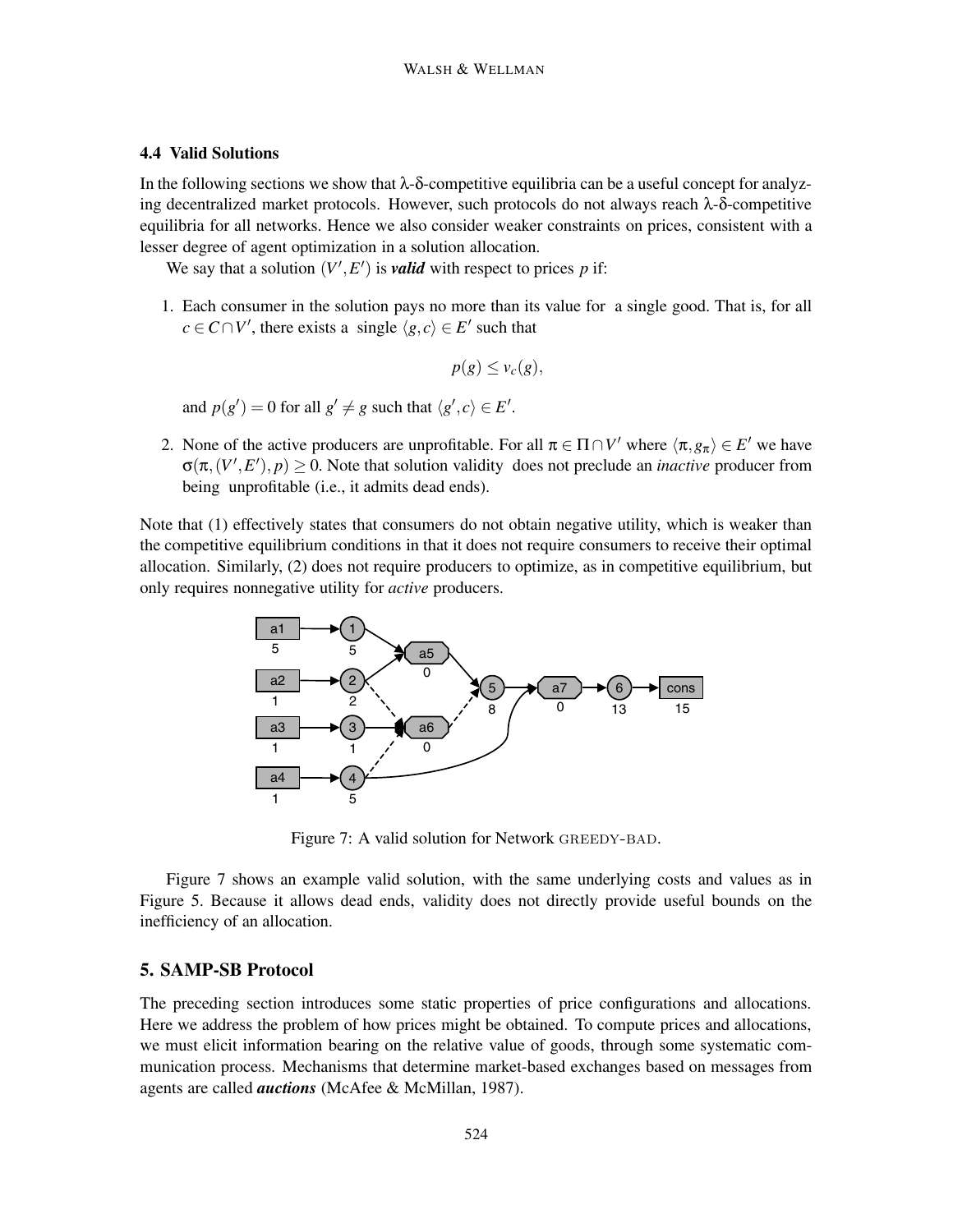The agents' *bidding policies* represent their strategies for interacting with the auctions. Whereas the auction mechanism may be designed by a central authority, bidding policies are generally determined by individual agents. To understand the implications of the auction design requires an analysis of the *market protocol* that arises from the combination the auction mechanism and the agent bidding policies.

The space of potential auctions is expansive (Wurman et al., 2001), and definitive theoretical results are currently known only for fairly limited classes of problems (Bikhchandani & Mamer, 1997; Demange & Gale, 1985; Gul & Stacchetti, 2000; Klemperer, 1999; McAfee & McMillan, 1987). Complementarities with discrete goods, which can cause nonexistence of price equilibria, also greatly complicate auction design and analysis of auctions (Milgrom, 2000).

For our supply-chain domain, we have investigated a particular protocol, called *SAMP-SB* (Simultaneous Ascending (M+1)st Price with Simple Bidding). As demonstrated below, SAMP-SB can produce good allocations which, in some cases, are consistent with competitive price equilibrium theory.

## **5.1 Auction Mechanism**

The SAMP-SB mechanism comprises a set of auctions, one for each good. Auctions run simultaneously, asynchronously, and independently, without direct coordination. Agents interact with the auctions by submitting bids for goods they wish to buy or sell. A bid is of the form:  $((q_1 p_1) \dots (q_n)$  $p_n$ )). Each pair  $(q_i p_i)$  indicates an offer to buy or sell the good, with  $q_i$  indicating the quantity of the offer and  $p_i$  indicating the price. If  $q_i > 0$ , it is an offer to buy  $q_i$  units of the good for no more than  $p_i$  per unit, and we refer to it as a *buy offer*. If  $q_i < 0$ , it is an offer to sell  $q_i$  units for no less than *pi* per unit, and we refer to it as a *sell offer*. Because no agent both buys and sells the same good in a task dependency network, a bid contains either all positive or all negative quantity offers. Bids possess what is sometimes called "additive-OR" semantics—the offers are treated exactly as if they came from separate bids, hence the auction can match any of the individual offers independently. Without loss of generality, we henceforth impose the restriction  $|q_i| = 1$  for all offers in all bids, continuing to allow that agents may submit multiple offers in a bid.

When an auction receives a new bid, it sends each of its bidders a *price quote* specifying the price that would result if the auction ended in the current bid state. Price quotes are not issued until all initial bids are received, but are subsequently issued immediately on receipt of new bids. Because some offers may be tied at the current price, this information alone is not sufficient for an agent to tell whether it is winning an offer placed at that price. To clarify this ambiguity, the price quote also reports to each bidder the quantity it would buy or sell in the current state. The same prices are sent to all bidders, but the reported winning state is specific to the recipient. Agents may then choose to revise their bids in response to the notifications (if an agent does not wish to change its bid, inaction leaves its previous bid standing in the auction).

We assume that communication is reliable but asynchronous.<sup>3</sup> That is, all messages sent eventually reach their recipients, although we impose no bound on the delays. Agents and auctions use message IDs to ensure that they handle messages in the appropriate order. Note that even if all auctions and agents have deterministic behaviors, an overall run of SAMP-SB may be nondeterministic due to this asynchrony.

<sup>3.</sup> Technically, we adopt the model of *asynchronous reliable message passing* systems (Fagin et al., 1995).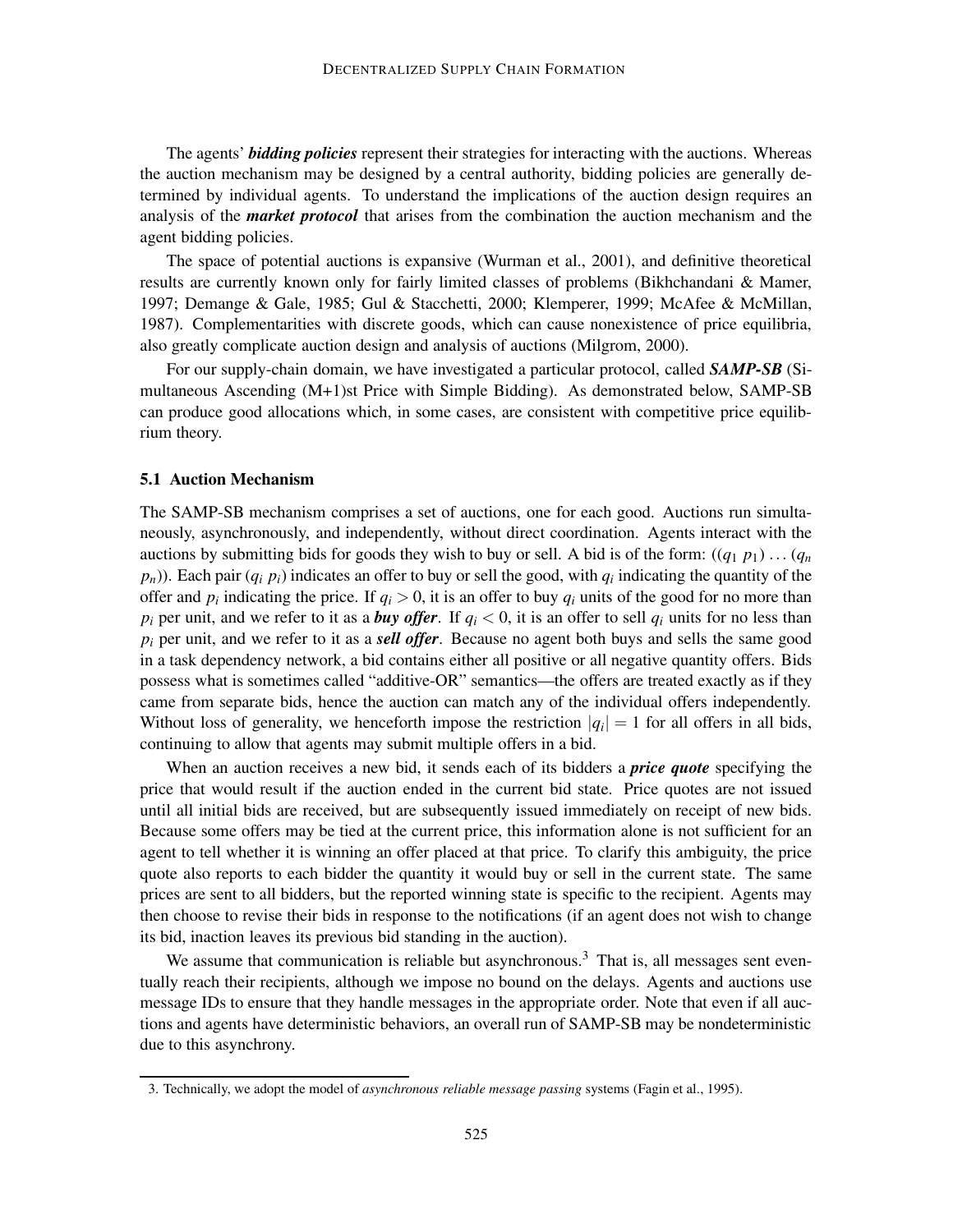#### WALSH & WELLMAN

Under asynchrony, it is helpful for the auction to send the ID of the most recent bid received from the agent with its price quote. An agent responds only to a price quote that reflects its most recent bid sent. Without this device, an agent can have difficulty establishing feasibility, as its understanding of its input and output bid states may be based on nonuniformly delayed reports.

Bidding continues until *quiescence*, a state where all messages have been received, no agent chooses to revise its bids, and no auction changes its prices, ask prices, or allocation. At this point, the auctions *clear*; each bidder is notified of the final prices and how many units it transacts in each good. Note that a quiescent system is not necessarily in a solution state or (approximate) equilibrium state.

Although detecting quiescence is straightforward in a centralized system, in a decentralized, asynchronous system we need to perform the operation using only local message passing. In previous work (Wellman & Walsh, 2000), we described a protocol for detecting quiescence in general distributed negotiations, based on a well-known termination-detection algorithm.

Each auction runs according to (M+1)st-price rules (Satterthwaite & Williams, 1989, 1993; Wurman et al., 1998). The (M+1)st price auction is a variant of the (second-price) Vickrey auction (Vickrey, 1961), generalized to allow for the exchange of multiple units of a good. Given a set of offers including *M* units offered for sale, the  $(M+1)$ st-price auction sets a price equal to the price of the (M+1)st highest offer over *all* of the offers. The price can be said to separate the winners from the losers, in that the winners include all sell offers strictly below the price and all buy offers strictly above the price. Some agents that offer at the (M+1)st price also win; in case of ties, offers submitted earlier have precedence. Winning buy and sell offers are matched one-to-one, and pay (or get paid) the  $(M+1)$ st price.

When issuing price quotes, the auction reports both the price (i.e., the current going price, or (M+1)st price),  $p(g)$  and the *ask price*,  $\alpha(g)$  of the good *g*. The ask price specifies the amount above which a buyer would have to offer in order to buy the good, given the current set of offers. The ask price is determined by the price of the *M*th highest of all offers in the auction, hence  $\alpha(g) \ge p(g)$ . For instance, if we have buy bids 12, 10, and 6 and sell bids 15, 11, and 8,  $p(g) = 10$ ,  $\alpha(g) = 11$ , and if the auction is in quiescence, the buy bids 12 and 10 would match the sell bids 15 and 11 and trade at  $p(g) = 10$ .

Because a producer has complementary inputs, ensuring feasibility is a challenging problem, requiring careful design. The auctions run simultaneously, and each auction requires that the prices of an agent's successive buy offers increase by no less than some (generally small) positive number  $\delta_b$  and the prices of successive sell offers increase by no less than  $\delta_s$ .<sup>4</sup> An auction can enforce the ascending rule by simply rejecting an agent's offer if the price does not increase by  $\delta_b$  or  $\delta_s$ . By constraining the direction of price changes, this design gives producers a more accurate indication of the relative prices for inputs and outputs than if prices were allowed to fluctuate in both directions.

The ascending bid restriction ensures ascending auction prices, with one technicality. Due to asynchrony and immediate issuance of price quotes, if the initial bid from an agent arrives after a higher bid, the price quote could decrease. This can be handled simply at the auction by issuing no price quotes until some specified period of time after the auction opens. After the first price quote is issued, the auction accepts new bids only from agents that had previously placed bids.

It is common in auction literature and practice to place an ascending restriction on buy-offer prices. It may seem counterintuitive—and is in fact atypical—to place the same restriction on

<sup>4.</sup> These rules differ from those of a more typical simultaneous ascending auction (Demange et al., 1986; Milgrom, 2000), which specify that agents must submit offer prices that are at least an increment above the current price.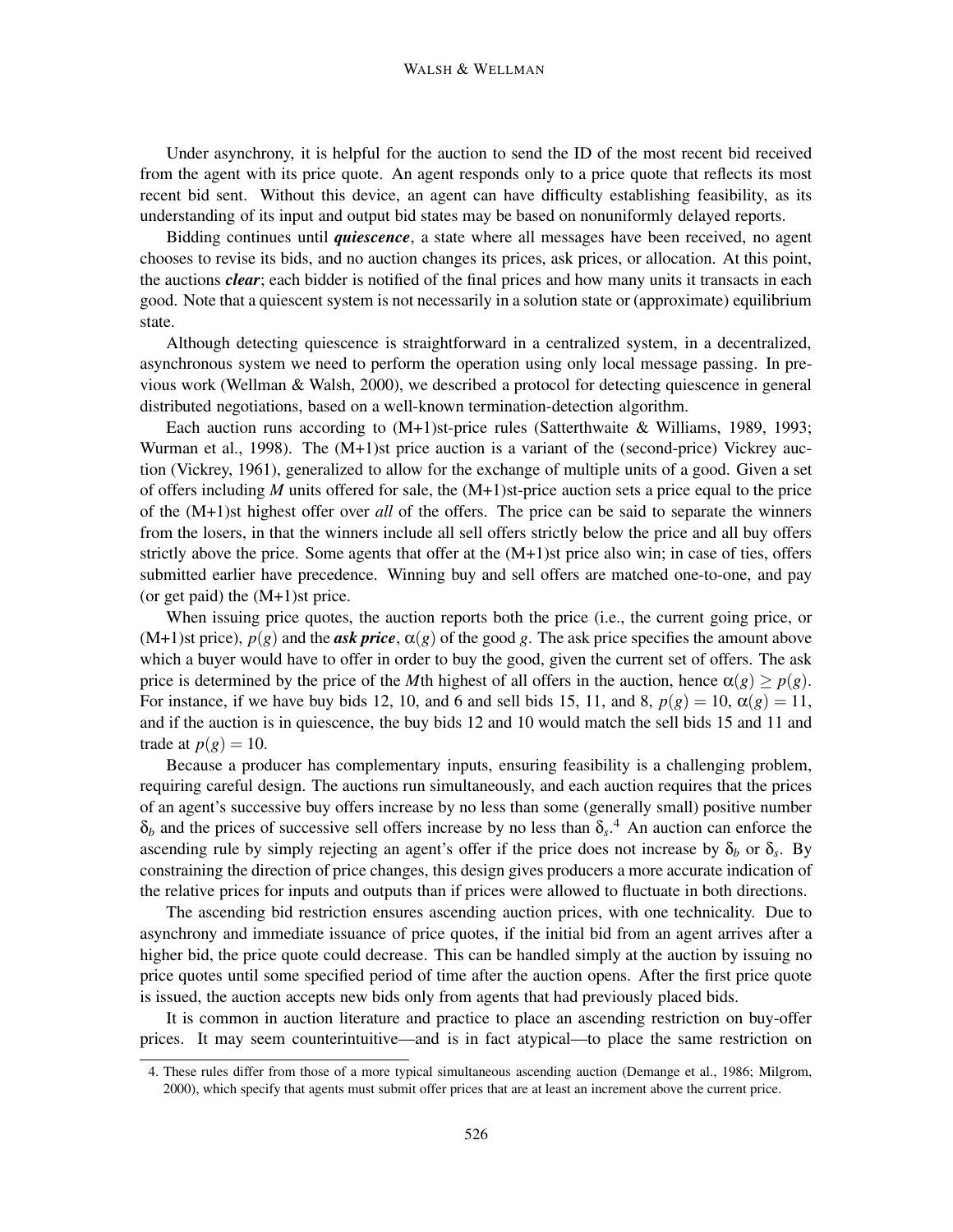sell-offer prices. However, such an ascending offer price restriction ensures that price quotes rise monotonically as the auctions progress. Section 5.4 shows how an ascending–offer-price restriction for both buy and sell offers serves a key role in establishing the relationships between system quiescence and solution convergence of the system.

#### **5.2 Bidding Policies**

Although designers of negotiation mechanisms do not generally have control over the agents' behaviors, any conclusions about the outcome of a mechanism must be based on some assumptions about these behaviors. A typical assumption in economics is that agents are rational in some sense, for example that they play policies that form a Bayes-Nash equilibrium. However, as discussed in Section 7.1, the complexity of supply chain formation markets is beyond the current state-of-the-art in analyzing Bayes-Nash equilibria with simultaneous ascending auctions. Instead, our analysis assumes that the agents follow a simple, non-strategic bidding policy, described in this section. Other variations may be reasonable, or perhaps better in some respects than the policies we describe. Rather than explore the range of possibilities, we chose in this work to investigate a particular set of policies in depth. Our chosen policies obey the ascending offer restriction enforced by the auction, respect the locality of information in that they require no knowledge of other agents in the system, and are myopic in that they use only information provided by the current price quotes, without forecasting future prices.

Recall that a consumer wishes to acquire a single good that maximizes its surplus at the given prices. We assume that a consumer initially offers zero for each good of interest. So long as it is winning a good, it does not change its offer. Whenever it is not winning a good, it offers  $p(g^*) + \delta_b$ for good  $g^* = \arg \max_{g \in G} (v_c(g) - p(g) - \delta_b)$  if  $v_c(g^*) - p(g^*) - \delta_b \ge 0$ , otherwise it stops bidding.

A producer's objective is much more complex, namely to maximize the difference between the price it receives for its output and the total price it pays for its inputs, while remaining feasible. We assume that a producer initially offers zero for each of its input goods, and gradually increases these offers to ensure feasibility. It raises its offer price for an input good by  $\delta_b$  if and only if the price quotes indicate that it is losing that good but winning its output.

We assume that producer  $\pi$  bids for its output good  $g_{\pi}$  in an effort to recover its production cost and the *perceived costs* of its inputs. The producer places its first output offer only after receiving the first price quotes for all its inputs, and subsequently updates its output offer whenever it receives a new price quote on any input. For simplicity, consider the case in which  $\pi$  has one offer (each at quantity one) for each input. If  $\pi$  is currently winning an input *g*, its perceived cost,  $\hat{p}_{\pi}(g)$  of *g* is simply  $p(g)$ . When  $\pi$  is not currently winning *g* with a particular offer,  $\hat{p}_{\pi}(g) = \max(\alpha(g), p(g) + \alpha(g))$ δ*b*). If β is the price of the previous offer made by π for *g*π, then when its perceived costs increase,  $\pi$  offers max( $\beta + \delta_s$ ,  $\sum_{\langle g,\pi \rangle \in E} \hat{p}_{\pi}(g)$ ) for its output  $g_{\pi}$ . If  $\pi$  has multiple offers for a good *g*, then it assumes a separate perceived cost with respect to each offer, and bids for its output accordingly. Figure 8 shows how a producer would bid next as a function of the current prices and its current offers, when  $\delta_b = 1$  and  $\delta_s \leq 2$ .

Note that throughout the negotiation, a producer places bids for its output goods before it has received commitments on its input goods. Producers counteract potential risk by continually updating their bids based on price changes and feasibility status. A producer reduces exposure to dead ends by incrementing its offer prices on inputs by minimal amounts and only when necessary.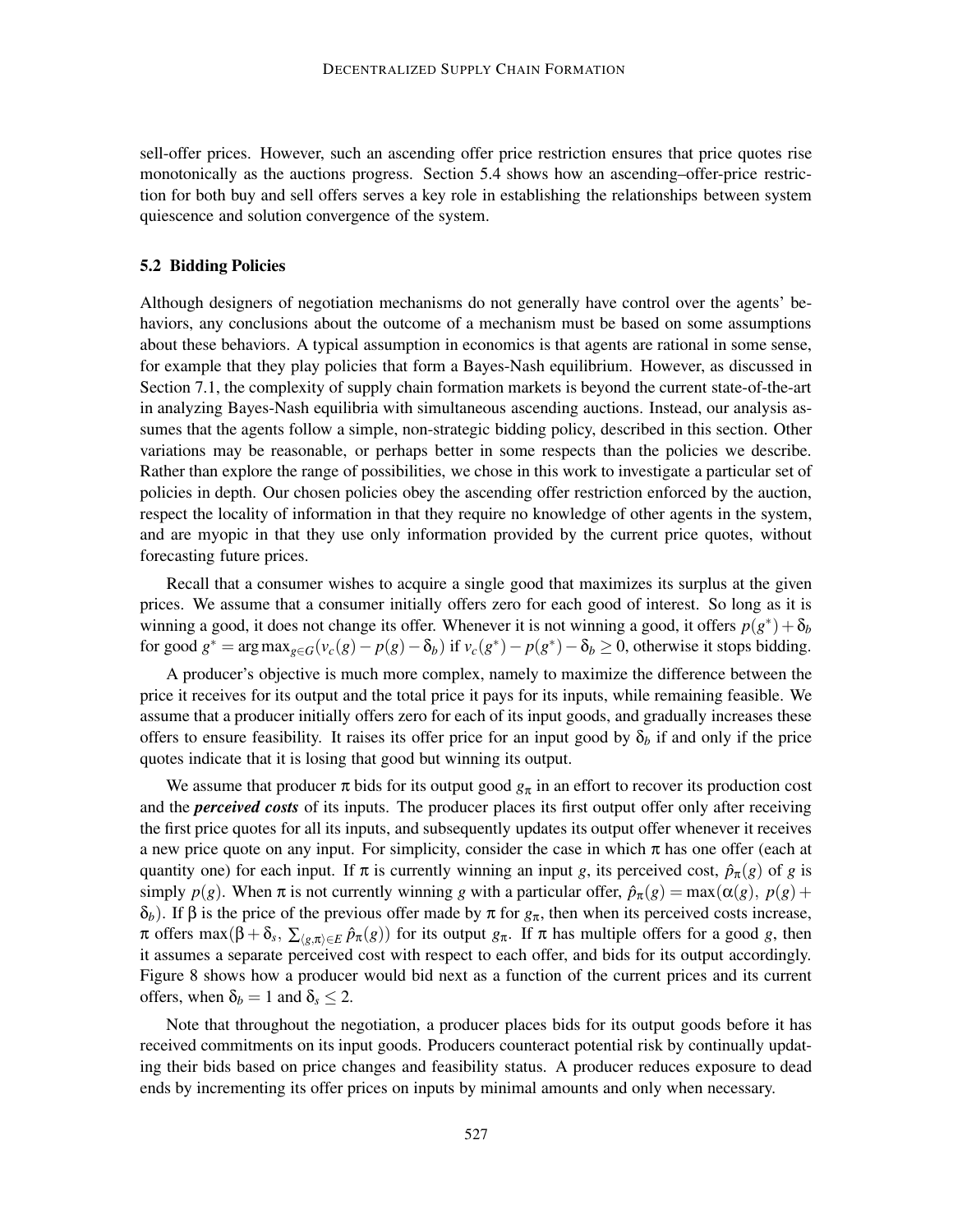

Figure 8: A producer's next offers, according to SAMP-SB, when  $\delta_b = 1$  and  $\delta_s \leq 2$ . The dashed arrow from good B indicates that the producer is currently losing B. The solid arrows indicate that the producer is currently winning goods A and C.

## **5.3 Bidding with General Preferences**

The task dependency network model represents fairly simple production capabilities and consumer utility. Here we discuss some natural potential extensions of the bidding policies to a broader class of capabilities and preferences.

A producer capable of variable-unit production could bid exactly as if it were multiple identical producers. Such a producer would maintain separate offers in its bids for each unit, and update the separate offers independently. Similarly, a consumer with additive value for multiple goods, or multiple units of a good, could bid for each unit of each good as if it were a separate consumer.

A producer with alternatives on some input, independent of other inputs, can switch its bidding to the currently cheapest option. Subtle issues can arise for a producer that has alternative input *sets*, particularly when it is tentatively winning parts of the sets. One option would be to focus bidding on the set with the lowest perceived cost, which may include a premium for goods not in the tentatively winning set. Alternatively, the producer could assume that it will definitely win its tentatively won goods and effectively treat them as sunk costs. Fractional accounting of sunk costs may also be reasonable. Similar considerations arise for extensions presenting complex consumption choices.

#### **5.4 Properties of SAMP-SB**

In this section we describe a number of theoretical properties of SAMP-SB. In Section 5.4.1 we describe properties relating to convergence to quiesence, in Section 5.4.2 we present properties relating to efficiency and convergence to price equilibrium, and in Section 5.4.3 we present properties relating to solution convergence.

#### 5.4.1 CONVERGENCE TO QUIESCENCE

The SAMP-SB auctions and bidding policies guarantee that the system will always reach quiescence.

**Theorem 5** *SAMP-SB reaches quiescence after a finite number of bids have been placed.*

However, convergence can take a long time.

**Observation 6** *In an asynchronous environment, it is possible that a run of the protocol may require a number of bids that is exponential in the network size, and not a function of the consumer value.*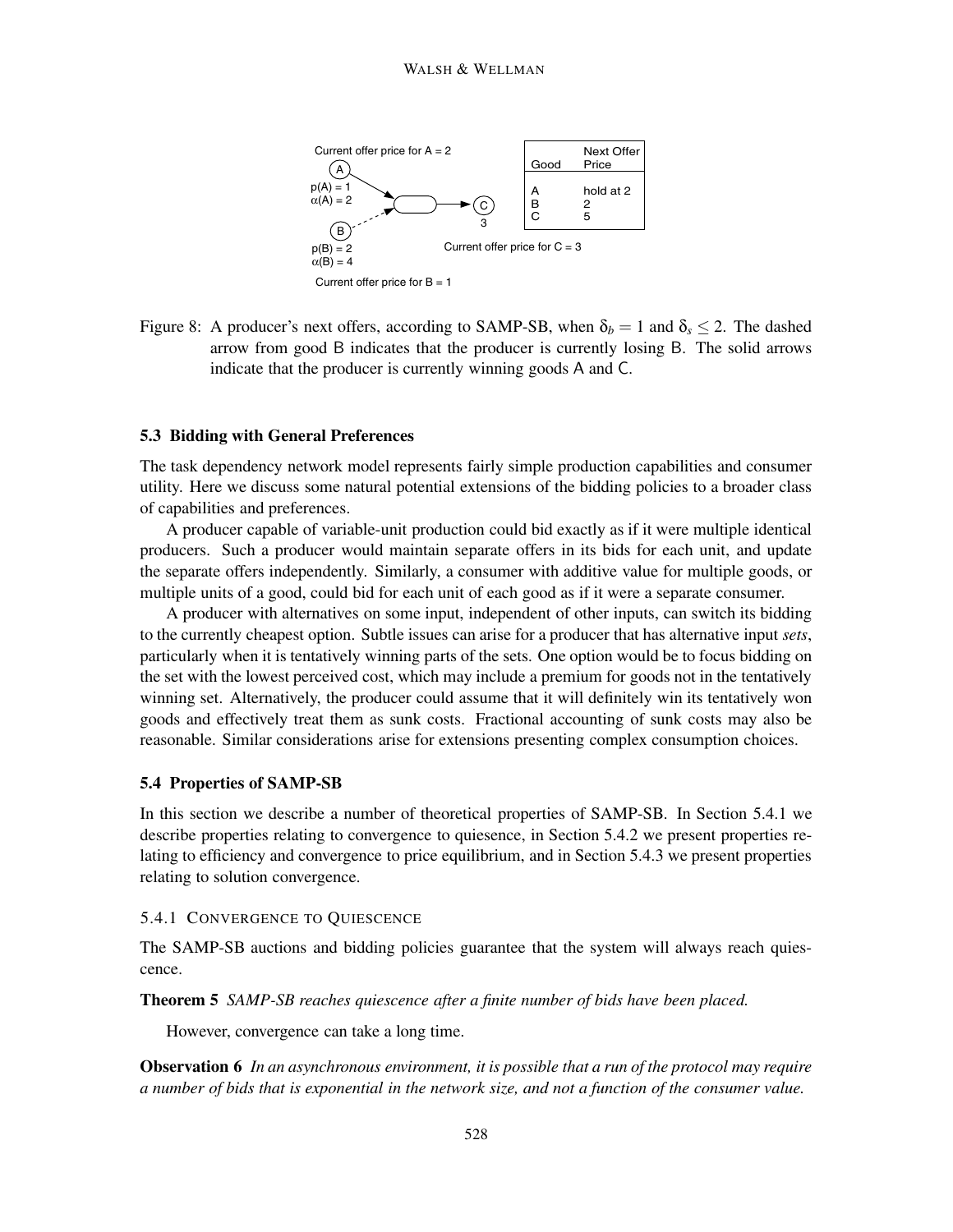

Figure 9: Network exponential: A network that may require an exponential number of bids to reach quiescence.

Figure 9 shows Network exponential, which illustrates this observation. The agent named start places a one-time bid to sell one unit of good 0 for \$2. Since  $\alpha(0) = 2$ , and producers 1-1 and 1-2 are initially losing their input bids, these agents each offer a price of 2 for their output goods. Producer 1-3 will receive the new price quotes for goods 1-A and 1-B asynchronously, hence may update its bid for good 1 twice, offering a price of 2 the first time and a price of 4 the second time. Continuing with this process, we see that producer 3-3 updates its bid for good 3 up to eight times. If we extend this network and maintain labeling consistent with Figure 9, then producer n-3 would place  $O(2^n)$  bids for good n. Note however, that if bids and price quotes are propagated synchronously, the exponential growth would not occur.

In the example above, most of the bids are actually superfluous in that they do not meaningfully affect the outcome of the protocol. This appears often true of situations exhibiting the worst-case behavior described. To capture the distinction between relevant and irrelevant bidding, we introduce the notion of *quasi-quiescence*, a persistent state from which all subsequent bids effectively do not matter for solution convergence. SAMP-SB convergence to quasi-quiescence requires a number of "meaningful" bids that can be bounded by the size of the network and the value of the maximum consumer value.

**Definition 5 (quasi-quiescent)** *A run of SAMP-SB is in a* quasi-quiescent *state when, for any consumer or active producer* τ*, all bids by* τ *have been received and* τ *would not change its bids in response to any price quotes already received or transmitted by auctions.*

Clearly, the requirements of quasi-quiescence are subset of the requirements for quiescence.

**Observation 7** *A quiescent state is a quasi-quiescent state.*

**Theorem 8** *If a run of SAMP-SB reaches a quasi-quiescent state, then it remains in a quasiquiescent state. Furthermore, neither the allocation nor the prices p subsequently change.*

This theorem means that, once quasi-quiescence is reached, all subsequent bids effectively do not matter in terms of equilibrium and solution convergence.

**Corollary 9 (to Theorem 8)** *The quiescent state of SAMP-SB is a* λ*-*δ*-equilibrium or valid solution iff the first quasi-quiescent state reached is a* λ*-*δ*-equilibrium or valid solution, respectively.*

The following theorem establishes a bound on the number of relevant bids necessary to reach quasi-quiescence.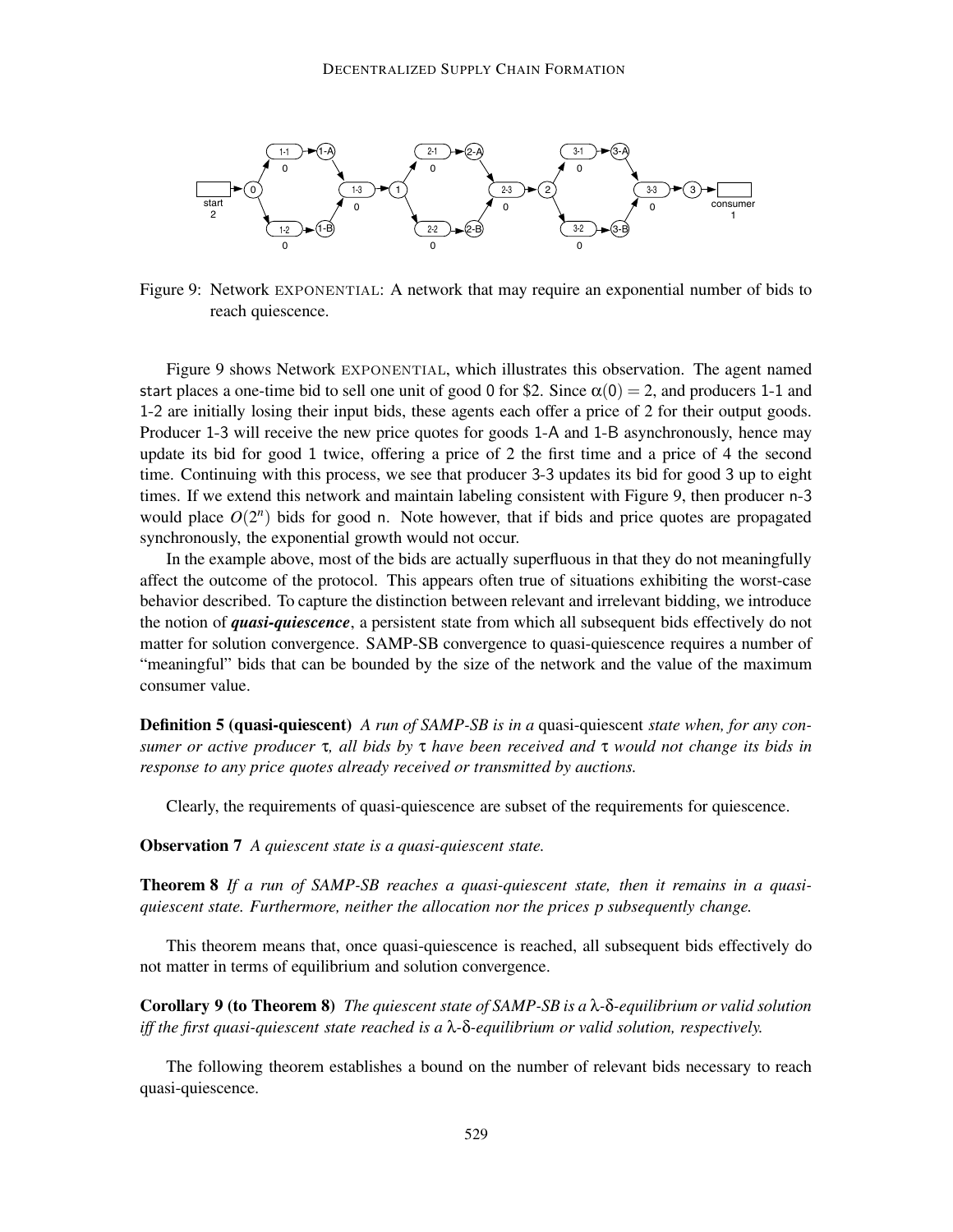**Theorem 10** *SAMP-SB reaches a quasi-quiescent state after a number of bids bounded by a polynomial of the size of the network and the value of the maximum consumer value have been placed by consumers and active producers.*

Our previously mentioned quiescence-detection protocol (Wellman & Walsh, 2000) can also detect quasi-quiescence, and thus terminate negotiations when it is reached.

## 5.4.2 EFFICIENCY AND CONVERGENCE TO PRICE EQUILIBRIUM

We intentionally use  $\delta_b$  and  $\delta_s$ , to parametrize both SAMP-SB and our concept of  $\lambda$ -δ-competitive equilibrium. With an interpretation of  $\lambda_{\pi}^{g}$  in terms of prices and ask prices, we can specify necessary and sufficient conditions for which the *result* of SAMP-SB corresponds to a λ-δ-competitive equilibrium.

**Theorem 11** *The prices and allocation determined in quiescence by the SAMP-SB protocol is a* λ-δ-competitive equilibrium, with  $λ_{π}^{g} = max(α(g) - p(g), δ_b)$ , iff no inactive producer buys any *positive-price input.*

From Theorems 3 and 11, we can establish bounds on the inefficiency of a  $\lambda$ - $\delta$ -competitive equilibrium, parametrized by  $\lambda_{\pi}^{g} = \max(\alpha(g) - p(g), \delta_b)$  for each good. In some cases, the difference between  $\alpha(g)$  and  $p(g)$  may be quite high. However, we can actually establish a tighter bound.

**Theorem 12** If  $(V', E')$  is a  $\lambda$ - $\delta$ -competitive equilibrium computed by SAMP-SB, then  $(V', E')$  has *a* nonnegative value that differs from the value of an efficient allocation by at most  $\sum_{\pi\in\Pi}(|\{\langle g,\pi\rangle\in E\}|)$  $E\{\delta_b + \delta_s\} + |C|\delta_b$ .

Note that the theorem replaces  $\lambda_{\pi}^{g}$  from Theorem 3 with  $\delta_{b}$  in the bound.

A network is a *tree* if it is a polytree with no more than one consumer.

**Theorem 13** *The quiescent state of SAMP-SB is a* λ*-*δ*-competitive equilibrium for a tree.*

We are unaware of other general network structures for which SAMP-SB is guaranteed to converge to a  $\lambda$ -δ-competitive equilibrium. However, Theorem 11 implies that we can improve allocations if we modify SAMP-SB to avoid dead ends. We say that a bidding policy is *safe* for a producer if the producer cannot obtain a negative surplus in quiescence. It is clear that if a protocol is safe for *all* producers, then it will converge to  $\lambda$ -δ-competitive equilibrium.

In SAMP-SB we have assumed that a producer updates buy and sell offers simultaneously in response to price quotes. This policy is not safe, even for single-input producers, because the producer bids for its input based on the state of its *standing* offer for its output, rather than the offer it is about to place. The producer would get negative surplus if it does not win its new output offer but gets stuck winning its new input offer. However, a slight variant of the bidding policy, which we call *safe SAMP-SB*, is safe for any single-input producer. With this protocol, a producer updates its input bids only when it would not update, and it currently winning, its most recent output offer. Clearly, safe SAMP-SB has the same static properties as SAMP-SB, hence Theorem 12 applies to safe SAMP-SB.

**Theorem 14** *The quiescent state of safe SAMP-SB is a* λ*-*δ*-competitive equilibrium for a network with no input complementarities.*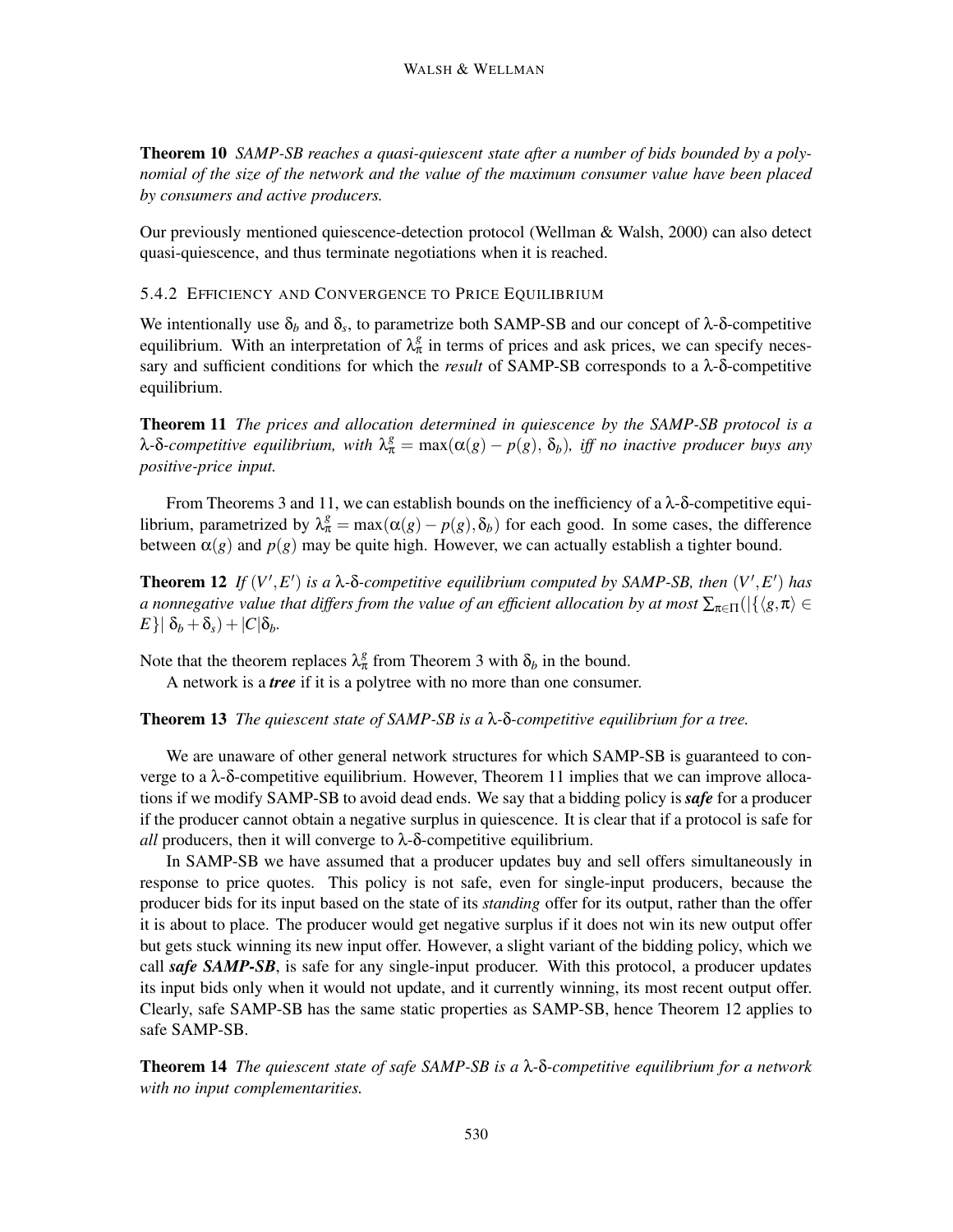Safe SAMP-SB is not guaranteed to be safe for producers with multiple inputs in arbitrary networks, nor do we know of any safe producer bidding policy that ensures safety for producers in any arbitrary network (other than degenerate policies such as not bidding).

Safe SAMP-SB may take longer to reach quiescence than regular SAMP-SB. With safe SAMP-SB, a producer must always wait for notification of the results of pending output offers before increasing input offers. For a producer to win an output offer may require propagations of many messages through various paths in the network before buyers of the output good would increase their buy offer prices for that good. The resulting delay would be greater than the local delay in communicating with the output good auction.

That non-λ-δ-competitive equilibrium runs of SAMP-SB result in dead ends suggests a potential source of significant efficiency loss. For example, Figure 7 shows the result of a run of SAMP-SB on Network GREEDY-BAD. This valid solution has a dead end at producer a6. Since producer a3 incurs its cost of \$1 to provide good 3 to a6, but does not contribute to any value in the system, this dead end is pure waste from a global efficiency perspective. The allocation is undesirable directly for producer a6 because it is committed to pay \$1 for an input it cannot use. With large networks or costs, dead ends can result in significant efficiency losses and negative profits to individual agents.

We propose a *contract decommitment protocol* to remove dead ends after SAMP-SB reaches quiescence. According to the decommitment protocol, each inactive producer can decommit from its contracts for its inputs for which it would pay a positive price. The protocol is applied recursively to the producers that lose their outputs due to decommitment. When the decommitment process terminates, agents exchange goods as specified by the remaining contracts. We refer to SAMP-SB with decommitment as *SAMP-SB-D*.

In Figure 7, producer a6 would decommit from its contract with a3. Clearly, Theorem 11 implies that no agent decommits iff SAMP-SB produced a  $\lambda$ -δ-competitive equilibrium. Moreover, if we remove from consideration all producers that decommit, the remaining agents are in  $λ$ -δ-competitive equilibrium.

Decommitment has the benefit that, whereas some producers can lose money in the SAMP-SB protocol, no agent receives a negative surplus from participating in SAMP-SB-D. However, this is achieved by making the auction allocations non-binding, which is undesirable to the producers who lose their output sales to decommitments. It also begs the question of how to enforce the requirement that inactive producers be the only agents that decommit.

In addition to dead ends, efficiency can also be lost if SAMP-SB fails to find a solution when a positive value solution exists, or if SAMP-SB forms a solution with value inferior to an efficient solution (dead ends are not necessarily mutually exclusive of these two cases). In Section 6 we describe an experimental analysis of the efficiency, the source of inefficiency, and equilibrium attainment of SAMP-SB in a set of networks.

## 5.4.3 SOLUTION CONVERGENCE

Recall that SAMP-SB always converges to a valid solution (specifically a λ-δ-competitive equilibrium) for networks with tree structures, and the safe variant converges for networks with no input complementarities. The following theorem shows that, with sufficiently high consumer value, regular SAMP-SB can always converge to a (possibly non-equilibrium) valid solution for polytrees.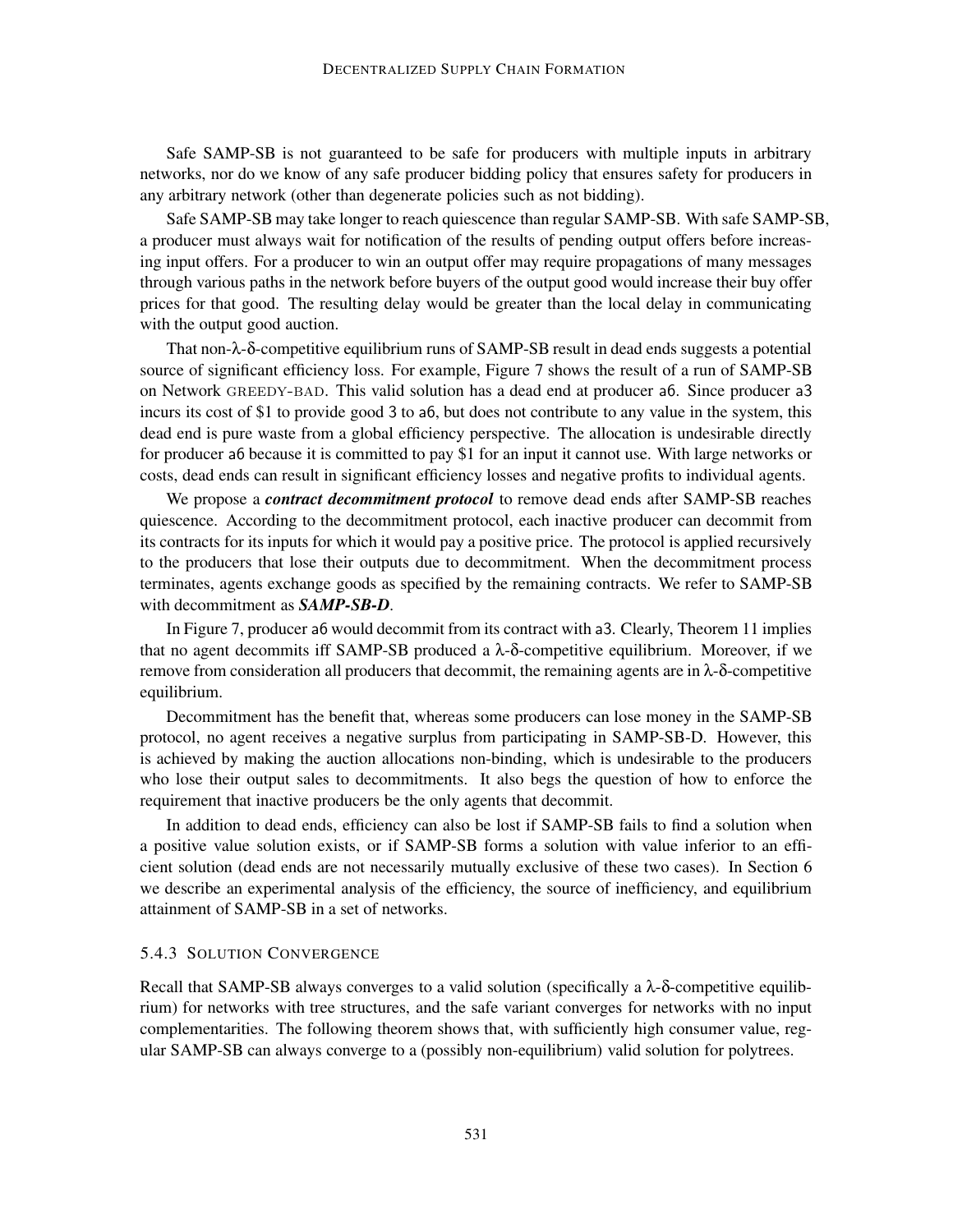**Theorem 15** *If* (*V,E*) *is a polytree with a solution that assigns good g to consumer c, then given all other costs and values, there exists a value*  $v_c(g)$  *such that SAMP-SB is guaranteed to converge to a valid solution*  $(V', E')$  *for c.* 

Because dead ends may result, we cannot usefully bound the inefficiency of the solution reached by SAMP-SB in a polytree.

For general network structures, the prices of all sell offers for all consumers' goods could rise above their values, in which case the system will necessarily reach quasi-quiescence in a nonsolution state. If, however, quasi-quiescence is reached before the price of some consumer's good reaches its value for the good, we have a valid solution.

**Theorem 16** *If SAMP-SB reaches quasi-quiescence with*  $p(g) < v_c(g)$  *for some*  $\langle g, c \rangle \in E$ *,*  $c \in C$ *, then the system's state represents a valid solution.*

The next theorem establishes conditions under which a valid solution state will immediately lead to quasi-quiescence.

**Theorem 17** *If a run of SAMP-SB in* (*V,E*) *is in a valid solution state such that:*

- *each consumer c is either winning an offer or*  $p(g) + \delta_b > v_c(g)$  *for all*  $\langle g, c \rangle \in E$ ,
- *all agents have correct beliefs about which goods they are currently winning,*
- *all bids from consumers and active producers have been received in response to the current price quotes,*
- *and no sell offers are lost due to tie breaking,*

*then after the subsequent price quote from each auction, the system will be in a quasi-quiescent state with a valid solution.*

Although SAMP-SB is not guaranteed to converge to a solution, the fact that the problem of finding a solution is NP-Complete (Walsh et al., 2003) should lead us to expect that there are problems for which SAMP-SB would converge to a solution only after an exponential number of meaningful bids. Since the number of meaningful bids is bounded by a polynomial of the maximum consumer value, we should further expect that there exist networks for which SAMP-SB can converge to a solution only with a exponential consumer values. In practice we find that we can construct problems for which the consumer value must be exponential in order for SAMP-SB to converge to a solution (Walsh et al., 2003). However, we have run many simulations for which the required value is much more reasonable (Walsh et al., 2003).

For some networks, costs, and values, SAMP-SB *cannot* converge to a valid solution with some values of  $\delta_b$  and  $\delta_s$ , no matter how high the consumer value. One example (the simplest we have been able to construct) is Network NO-CONVERGE, shown in Figure 10. Observe that a solution must include agent a8, but cannot include a7. Agent a6 always offers a price of at least  $p(2) + 20$ for good 4, hence a8 cannot win two units of good 4 for less than  $p(2) + 20$  each. Thus agent a8 will always offer a price of at least  $2p(2) + 40$  for good 5. Since agent a7 will never offer a price more than  $2p(2) + 2\lambda_{a}^2$  for good 5, agent a8 could only win good 5 if  $\lambda_{a}^2 \ge 20$ . But, for this to occur, we must have  $\delta_b \geq 20$ . A more thorough analysis, taking into account the dynamics of SAMP-SB, shows we must have  $\delta_b \ge 40$  and  $\delta_s = 0$  to obtain a valid solution in quiescence, and then only for certain patterns of asynchrony.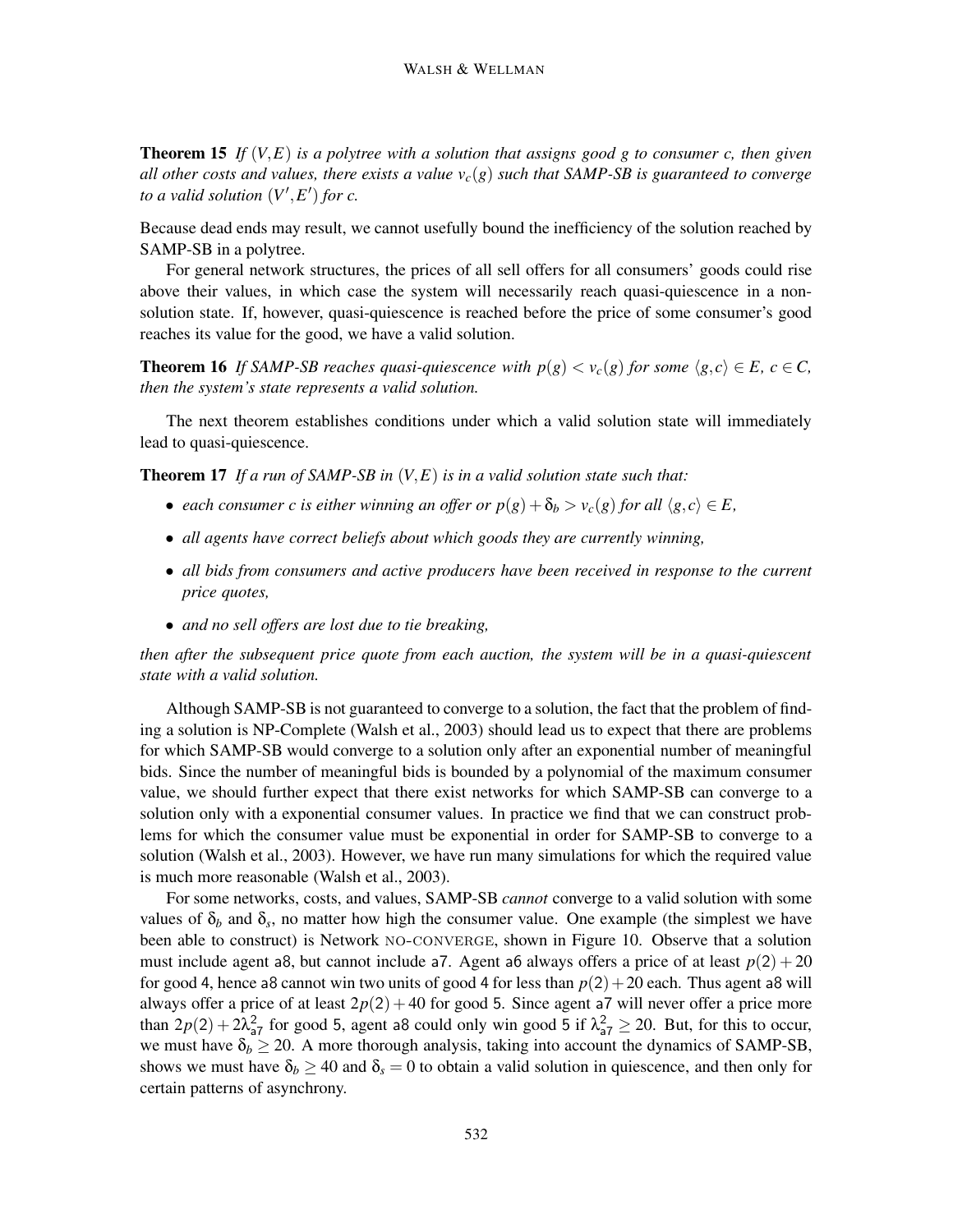

Figure 10: Network no-converge: A network for which SAMP-SB cannot converge to a solution for certain values of  $\delta_b$  and  $\delta_s$ .

## **6. Empirical Performance of SAMP-SB**

Whereas our analytic results provide some insight into SAMP-SB and its variants, they do not support a comprehensive characterization of performance, except for certain special-case network structures. In order to gain further understanding of the effectiveness of SAMP-SB and SAMP-SB-D, we performed an empirical study based on protocol simulations on sample task dependency networks.

#### **6.1 Setup**

Our investigation focuses on a small set of networks exhibiting a variety of structural properties: simple (Figure 11), UNBALANCED (Figure 12), TWO-CONS (Figure 13), BIGGER (Figure 14), and many-cons (Figure 15). We also also studied Network greedy-bad (Figure 4).



Figure 11: Network simple.

We ran experiments on multiple instances of each network. For each instance we randomly chose producer costs uniformly from [0*,*1], but for each consumer in a network, we calculated a fixed value so that, excluding all other consumers, there exists a positive-surplus solution for this consumer with 0.9 probability. We determined consumer values via simulation, assuming the specified distributions of producer costs. We discarded all instances whose efficient solutions had value zero. We set  $\delta_b = \delta_s = .01$ .

To test the effect of competitive equilibrium existence on the performance of the protocols, we generated instances of UNBALANCED, TWO-CONS, and GREEDY-BAD with costs that admit competitive equilibrium and with costs that do not. Because simple and many-cons are polytrees,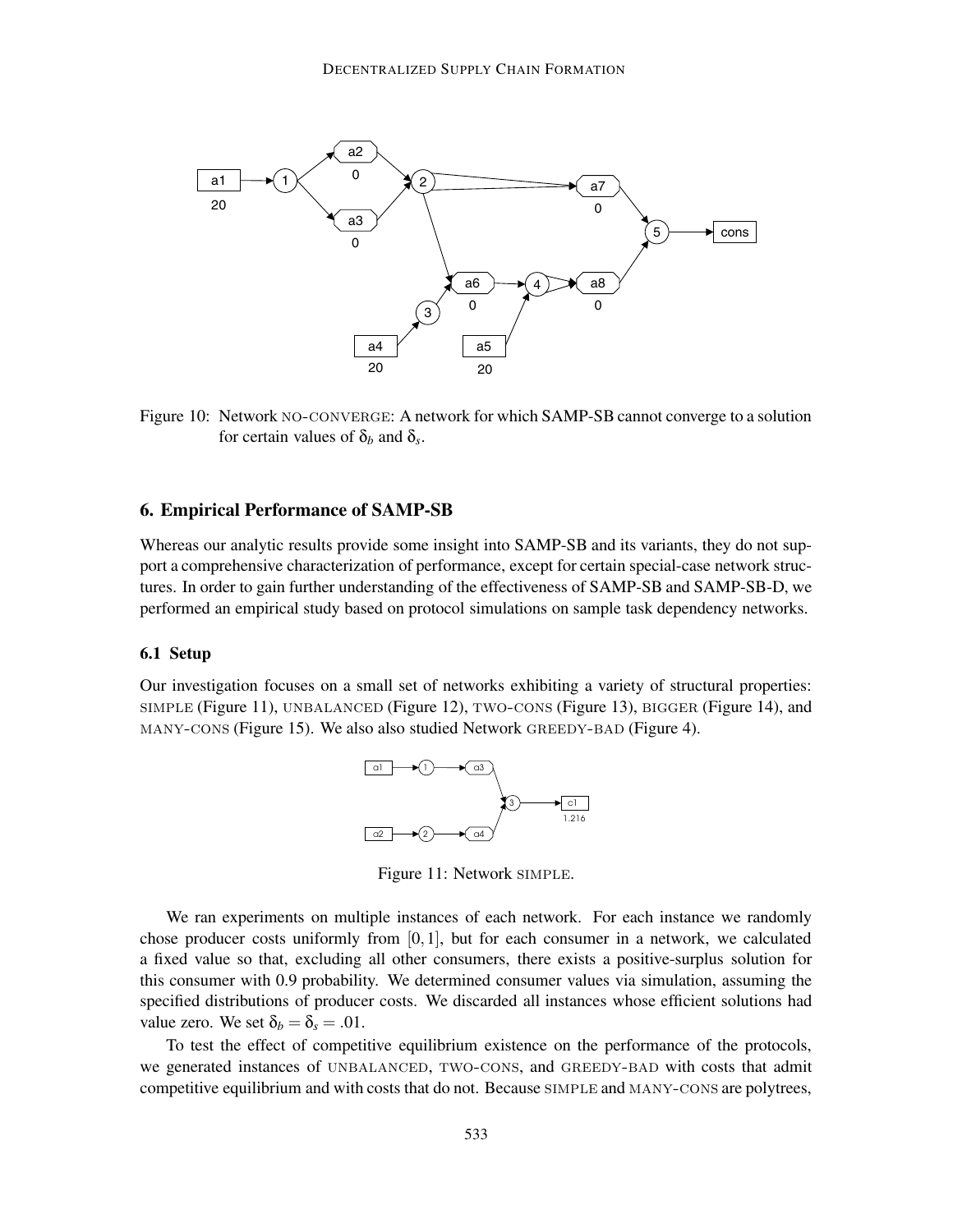

Figure 12: Network UNBALANCED.



Figure 13: Network TWO-CONS.



Figure 14: Network bigger.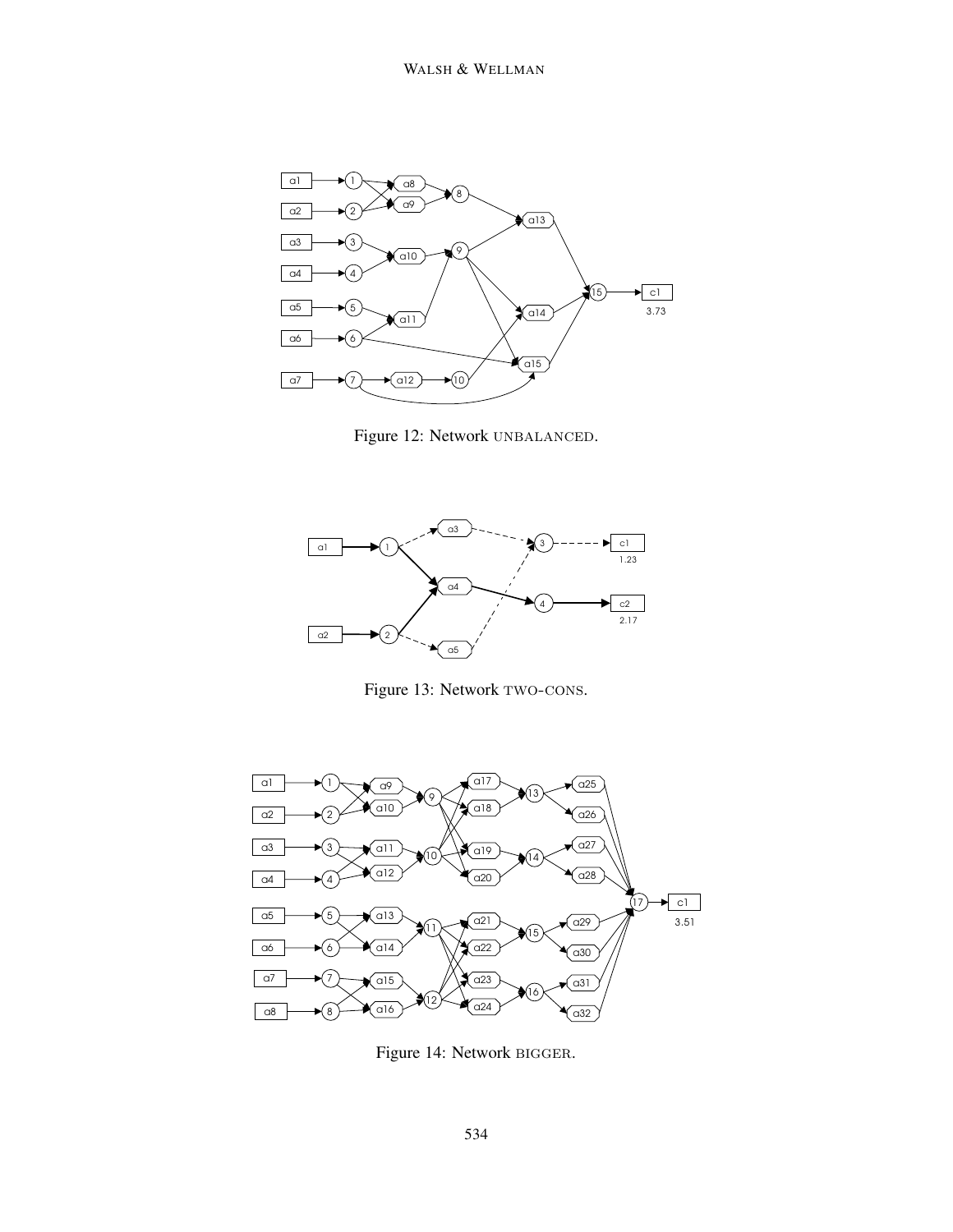

Figure 15: Network many-cons.

we know from Theorem 2 that all instances thereof have competitive equilibria. We were not able to generate no-equilibrium instances of BIGGER with the given cost distributions.

To generate an instance with a desired type of cost structure (equilibrium or no-equilibrium) we repeatedly chose sets of producer costs randomly from the uniform distribution until the desired property was met. In the experiments, we determined whether competitive equilibrium existed given complete information about the network structure, values, and costs—using the following procedure. Recall that a competitive equilibrium is always efficient (Corollary 4). Hence, given an optimal allocation  $(V^*, E^*)$ , we attempt to solve the system of linear equations that characterize a competitive equilibrium, as described in Section 4.1. If a solution to the equations exists, the resulting prices constitute a competitive equilibrium, otherwise no equilibrium exists. We used CPLEX, a commercial mixed-integer-linear programming package, to find the efficient allocation and to solve the corresponding equilibrium equations.

For each type of cost structure in each network, we tested 100 random instances, with the exception of SIMPLE, for which we tested 3220 instances.<sup>5</sup> For each instance and each protocol, we measured the *efficiency*—the fraction of the efficient value—attained by SAMP-SB and SAMP-SB-D. We also measured the percentage of available surplus (i.e., percentage of the value of an optimal solutions) obtained by the producers.

## **6.2 Results**

We classify the efficiency of a run of the protocols in one of four ways: Negative, Zero, Suboptimal (but positive), and Optimal efficiency. Table 1 shows the distribution of the efficiency classes in our experiments. Note that SAMP-SB-D cannot produce negative efficiency, by construction.

<sup>5.</sup> We tested more instances of simple as a part of a broader study (Walsh et al., 2000).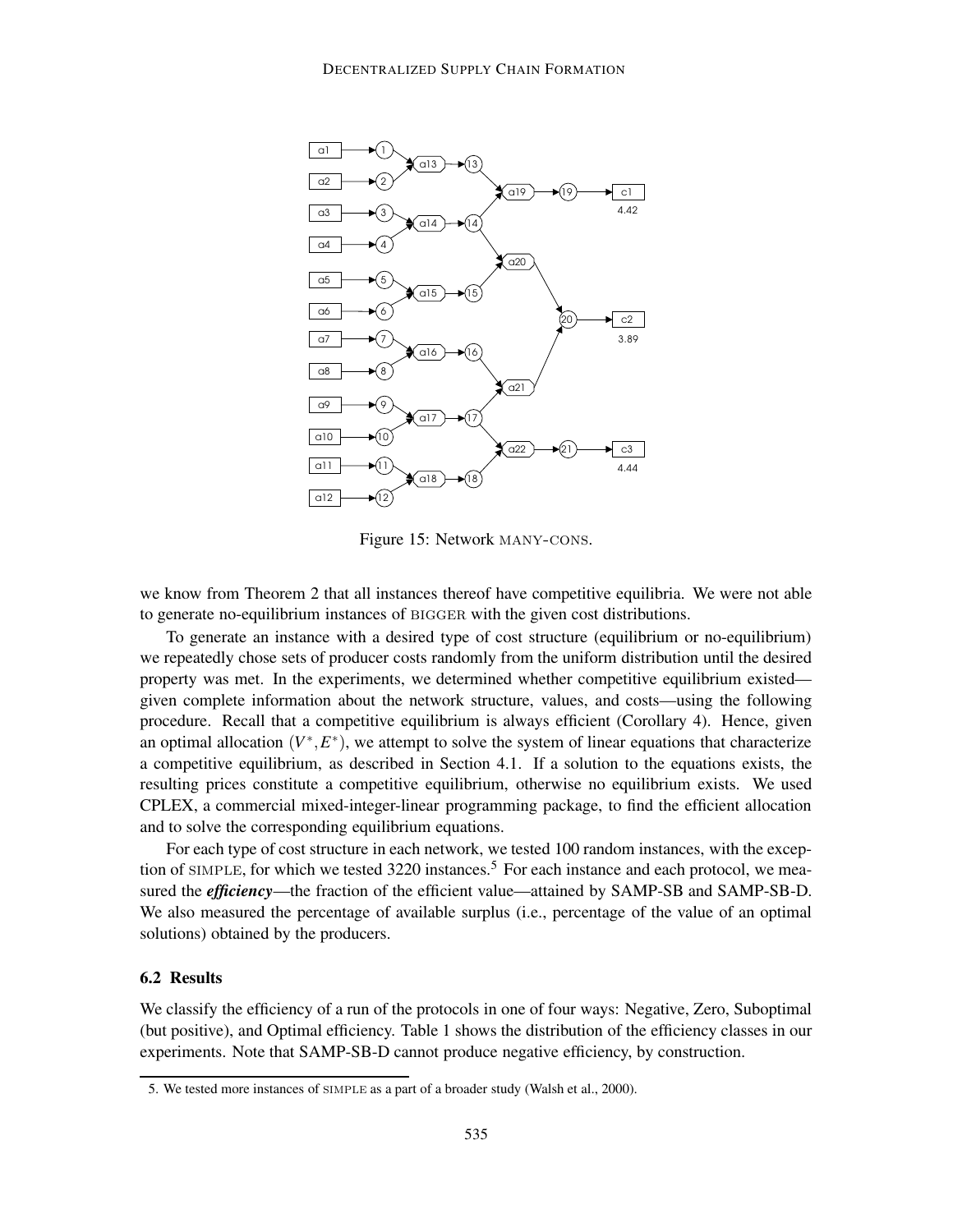|                           | <b>SAMP-SB</b> |      |      | SAMP-SB-D      |       |      |       |
|---------------------------|----------------|------|------|----------------|-------|------|-------|
|                           | % of instances |      |      | % of instances |       |      |       |
| <b>Network</b>            | <b>Neg</b>     | Zero | Sub  | Opt            | Zero  | Sub  | Opt   |
| <b>SIMPLE</b>             | 0.0            | 0.3  | 0.0  | 99.7           | 0.3   | 0.0  | 99.7  |
| UNBALANCED, case:         |                |      |      |                |       |      |       |
| - equilibrium exists      | 5.0            | 1.0  | 7.0  | 87.0           | 1.0   | 1.0  | 98.0  |
| $-$ no equilibrium exists | 100.0          | 0.0  | 0.0  | 0.0            | 100.0 | 0.0  | 0.0   |
| TWO-CONS, case:           |                |      |      |                |       |      |       |
| - equilibrium exists      | 11.0           | 0.0  | 6.0  | 83.0           | 0.0   | 3.0  | 97.0  |
| $-$ no equilibrium exists | 18.0           | 0.0  | 78.0 | 4.0            | 1.0   | 95.0 | 4.0   |
| BIGGER.                   | 0.0            | 0.0  | 4.0  | 96.0           | 0.0   | 0.0  | 100.0 |
| MANY-CONS                 | 27.0           | 0.0  | 56.0 | 17.0           | 0.0   | 2.0  | 98.0  |
| GREEDY-BAD, case:         |                |      |      |                |       |      |       |
| - equilibrium exists      | 4.0            | 0.0  | 21.0 | 75.0           | 1.0   | 0.0  | 99.0  |
| $-$ no equilibrium exists | 100.0          | 0.0  | 0.0  | 0.0            | 100.0 | 0.0  | 0.0   |

Table 1: Distribution of efficiency classes from SAMP-SB and SAMP-SB-D. Efficiency classes: Negative (Neg), Zero, Suboptimal (Sub), and Optimal (Opt).

Recall (from Section 5.4.2) that efficiency loss in SAMP-SB can be attributable to any of three, not necessarily exclusive, causes: dead ends, failure to form a solution when a positive-valued solution exists, and finding a suboptimal solution. We can infer the percentage of instances exhibiting dead-end suboptimality in SAMP-SB by examining the differences between SAMP-SB-D and SAMP-SB totaled over the Negative, Zero, and Suboptimal columns in Table 1. Decommitment does not affect the contribution of no-solution and suboptimal-solution losses, but helps reveal them by eliminating dead-end suboptimality. Hence, we can infer the percentage of instances exhibiting no-solution and suboptimal-solution suboptimality in SAMP-SB by examining the Zero and Suboptimal columns of SAMP-SB-D, respectively.

Table 2 shows the average efficiency attained by the protocols, factored by network and equilibrium existence (where relevant). We see, from the difference between the SAMP-SB-D and SAMP-SB columns, that dead ends are a significant source of inefficiency. Additionally, existence of competitive equilibrium has a significant effect on the performance of the protocols. In these networks, SAMP-SB-D produces nearly perfect efficiency when competitive equilibrium exists (recall that all studied instances of simple, bigger, and many-cons have equilibria), but is is much less effective when equilibrium does not exist, in fact failing to find any solutions in the no-equilibrium cases of UNBALANCED and GREEDY-BAD.

To check whether these differences in performance are significant, we performed Student's t-Tests for each protocol, comparing the mean efficiencies of instances that admit competitive equilibrium with the means of those instances that do not admit competitive equilibrium. Table 3 shows the results, indicating the p-values that the means of equilibrium and no-equilibrium instances came from the same underlying population. In typical analyses, the null hypothesis that the means are equal is rejected if the p-value is below 0*.*05. With this threshold, it seems we can safely reject the hypothesis that the mean efficiencies of equilibrium and non-equilibrium instances are the same for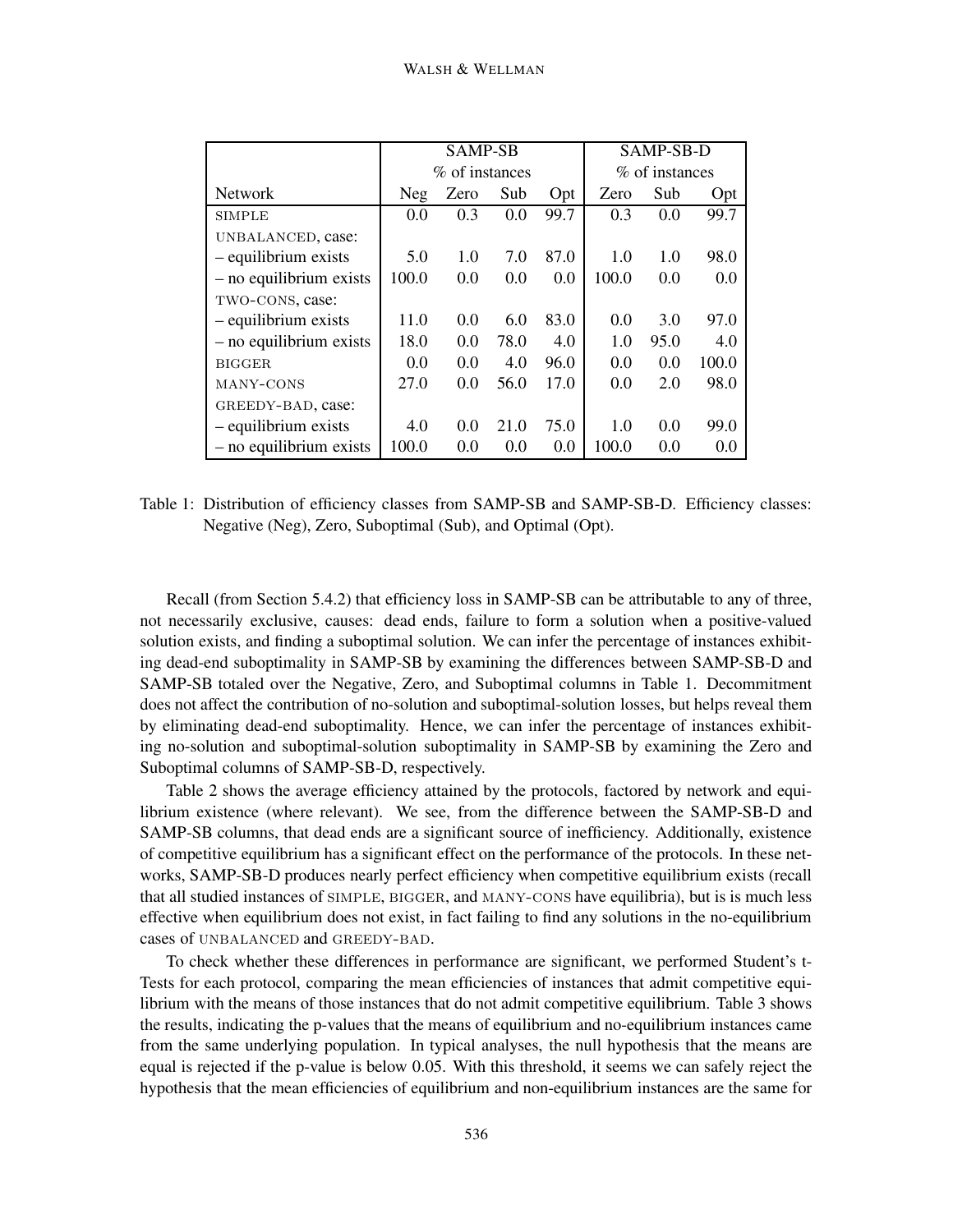| <b>Network</b>             | <b>SAMP-SB</b> | SAMP-SB-D |
|----------------------------|----------------|-----------|
| <b>SIMPLE</b>              | 0.997          | 0.997     |
| <b>UNBALANCED</b>          |                |           |
| - equilibrium exists       | 0.867          | 0.990     |
| $-$ no equilibrium exists  | $-20.080$      | 0.000     |
| TWO-CONS, case:            |                |           |
| - equilibrium exists       | 0.733          | 0.986     |
| $-$ no equilibrium exists  | 0.268          | 0.686     |
| <b>BIGGER</b>              | 1.000          | 1.000     |
| MANY-CONS                  | 0.120          | 0.996     |
| GREEDY-BAD, case:          |                |           |
| - equilibrium exists:      | $-5.320$       | 0.990     |
| $-$ no equilibrium exists: | $-18.230$      | 0.000     |

Table 2: Average efficiency in each network for the protocols.

| <b>Network</b>    | <b>SAMP-SB</b>         | SAMP-SB-D               |
|-------------------|------------------------|-------------------------|
| <b>UNBALANCED</b> | $6.27 \times 10^{-30}$ | $8.23 \times 10^{-101}$ |
| TWO-CONS          | $5.15 \times 10^{-7}$  | $1.43 \times 10^{-22}$  |
| GREEDY-BAD        | $1.41 \times 10^{-1}$  | $8.04 \times 10^{-101}$ |

Table 3: P-values computed with the Student's t-Test. The t-Test compared the means efficiencies of instances that admit competitive equilibrium and those that do not admit competitive equilibrium.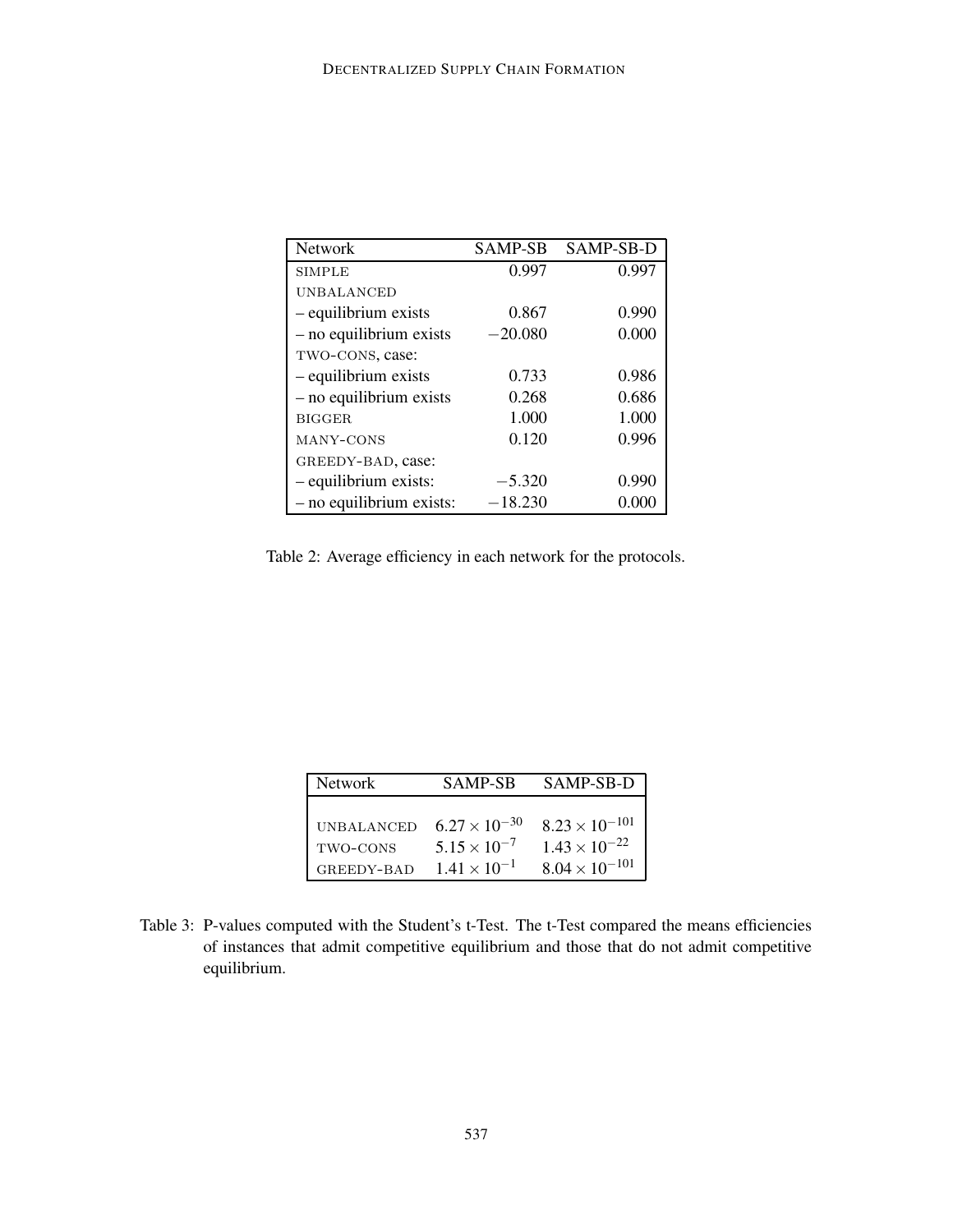Networks UNBALANCED and GREEDY-BAD. Inspection of the data further supports this conclusion, as SAMP-SB-D essentially always produces zero efficiency, but produces perfect efficiency in many of the instances that do admit competitive equilibrium.

On the face of it, the high SAMP-SB/GREEDY-BAD p-value suggests that we cannot safely reject the hypothesis that the mean efficiencies differ between the equilibrium and no-equilibrium instances of the network. However, inspection of the data indicates that this high probability results from one outlying equilibrium instance with a large negative efficiency. Indeed, the fact that SAMP-SB-D always produces essentially optimal results in instances that admit competitive equilibrium, but predominantly produces suboptimal results in the instances without such equilibria, suggests that it is unlikely that the equilibrium and no-equilibrium means are the same for SAMP-SB in Network GREEDY-BAD.

|                           | % $\lambda$ -δ-Competitive |
|---------------------------|----------------------------|
| <b>Network</b>            | Equilibrium                |
| <b>SIMPLE</b>             | 100                        |
| UNBALANCED                |                            |
| - equilibrium exists      | 88                         |
| $-$ no equilibrium exists |                            |
| TWO-CONS, case:           |                            |
| - equilibrium exists      | 83                         |
| $-$ no equilibrium exists | 2                          |
| <b>BIGGER</b>             | 96                         |
| MANY-CONS                 | 17                         |
| GREEDY-BAD, case:         |                            |
| - equilibrium exists      | 75                         |
| - no equilibrium exists   |                            |

Table 4: Percentage of instances in which SAMP-SB attained  $\lambda$ -δ-competitive equilibrium.

Table 4 shows the percentage of instances for which SAMP-SB attained  $\lambda$ -δ-competitive equilibrium in each network. It is straightforward to determine whether λ-δ-competitive equilibrium is attained by observing whether there are any dead ends (Theorem 11). Again, we see a strong connection with the existence of competitive equilibrium. One notable exception is many-cons (which always admits a competitive equilibrium), for which SAMP-SB frequently produced dead ends. We do see that  $\lambda$ -δ-competitive equilibria form in a small percentage of the no-equilibrium TWO-CONS instances, although this is not a prevalent phenomenon with the  $\delta_b$  and  $\delta_s$  parameters we chose.

Table 5 shows the average efficiency, factored by  $\lambda$ -δ-competitive equilibrium attainment (SAMP-SB and SAMP-SB-D produce the same results when λ-δ-competitive equilibrium is attained). We must be careful in drawing conclusions from these statistics because, for any given network case, there were relatively few or many  $\lambda$ -δ-competitive equilibrium instances (Table 4). Still, we note certain salient trends. The  $λ$ -δ-competitive equilibrium runs produce near perfect efficiency, with smaller degrees of inefficiency than specified by the bounds in Theorem 12. Because an allocation produced by SAMP-SB is a  $\lambda$ -δ-competitive equilibrium iff there are no dead ends, we should expect that a significant portion of efficiency loss in non-λ-δ-competitive equilibrium pro-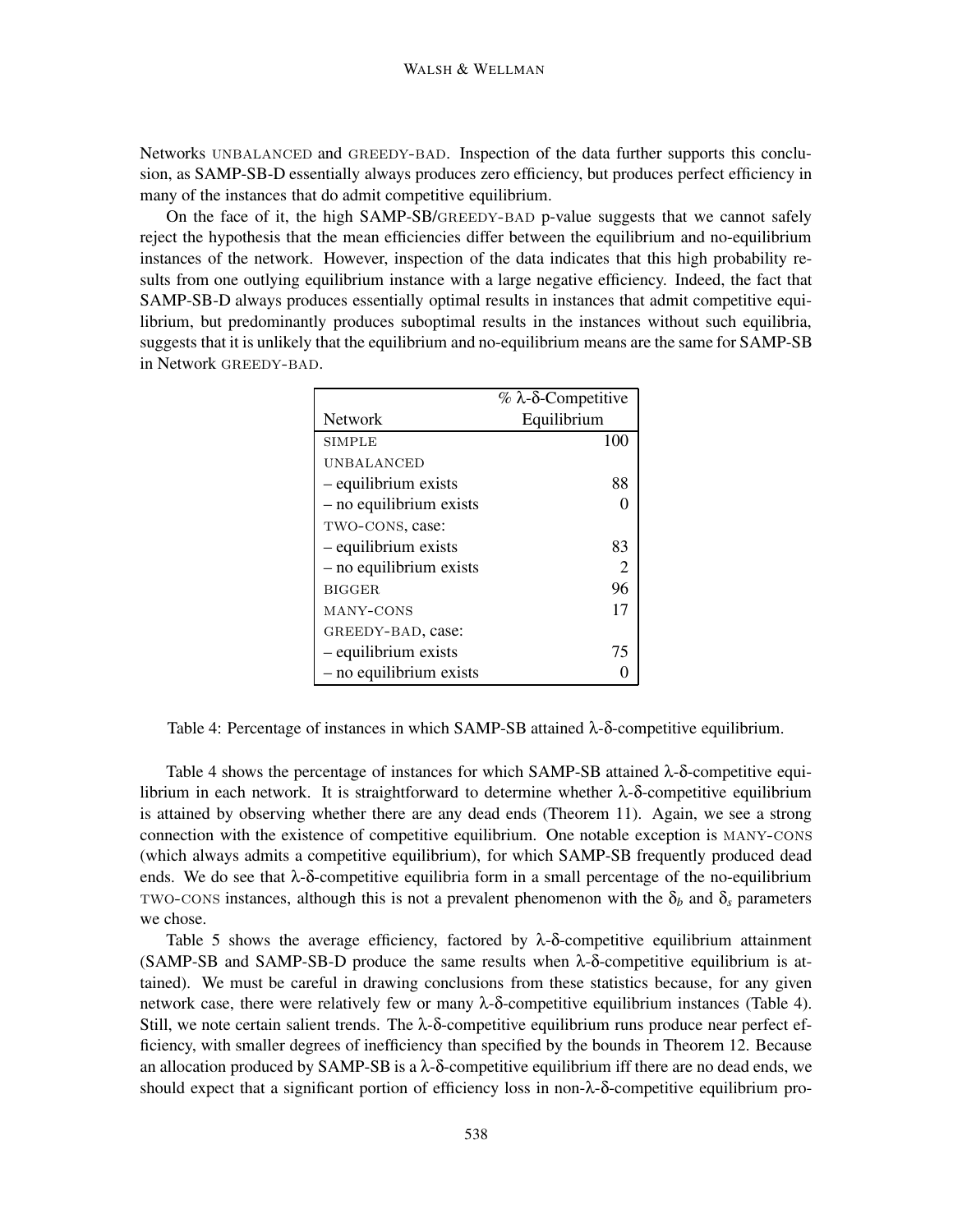|                           |          | $\lambda$ - $\delta$ -Equilibrium | $\lambda$ - $\delta$ -Equilibrium |  |
|---------------------------|----------|-----------------------------------|-----------------------------------|--|
|                           |          | Not Found                         | Found                             |  |
| <b>Network</b>            | SAMP-SB  | SAMP-SB-D                         | SAMP-SB/ SAMP-SB-D                |  |
| <b>SIMPLE</b>             | N/A      | N/A                               | 0.997                             |  |
| <b>UNBALANCED</b>         |          |                                   |                                   |  |
| - equilibrium exists      | $-0.248$ | 0.989                             | 0.998                             |  |
| $-$ no equilibrium exists | $-20.08$ | 0.000                             | N/A                               |  |
| TWO-CONS, case:           |          |                                   |                                   |  |
| - equilibrium exists      | $-0.570$ | 0.920                             | 1.000                             |  |
| $-$ no equilibrium exists | 0.130    | 0.707                             | 1.000                             |  |
| <b>BIGGER</b>             | 0.997    | 1.000                             | 1.000                             |  |
| MANY-CONS                 | $-0.060$ | 0.995                             | 1.000                             |  |
| GREEDY-BAD, case:         |          |                                   |                                   |  |
| - equilibrium exists      | $-24.28$ | 0.960                             | 1.000                             |  |
| $-$ no equilibrium exists | $-18.22$ | 0.000                             | N/A                               |  |

Table 5: Average efficiency in each network for the protocols, factored by  $\lambda$ -δ-competitive equilibrium attainment.

ducing runs of SAMP-SB would be attributable to negative surplus incurred from dead ends. The significant differences between the efficiency of SAMP-SB-D and SAMP-SB shown in the nonλ-δ-competitive equilibrium column provides evidence for this hypothesis. Indeed, it appears that surplus lost to dead ends (as opposed to suboptimal solution attainment) is the dominant cause of inefficiency when  $\lambda$ -δ-competitive equilibrium is not attained. In all instances, improvement from decommitment is greater than the difference between the efficiency of SAMP-SB-D and optimal efficiency.

Table 6 shows the average fraction of available surplus obtained by producers, respectively, in each network. Perhaps surprisingly, in some networks the producers can gain significant surplus with the SAMP-SB-D protocol, even though they are bidding to obtain zero surplus. The reason for this is that a producer's output offer indicates the minimum amount it is willing to accept in exchange for its output. But rising buy offers can cause the price to rise above the producer's output offer. This could happen in cases when it is necessary to block out certain agents to have a feasible allocation in quiescence. Note however, that the decommitment step is needed for the producers to obtain high average surplus. Without decommitment, the average producer surplus can be highly negative, as shown in the SAMP-SB column.

## **7. Related Literature**

In this section we discuss literature related to our present work. In Section 7.1 we discuss related literature on price-based analysis and auction theory, and in Section 7.2 we discuss related literature on supply chain formation.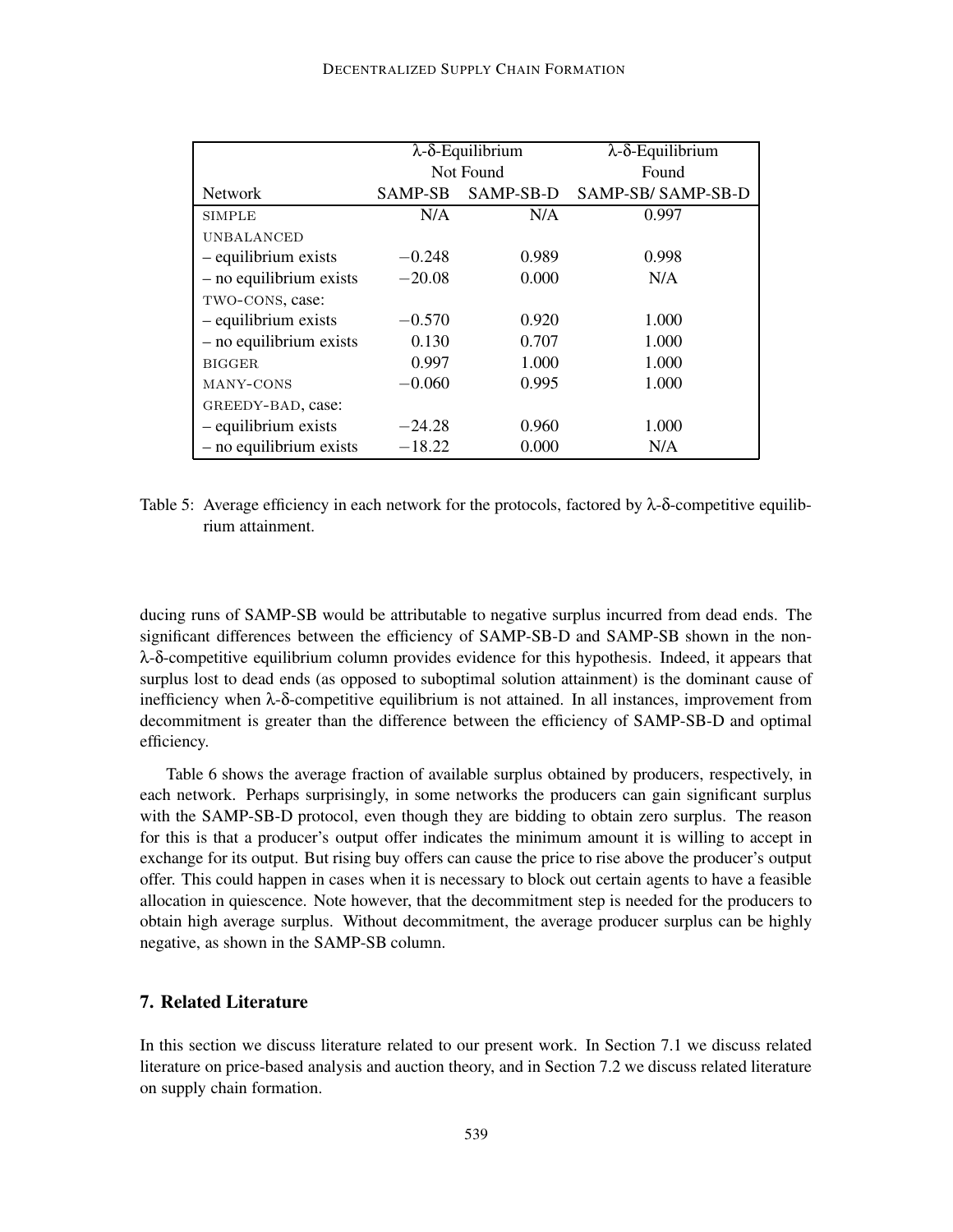| <b>Network</b>            | <b>SAMP-SB</b> | SAMP-SB-D |
|---------------------------|----------------|-----------|
| <b>SIMPLE</b>             | 0.000          | 0.000     |
| UNBALANCED, case:         |                |           |
| - equilibrium exists      | $-0.041$       | 0.082     |
| $-$ no equilibrium exists | $-20.09$       | 0.000     |
| TWO-CONS, case:           |                |           |
| - equilibrium exists      | 0.210          | 0.464     |
| $-$ no equilibrium exists | 0.137          | 0.555     |
| <b>BIGGER</b>             | 0.001          | 0.001     |
| MANY-CONS                 | $-0.517$       | 0.359     |
| GREEDY-BAD, case:         |                |           |
| - equilibrium exists      | $-6.08$        | 0.137     |
| $-$ no equilibrium exists | $-18.11$       | 0.000     |

Table 6: Average fraction of available surplus obtained by producers in each network for the protocols.

#### **7.1 Price-Based Analysis and Auction Theory**

We have shown some special cases for which competitive equilibria exist in task dependency networks (polytree and single-input-producer networks), that SAMP-SB always finds  $\lambda$ - $\delta$ -competitive equilibrium in trees, and that a minor variant always finds  $\lambda$ - $\delta$ -competitive equilibria in single-inputproducer networks. A review of the results in price equilibrium and auction theory reveals that such limited positive results are typical.

It is well-known that given arbitrarily divisible goods and convex utility, cost, and production functions, competitive equilibrium prices exist. If additionally, the gross substitutes condition (which is a generalization of no-complementarities) is met, the classic tâtonnement procedure finds competitive equilibrium in a distributed manner.<sup>6</sup>

When goods are discrete, competitive equilibria exist in exchange (non-production) economies if the gross substitutes conditions are met (Bikhchandani & Mamer, 1997; Gul & Stacchetti, 1999; Kelso & Crawford, 1982). Milgrom (2000) showed that the existence of a single complementarity can be sufficient to preclude equilibrium in exchange economies. Bickhchandani and Mamer (1997) also show existence under a variety of other conditions, which do not appear to have natural interpretations in task dependency networks. In exchange economies, the gross substitutes condition also ensures convergence to (approximately) competitive equilibria with simultaneous ascending auctions (Demange et al., 1986; Gul & Stacchetti, 2000).

That distributed price-based auction protocols can leave agents with undesired goods when their preferences are complementary (e.g., dead ends in a task dependency network), is a widely recognized problem. An alternative approach is to use a *combinatorial auction*, which mediates negotiation at a single location, performing global matching of combinations of goods based on indivisible bids. This general approach has received much attention in the AI community as of late, motivated

<sup>6.</sup> The reader may consult a standard microeconomic textbook (Mas-Colell et al., 1995) for details on these results.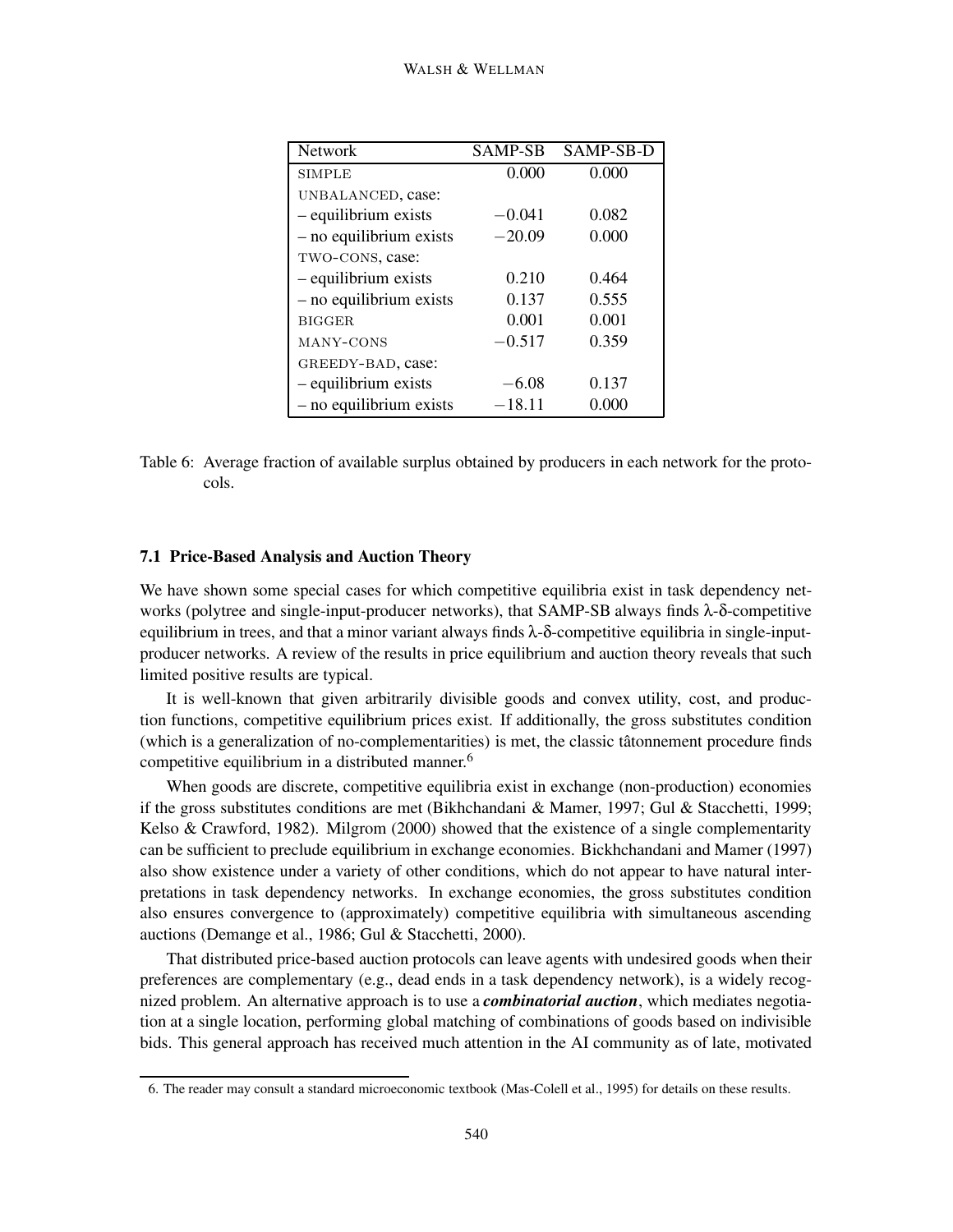in part by techniques for quickly performing the necessary global optimization (Andersson et al., 2000; Leyton-Brown et al., 2000; Sandholm & Suri, 2000).

Currently, some results on combinatorial equilibria and auctions have been established for onesided (i.e., buyer only) bidding. Bikhchandani and Ostroy (2002) and Wurman and Wellman (2000), using different combinatorial frameworks, provide positive results on equilibrium existence, and properties thereof. Wurman and Wellman describe a combinatorial auction for their framework. Parkes and Ungar (2000) describe a combinatorial auction that is guaranteed to converge to an efficient allocation if agents follow myopic best-response strategies. By adding an "extend-andadjust" phase, these authors are able to obtain this allocation in *ex post* Nash equilibrium (Parkes & Ungar, 2002). Ausubel and Milgrom (2002) present a proxy-auction mechanism that obtains efficient allocations with straightforward bidding in equilibrium when goods are substitutes.

In the present work we consider only simple, local, myopic bidding policies. These policies are non-strategic, in that agents do not reason about their effect on the negotiations in an attempt to extract greater surplus. The assumption of non-strategic behavior is plausible when there are a large number of agents. In networks with many agents bidding for individual goods, many parallel branches, or many agents in sequence, the potential contribution of any one agent to the value of a solution is relatively small and there is little to gain by strategic behavior.

Our experiments have shown that, even when producers bid to obtain zero surplus with the specified policy, they can obtain positive surplus in some networks. Nevertheless, in smaller networks, the potential for strategic improvement is more pronounced, and our non-strategic assumption becomes less plausible. A widely studied concept used for analyzing strategic behavior is Bayes-Nash equilibrium.<sup>7</sup> Informally, a set of strategies constitutes a Bayes-Nash equilibrium if no single agent has an incentive to deviate from its strategy, given that all other agents play their Bayes-Nash equilibrium strategies. McAfee and McMillan (1987) and Klemperer (1999) survey the state of knowledge of strategic analysis of auctions in exchange economies. Milgrom (2000) provides insights on some of the fundamental challenges to understanding the agent behavior with complementary preferences. However, definitive results are known only for quite restrictive market structures, and do not encompass two-sided markets with complementarities, never mind the multi-level characteristic of negotiation in task dependency networks. The problem of even specifying the information structure of the extensive form game of simultaneous ascending (M+1)st price auctions in task dependency networks, prerequisite to computing Bayes-Nash equilibria, is well beyond the current state of the art in game-theoretic analysis.

As auction theory currently fails to provide satisfactory guidance for understanding strategic behavior in even moderately complicated domains, some have used tournaments as a framework for developing and evaluating candidate agent strategies. The Santa Fe Double Auction Tournament (Rust et al., 1994) provided some unexpected insights into effective strategies in continuous double auctions, and the recent "TAC" series of trading agent competitions (Wellman et al., 2001b, 2003) encouraged the development of sophisticated agent strategies (Greenwald, 2003; Stone & Greenwald, 2000) for a complex market game.

The Vickrey-Clarke-Groves mechanism (Clarke, 1971; Groves, 1973; Vickrey, 1961), also called the Generalized Vickrey Auction (GVA) (MacKie-Mason & Varian, 1994), is a direct revelation approach, where agents report their valuations on allocations, and the auction computes a lump-sum payment. For the GVA, the solution is the optimal allocation based on the reports, and

<sup>7.</sup> For a foundational reference, Chapter 7 of Fudenberg and Tirole's game theory text (1998) provides a formal treatment of the strategic issues in auction mechanism design and analysis.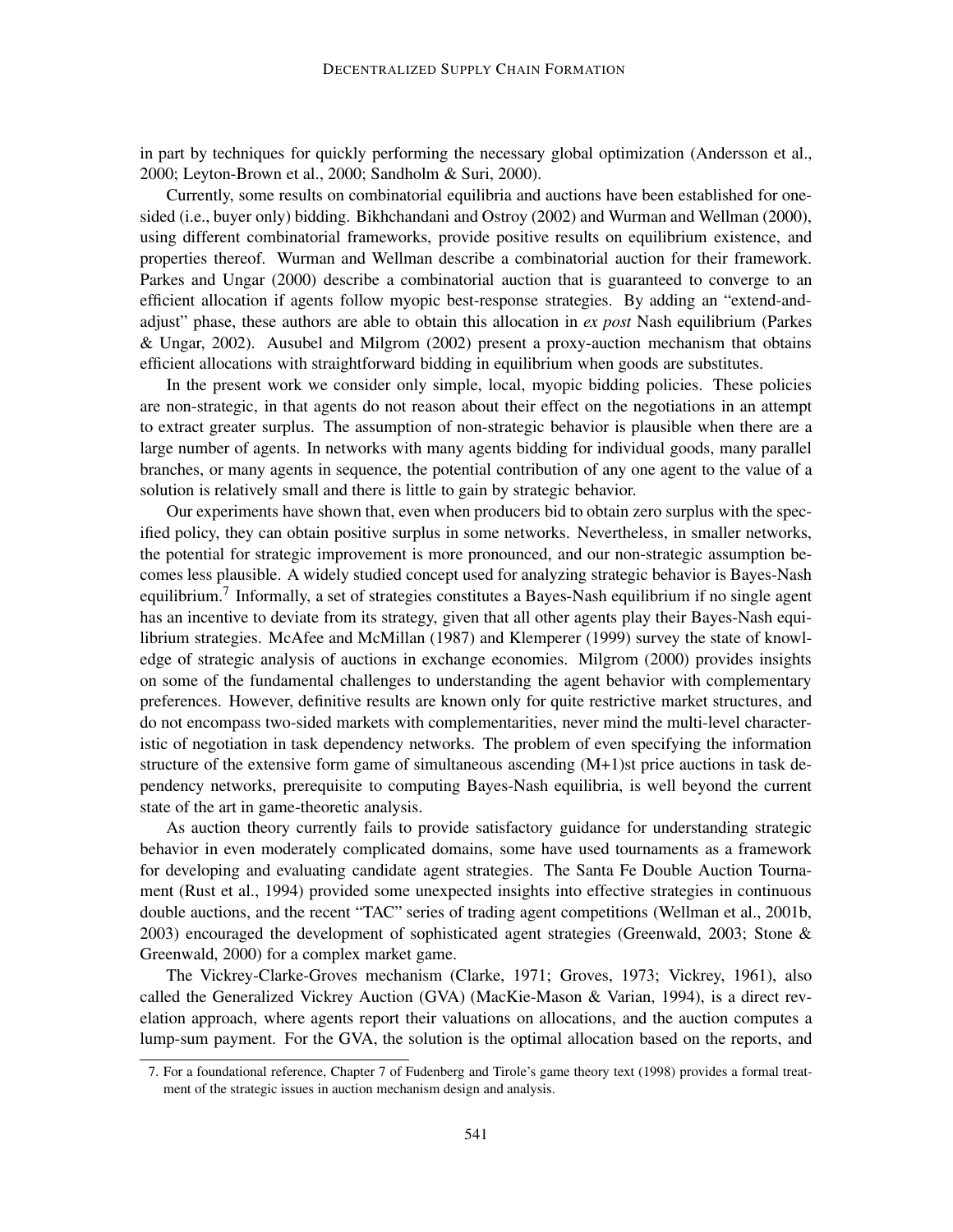the payment function is such that it is a dominant strategy for agents to report their true utility. Because of this incentive compatibility and perfect efficiency, the GVA may seem ideal from an economic perspective (although the computation can be intractable). However, the GVA is not budget balanced—when both buyers and sellers bid, the GVA can pay out more money than it takes in. Unfortunately this is unavoidable, as it is impossible to simultaneously ensure efficiency, budget balance, and individual rationality (no agent achieves negative surplus) (Myerson & Satterthwaite, 1983). Recently, Babaioff et al. (Babaioff & Nisan, 2001; Babaioff & Walsh, 2003) described distributed auction mechanisms, based on McAfee's trade reduction auction (1992), that obtain incentive compatibility and budget balance in linear supply chains, at the expense of perfect efficiency. Recent work by Parkes, Kalagnanam, and Eso (2001) explores methods to minimize the deviation from efficiency while maintaining budget balance in two-sided GVA-like mechanisms.

## **7.2 Supply Chain Formation**

Supply chain management—the problem of accurately forecasting and planning production and deliveries to meet demand and minimize inventory—is an active field of study in operations research. The problem of management differs from supply chain formation in that the exchange partners in the supply chain are pre-established, and it is assumed that information can be gathered from all agents to effectively optimize global production across the supply chain. In contrast, in this work we approached the problem of automating the process of determining supply chain participants dynamically, under the assumption that information and decision making is decentralized. Readers interested in supply chain management may refer to Kjenstad (1998) for an extensive review.

Relatively less effort has been explicitly devoted to the problem we cast as supply chain *formation*, despite the rhetorical appeals to decentralized and dynamic relation-building commonplace in the popular literature. Nevertheless, as we point out in Section 3, some venerable AI methods—in particular the widely-known CONTRACT NET protocol—can in principle be applied to supply chain formation. As discussed in Section 3, the standard CONTRACT NET does not have mechanisms to resolve nontrivial resource contention, precluding a systematic comparison with SAMP-SB on general network structures. We can, however, compare the protocols on network structures for which a resource contention mechanism is not necessary for CONTRACT NET. It is clear that if agents bid their true costs, then CONTRACT NET with greedy allocation will converge to optimal allocations for trees. The same holds for tree structures relaxed to allow multiple-unit input bids. As we have shown, SAMP-SB is guaranteed to converge to approximately efficient allocations for trees. However, it can be shown that it may not converge to good solutions if multiple unit input bids are allowed. In the latter case, competitive equilibrium may not exist, and and we have observed that equilibrium non-existence can substantially hurt efficiency in SAMP-SB allocations. In contrast, producers may receive different prices for the same good with CONTRACT NET. This discriminatory pricing mechanism makes CONTRACT NET robust in the presence of complementarities, for this class of network structures.

Sandholm (1993) examines a specialization of CONTRACT NET for a generalization of Task Oriented Domains (TODs) (Rosenschein & Zlotkin, 1994). Agents begin with an initial allocation of tasks and negotiate task exchanges until there are no mutually beneficial trades. Sandholm's model allows local constraints on task achievement in that an agent can perform only certain combinations of tasks. However, there is no dependency structure—an agent does not rely on other agents' task achievement in order to accomplish its own tasks. Thus, every locally feasible trade results in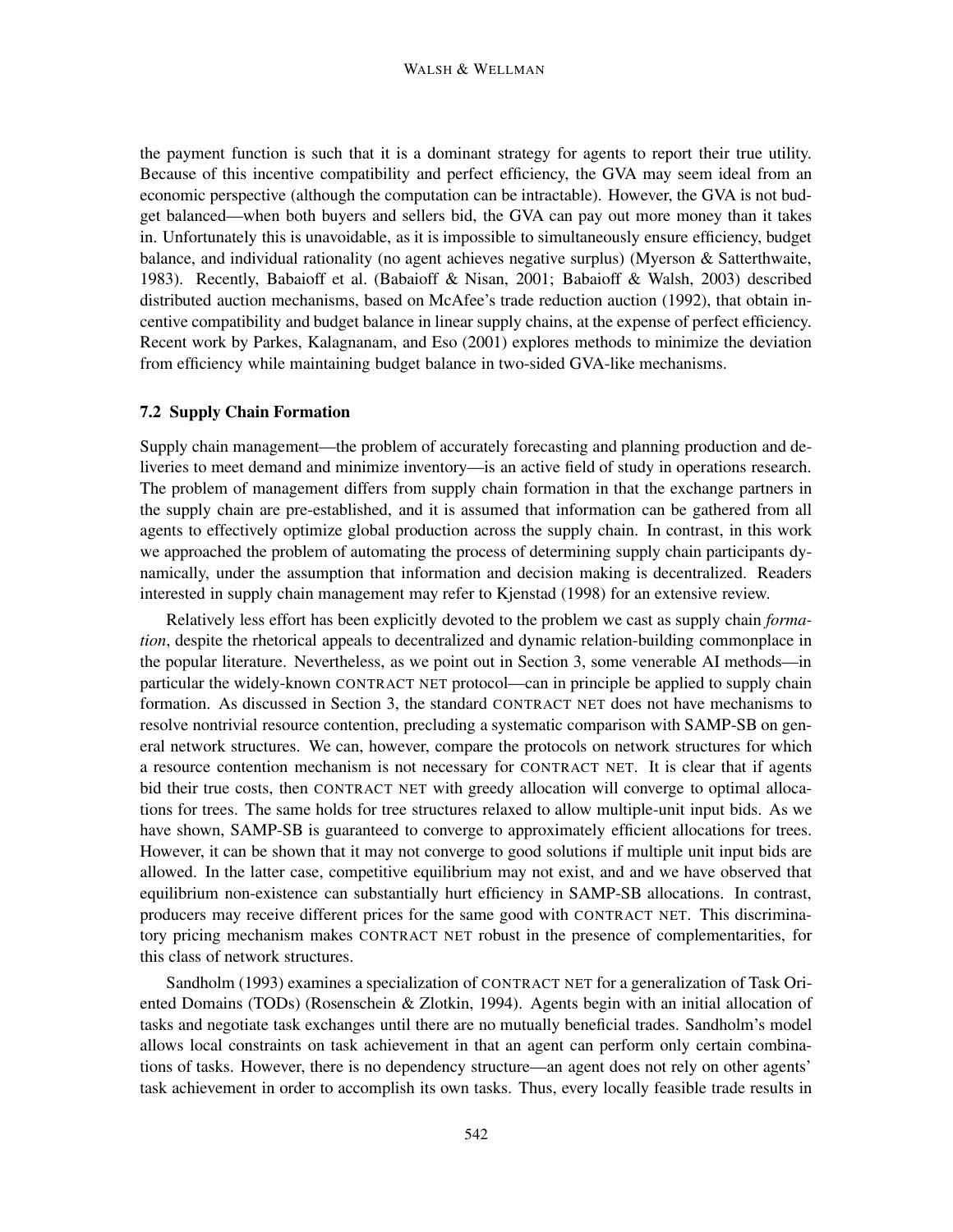a globally feasible allocation, and can be executed immediately and independently of other trades. We cannot generally apply an incremental trading protocol to our task allocation model with subtask dependencies. A local exchange may require reallocation throughout the entire network to maintain production feasibility.

Andersson and Sandholm (1998) find that decommitment protocols increase the quality of the resulting allocations in variants of TODs. With incremental trading, decommitment gives agents the opportunity to engage in other more cost-effective contracts. Andersson and Sandholm also consider decommitment penalties to provide friction in reallocation and to compensate agents whose contracts are broken. We expect that such penalties would be an appropriate extension to the SAMP-SB-D protocol.

Veeramani et al. (Veeramani et al., 1999; Joshi et al., 1999) consider issues arising from simultaneous negotiation of multiple subtasking issues at various levels of a supply chain. In their asynchronous model, agents may have the opportunity to finalize a contract while other negotiations are still pending. This uncertainty induces a complex decision problem for agents that do not wish to overextend their commitments.

Hunsberger and Grosz (2000) study the problem of assigning task performance roles to agents in the SharedPlans collaborative planning framework. The model is based on recipes, which describe the precedence constraints on the execution time across the various sub-tasks that constitute a complex task. Contention for shared resources is not modeled explicitly in the recipe, but individual agents may have additional cost, timing, or other constraints, potentially arising from their individual resource limitations. Hunsberger and Grosz use a combinatorial auction to assign tasks to agents, given the constraints, to produce a high-valued shared plan. They find that limiting task assignment to certain combinations in roles can effect a tradeoff between computational and allocative efficiency.

In other work (Walsh et al., 2000; Walsh, 2001), we have studied strategic behavior of agents bidding in a particular one-shot combinatorial auction within the task dependency network model. We empirically compared the performance of SAMP-SB, SAMP-SB-D, and the combinatorial auction (with strategic bidding). The combinatorial auction eliminates the problem of dead ends by allocating inputs and outputs to producers on an all-or-nothing basis. This advantage notwithstanding, combinatorial auctions may not always be an appropriate mechanism. Since finding any feasible supply chain solution is NP-hard (Walsh et al., 2003), sufficiently large problems will be intractable, even for advanced optimization procedures. Even when the computation is tractable, social factors may limit the authority of any one entity to compute allocations over the entire supply chain.

## **8. Extensions and Future Work**

The task dependency network model we propose provides a basis for beginning to understand the automation of supply chain formation. We have discussed some ways to extend the bidding policies in our market protocol to accommodate more general production capabilities and consumer preferences. With these extensions we can model capabilities and preferences on multi-attribute goods (e.g., goods with multiple features such as quality and delivery time, in addition to price and quantity) by simply representing each configuration as a distinct good in the network. However, it is clear that this can explode the number of goods with just a few attributes. To effectively handle greater numbers of attributes would require multiattribute auctions (Bichler, 2001), where multiple inseparable features of an exchange are negotiated simultaneously.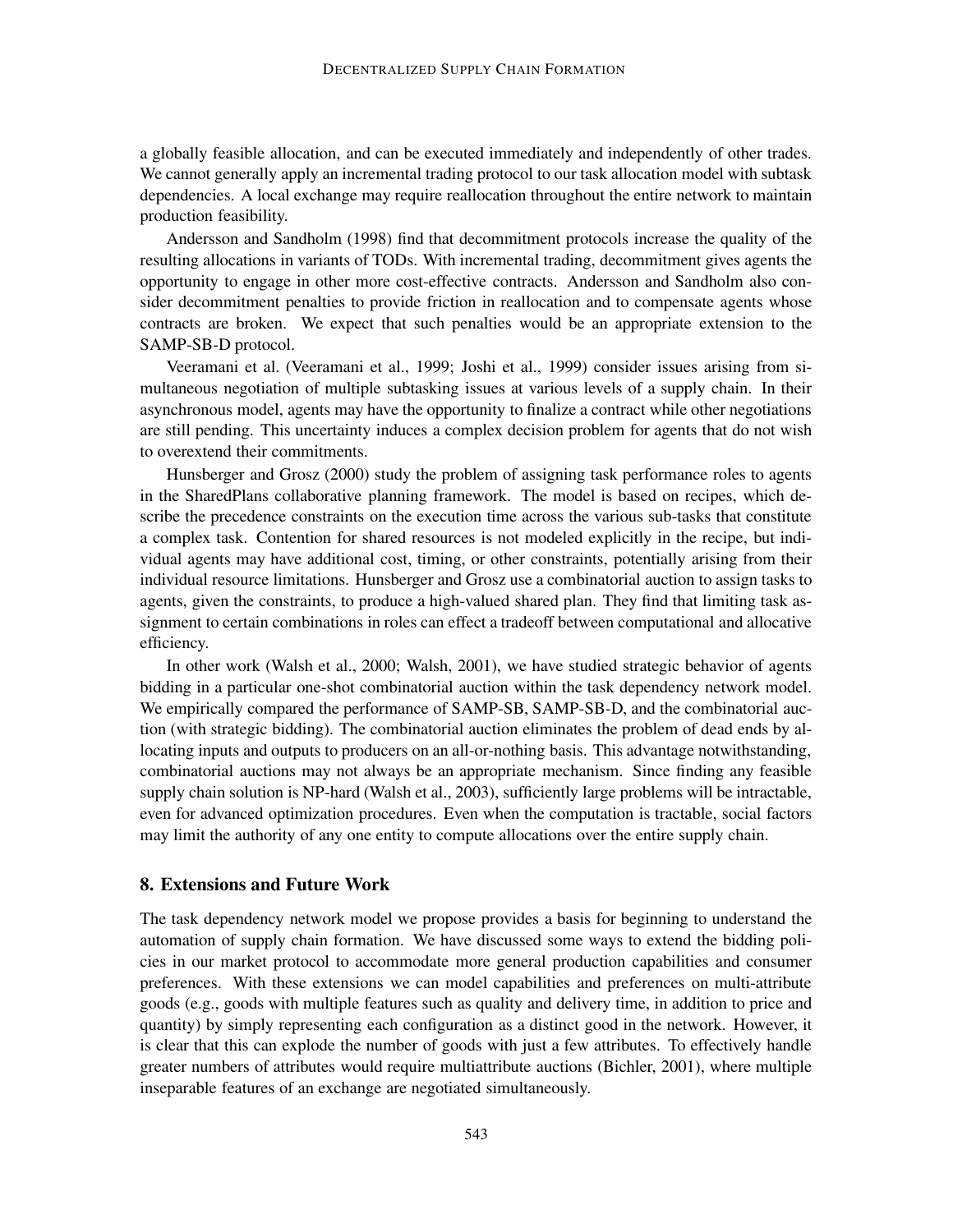#### WALSH & WELLMAN

In more realistic scenarios, producers may also have to solve complex internal scheduling, planning, forecasting, or other complex problems in order to evaluate their costs and feasible options. These types of extensions would increase the fidelity of the model, but would have implications for agent bidding policies and computation and convergence speed in market protocols. Despite the best efforts of agents to forecast and plan, agents cannot predict with certainty their operation within a formed supply chain. Sophisticated agents would employ probabilistic reasoning techniques in evaluating their options during negotiation. When unexpected events do occur that impair the operation of a formed supply chain, agents would need protocols for repairing or reforming the supply chain.

We assumed a simple set of non-strategic, myopic bidding policies for the simultaneous ascending auction. Because agents must coordinate input and output bids in a dynamic auction mechanism, understanding strategic bidding behavior is a challenging and unsolved, albeit important problem for future work. It seems likely that significant developments in game-theoretic methodology would be necessary to analytically solve, or even realistically specify, the extensive form games of incomplete information corresponding to asynchronous iterative auctions. In the meantime, to make progress in understanding the performance of auctions, we should consider alternate approaches to developing "good" bidding policies. Tournaments have proven to be effective ways to both encourage smart people to design smart trading policies and to evaluate their relative qualities (Rust et al., 1994; Wellman et al., 2001b). Axelrod (1987) used an evolutionary approach to evaluate populations of strategies, with fixed types, for the iterated prisoners' dilemma. A major challenge in applying an evolutionary approach to the supply chain formation problem is to develop a sufficiently rich, yet reasonably searchable set of agent bidding policies.

We suggested decommitment as a solution to the problem of dead ends in SAMP-SB, and a strategic analysis of the protocol would have to take this phase into account. Because producers could not lose money when decommitment is allowed, we should expect that producers would be more willing to participate, and would also be more aggressive in their bidding. Allowing decommitment begs the question of how to enforce that producers decommit only when they are in dead ends, and also does not address the fact that unilateral decisions for decommitment can potentially break the (possibly desirable) contracts of many other downstream producers. To reduce aggressive bidding and mitigate the potential problems, we could charge penalties to producers who initiate decommitment (Andersson & Sandholm, 1998), perhaps paid to the producers whose output contracts get decommitted. This would reduce spurious decommitments while still allowing an out for producers stuck in costly dead ends.

Finally, we note that the market configuration studied here—separate auctions for each good represents just one possible partition of the scope of negotiations on the supply chain. At the other extreme, production activity could be mediated by one combinatorial auction mechanism covering the entire supply chain (Walsh et al., 2000). This avoids some coordination pitfalls of the separate auction approach, but imposes other disadvantages associated with imposing a mechanism with global scope. Intermediate configurations, involving multiple auctions for clusters of highly related goods, represent a promising alternative for further investigation.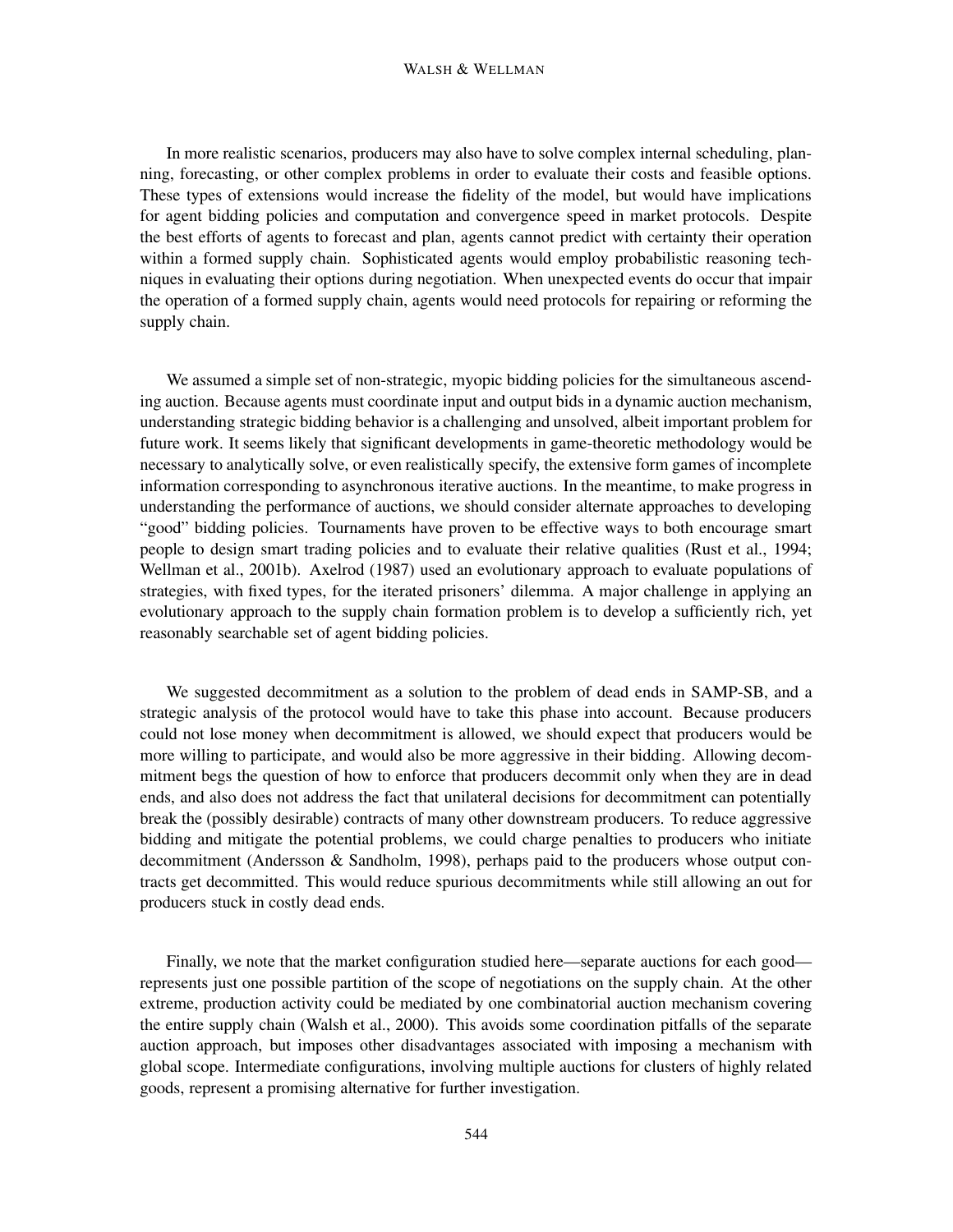## ACKNOWLEDGMENTS

This paper includes material previously presented at the Sixteenth International Joint Conference on Artificial Intelligence (IJCAI-99) (Walsh & Wellman, 1999). This work was supported in part by NSF grant IIS-0205435.

## **Appendix A. Proofs**

This appendix provides proofs of our theorems. For convenience, we restate the theorems before the proofs.

In our proofs, it is sometimes useful to index the position of a producer in a network. The *Clevel of a producer* with output *g* is the maximum distance from it to any consumer, formally stated as follows: one if no producer, but some consumer, has  $g$  as input, and  $k+1$  if the maximum level of any producer with input *g* is *k*. The *S-level of a producer* is defined similarly, but with respect to the distance to any producer with no input, and with a basis of zero for producers that have no inputs themselves. Both the C-level and S-level are well defined, by acyclicity.

#### **A.1 Proof of Theorem 1**

Let  $(V, E)$  be a network with no input complementarities, that is all producers have at most one input, and let  $(V^*, E^*)$  be the optimal allocation for  $(V, E)$ . For convenience, we partition producers Π into sets  $\Pi_1$ , the producers with a single input, and  $\Pi_0$ , the producers with no inputs.

Procedure No Input Complementarities Equilibrium constructs prices that support a competitive equilibrium for  $(V^*, E^*)$ .

No Input Complementarities Equilibrium:

- 1. Initialize all prices to zero.
- 2. Perform any of the following until no price changes are made:
	- (a) If for some  $c \in C \setminus V^*$ , we have  $v_c(g) > p(g)$ , where  $\langle g, c \rangle \in E \setminus E^*$ ,  $p(g) \leftarrow v_c(g)$ .
	- (b) If for some *c* ∈ *C* ∩ *V*<sup>\*</sup>, we have  $v_c(g') p(g') > v_c(g) p(g) \ge 0$ , where  $\langle g, c \rangle \in E^*$  and  $\langle g', c \rangle \in E \setminus E^*$ ,  $p(g') \leftarrow v_c(g') - (v_c(g) - p(g)).$
	- (c) If for some  $\pi \in \Pi_0 \cap V^*$ , we have  $p(g_{\pi}) < \kappa_{\pi}$ , where  $\langle \pi, g_{\pi} \rangle \in E^*$ ,  $p(g_{\pi}) \leftarrow \kappa_{\pi}.$
	- (d) If for some  $\pi \in \Pi_1 \cap V^*$ , we have  $p(g_{\pi}) < p(g) + \kappa_{\pi}$ where  $\langle \pi, g_{\pi} \rangle \in E^*$  and  $\langle g, \pi \rangle \in E^*$ ,  $p(g_{\pi}) \leftarrow p(g) + \kappa_{\pi}.$
	- (e) If for some  $\pi \in \Pi_1 \setminus V^*$ , we have  $p(g_{\pi}) > p(g) + \kappa_{\pi}$ , where  $\langle \pi, g_{\pi} \rangle \in E \setminus E^*$  and  $\langle g, \pi \rangle \in E \setminus E^*$ ,  $p(g) \leftarrow p(g_\pi) - \kappa_\pi$ .

In network  $(V, E)$  (with no input complementarities) at prices p, a *closed, reverse-surplus sequence* is a directly connected sequence of agents and goods such that every agent would be better off by "reversing" its allocation. Formally, it is a sequence  $(n_1, \ldots, n_k)$  of vertices  $n_i \in V$ , such that: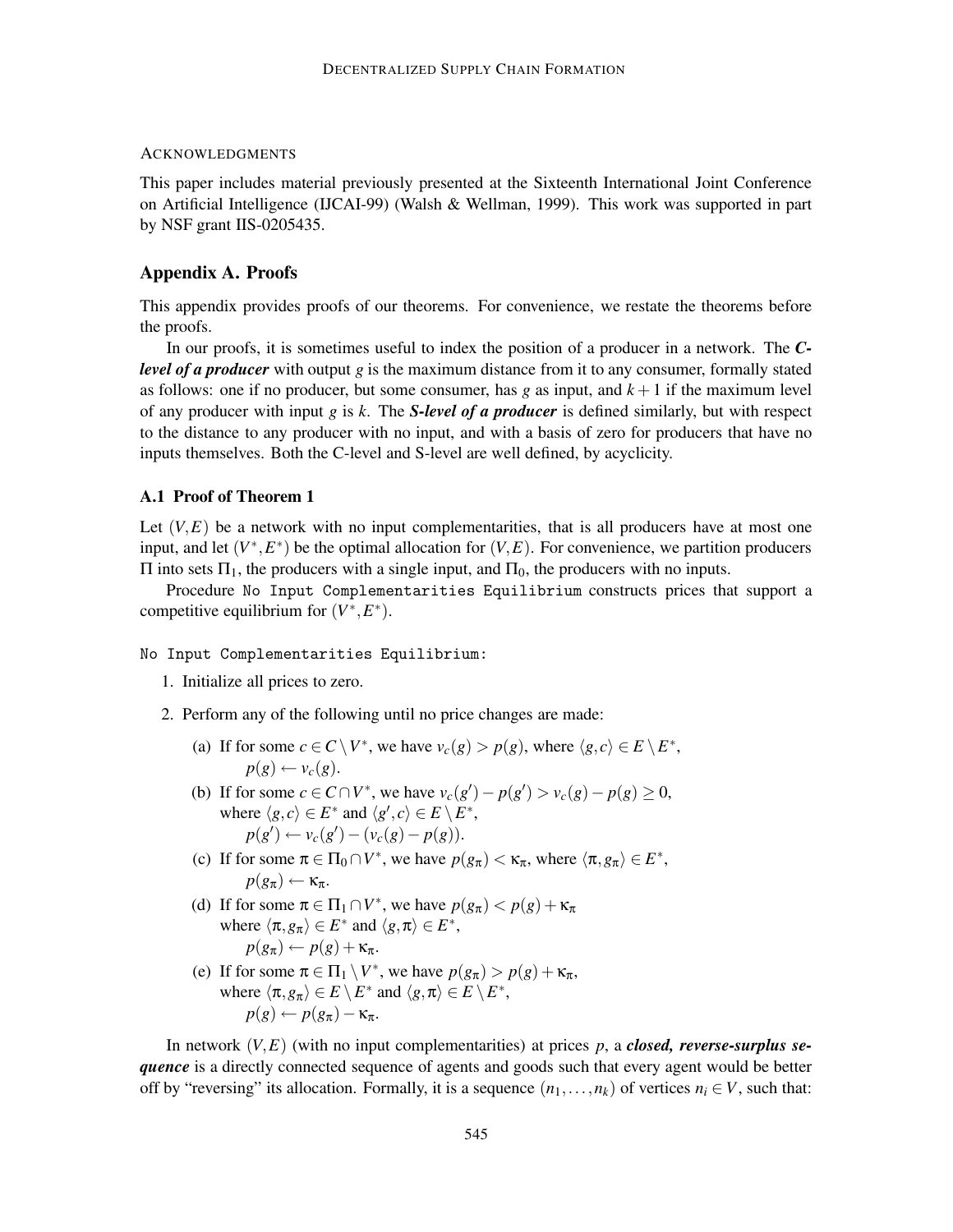- 1.  $\langle n_i, n_{i+1} \rangle \in E$  or  $\langle n_{i+1}, n_i \rangle \in E$  for all *i* where  $1 \le i \le k-1$ .
- 2.  $n_k \in G$ .
- 3.  $n_1 \in (C \setminus V^*) \cup (\Pi_0 \cap V^*)$ .
	- (a) If  $n_1 \in C \setminus V^*$ , then  $\langle n_2, n_1 \rangle \in E \setminus E^*$  and  $n_1$  would obtain nonnegative surplus at *p* from obtaining *n*<sub>2</sub>. If  $1 = k - 1$ , then *n*<sub>1</sub> would obtain strictly positive surplus at *p* from obtaining  $n_2$ .
	- (b) If  $n_1 \in \Pi_0 \cap V^*$ , then  $\langle n_1, n_2 \rangle \in E^*$  and  $n_1$  would obtain nonpositive surplus at p from being active. If  $k = 2$ , then  $n_1$  would obtain strictly negative surplus at p from being active.
- 4. For  $i \geq 2$ , if  $n_i \in A$  then  $n_i \in \Pi_1 \cup (C \cap V^*)$ .
	- (a) If  $n_i \in \Pi_1 \cap V^*$ , then  $\langle n_{i-1}, n_i \rangle \in E^*$ ,  $\langle n_i, n_{i+1} \rangle \in E^*$ , and  $n_i$  would obtain nonpositive surplus at *p* from being active. If  $i = k - 1$ , then  $n_i$  would obtain strictly negative surplus at *p* by being active.
	- (b) If  $n_i \in \Pi_1 \setminus V^*$ , then  $\langle n_{i+1}, n_i \rangle \in E^*$ ,  $\langle n_i, n_{i-1} \rangle \in E^*$ , and  $n_i$  would obtain nonnegative surplus at *p* from being active. If  $i = k - 1$ , then  $n_i$  would obtain strictly positive surplus at *p* by being active.
	- (c) If  $n_i \in C \cap V^*$ , then  $\langle n_{i-1}, n_i \rangle \in E^*$ ,  $\langle n_{i+1}, n \rangle \in E \setminus E^*$ , and  $n_i$  would obtain no less surplus from  $n_{i+1}$  than from  $n_{i-1}$  at p. If  $i = k - 1$ , then  $n_i$  would obtain strictly better surplus from  $n_{i+1}$  than from  $n_{i-1}$ .

An *open reverse-surplus* sequence is the same as a closed, reverse-surplus sequence except that, instead of Condition 3, we have  $n_1 \in G$  and  $n_2 \in \Pi_1 \cup (C \cap V^*)$  as with Condition 4. Clearly any closed, reverse-surplus sequence of length greater than two contains an open, reverse-surplus sequence.

**Lemma 18** *Procedure No Input Complementarities Equilibrium does not reach a state such that there is an open, reverse-surplus sequence*  $K = (n_1, \ldots, n_k)$  *constituting a cycle with*  $n_1 = n_k$ *and*  $k \geq 3$ *.* 

*Proof.* Assume, contrary to which we wish to prove, that there is such a cycle *K* at prices *p*. Moreover, let the cycle be the smallest, in that it contains no other such cycle.

We show how to create an alternate, feasible solution  $(V', E')$  with a higher value than  $(V^*, E^*)$ , giving us a contradiction. Initialize  $(V', E') = (V^*, E^*)$ . For all  $n_j$ , where  $1 \le j \le k$ , if  $\langle n_j, n_{j+1} \rangle \in$ *E*<sup>\*</sup>, remove the edge from *E*<sup>'</sup>, and if the edge is in  $E \setminus E^*$ , add the edge to *E*<sup>'</sup>. Also, add and remove vertices as necessary to be consistent with the added and removed edges.

Each producer in  $(V', E')$  is feasible because it was feasible in  $(V^*, E^*)$  and if it has an input, either both its input and output are added, both are removed, or neither is changed. Consider a good  $n_j \in G$ , with  $1 < j < k$ . Since  $j - 1 > 1$ , it must be that agents  $n_{j-1}$  and  $n_{j+1}$  are in  $\Pi_1 \cup (C \cap V^*)$ . By inspecting Conditions 4(a)–4(b) of the definition of a closed, reverse-surplus sequence (which also apply to an open reverse-surplus sequence), we see that edges incident on  $n_i$  are added or removed in such a way that  $n_j$  is in material balance. Similarly, considering agents  $n_{k-1}$ ,  $n_2$ , and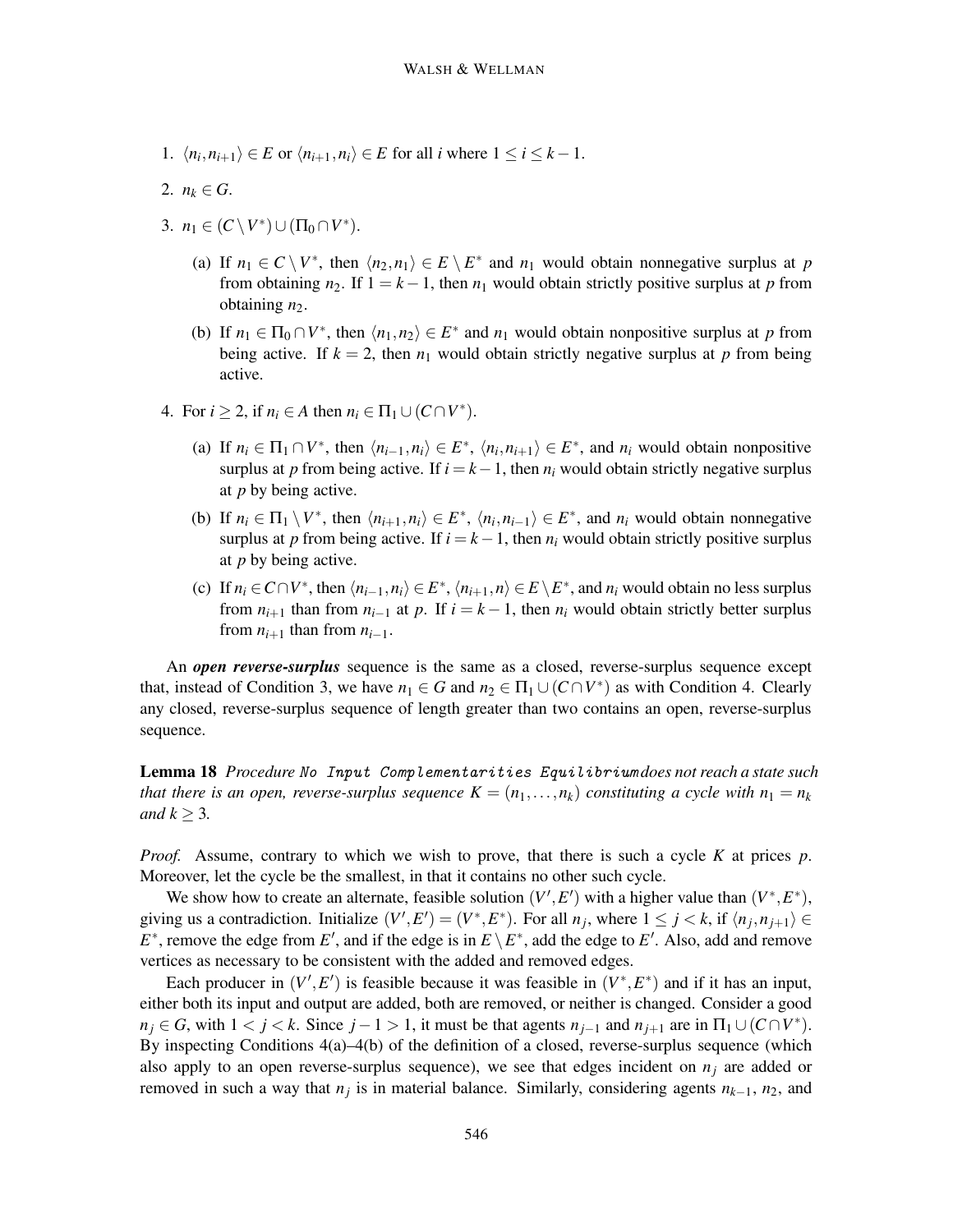good  $n_1 = n_k$ , we have material balance for good  $n_1 = n_k$ . Since goods are in material balance and producers are feasible,  $(V', E')$  is feasible.

The surpluses of agents not in *K* are unaffected by the transformation. By definition of an open, reverse-surplus sequence, every agent in *K* obtains no lower surplus at *p* after the transformation, and agent *nk*−<sup>1</sup> obtains strictly higher surplus at *p*. Because the value of a feasible allocation is the sum of agent surpluses at any particular prices (Lemma 22), we must then have value $((V', E'))$ value( $(V^*, E^*)$ ). But this contradicts the optimality of  $(V^*, E^*)$ , so the assumption that *K* exists must be false.  $\Box$ 

**Lemma 19** *If the price of good nk increases in Procedure No Input Complementarities Equilibrium, then there there exists a finite closed, reverse-surplus sequence*  $(n_1, \ldots, n_k)$  *at prices p just before the price increase.*

#### *Proof.*

We show how to construct the desired closed, reverse-surplus sequence, referring to the conditions in the definition, and to the steps in Procedure No Input Complementarities Equilibrium. The price increase of  $n_k$  occurred in one of Steps 2(a)–2(e), triggered by agent *n<sub>k−1</sub>*. Since the step was triggered, *n<sub>k−1</sub>* would obtain strictly better surplus by reversing its allocation at *p*, as specified in the conditions 3(a), 3(b), or 4(a)–4(c). If the price of  $n_k$  was increased in Step 2(a) or  $2(c)$ , then we have the desired closed, reverse-surplus sequence, with  $n_{k-1} \in (C \setminus V^*) \cup (\Pi_0 \cap V^*)$  and  $k-1=1$ . Otherwise, the price or  $n_k$  was increased in Step 2(b), 2(d), or 2(e), with  $n_{k-1} \in \Pi_1 \cup (C \cap V^*)$  and  $k-1 > 2$ . In this case, we let  $n_{k-2}$  be the good that also matched the condition of the step.

If the price of *nk*−<sup>2</sup> increased, then Procedure No Input Complementarities Equilibrium ensures that we can find an agent *nk*−<sup>3</sup> matching one of the Conditions 3(a), 3(b), or 4(a)–4(c). If, on the other hand,  $p(n_{k-2}) = 0$ , then because producers have positive costs and consumers have positive values, we can also find such an agent *nk*−3. If we find an agent that corresponds to condition 3(a) or 3(b), then *k* − 3 = 1 and we are done. Otherwise, we can find a good *nk*−4, as we did *nk*−2, and continue in the same manner.

Clearly, this process constructs an open, reverse-surplus sequence. Now, we must show that this process of selecting vertices eventually selects an element  $n_1 \in (C \setminus V^*) \cup (\Pi_0 \cap V^*)$ . Since  $(V, E)$ is finite, and since by Lemma 18 there can be no cycles in any open, reverse-surplus sequence, we must eventually find a  $n_1 \in (C \setminus V^*) \cup (\Pi_0 \cap V^*)$  to give us a closed, reverse-surplus sequence.  $\Box$ 

#### **Lemma 20** *Procedure No Input Complementarities Equilibrium terminates.*

*Proof.* Assume, contrary to which we wish to prove, that the procedure does not terminate and that the price of good *g* increases an infinite number of times. Consider a cycle  $K = (n_1 = g, \ldots, n_k = g)$ of vertices  $n_i \in V, k \geq 3$  such that:

- 1.  $\langle n_i, n_{i+1} \rangle \in E$  or  $\langle n_{i+1}, n_i \rangle \in E$  for all  $i \in \{1, \ldots, k-1\}.$
- 2. For all  $i \in \{2, ..., k-1\}, n_i \neq g$ .
- 3. For all  $i \in \{3, \ldots, k\}$ , if  $n_i \in G$ , the price increase of good  $n_i$  occurred in one of the Steps 2(b), 2(d), or 2(e) in the procedure, and agent *ni*−<sup>1</sup> and good *ni*−<sup>2</sup> also matched the condition in that step. Furthermore, the price increase of *ni*−2, triggered by agent *ni*−<sup>3</sup> and good *ni*−4, caused the need for the price increase of good *ni*.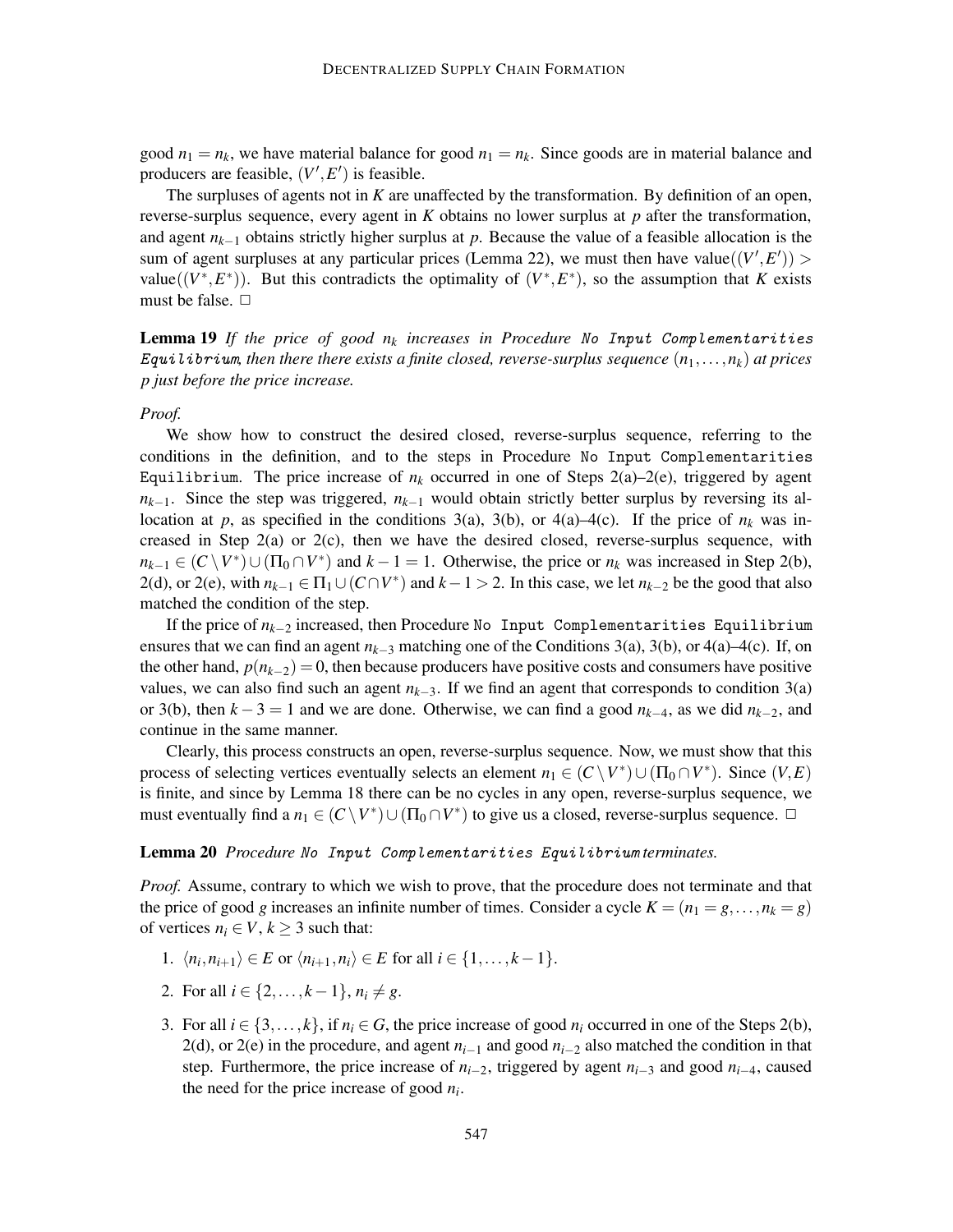Because the price of *g* increases an infinite number of times, such a cycle must exist.

Let *p* be prices such that  $p(n_1)$  is as it was when  $n_1$  and agent  $n_2$  triggered the price increase of *n*<sub>3</sub>, and for all  $n_i \in G$  and  $1 \le i \le k$ ,  $p(n_i)$  is as it was just after the it was increased, as triggered by agent  $n_{i-1}$  and good  $n_{i-2}$ . The price of all other goods is an arbitrary nonnegative number.

By the way we constructed *p*, and by the way prices are increased in the procedure, *K* must be an open, reverse-surplus sequence. But by Lemma 18, such a *K* cannot exist. Therefore, the procedure terminates.  $\Box$ 

#### **Theorem 1** *Competitive equilibria exist for any network with no input complementarities.*

*Proof.* We show that Procedure No Input Complementarities Equilibrium terminates at prices *p* with every agent obtaining its maximum surplus according to  $(V^*, E^*)$ . Since  $(V^*, E^*)$ is efficient, it is also feasible, giving us a competitive equilibrium at prices *p*.

By Lemma 20, the procedure terminates. Clearly, when the procedure terminates, agents in  $\Pi_1 \cup (\Pi_0 \cap V^*) \cup (C \setminus V^*)$  optimize according to  $(V^*, E^*)$ . It remains to show the same for  $(C \cap E)$  $V^*$ )∪( $\Pi_0 \setminus V^*$ ). Assume, contrary to which we wish to prove, that some  $a \in (C \cap V^*) \cup (\Pi_0 \setminus V^*)$ does not optimize according to  $(V^*, E^*)$ .

Consider the case where  $a \in (C \cap V^*)$  and  $\langle g, a \rangle \in E^*$ . Since the algorithm guarantees that *a* does not prefer any other good *g'* to *g* at prices *p*, it must be that  $p(g) > v_c(g)$ . Let *p'* be the prices immediately before the price of *g* rose above  $v_c(g)$  and  $p''$  be the prices immediately after. By Lemma 19, there is a closed, reverse-surplus sequence  $(n_1, \ldots, n_k = g)$  at prices  $p'$ . At  $p''$ , the conditions of the closed, reverse-surplus sequence hold, except that the surplus condition in 4(a), 4(b), or 4(c) that applies to *nk*−<sup>1</sup> becomes non-strict. However, *a* obtains a strictly negative surplus at  $p''$ . Denote *a* as  $n_{k+1}$ .

We can create an alternate, feasible solution  $(V', E')$  as in the proof of Lemma 18 by adding edges  $\langle n_i, n_{i+1} \rangle$  that are in  $E \setminus E^*$ , and removing such edges that are in  $E^*$ , for all  $i \in \{1, ..., k\}$ . The surpluses of agents not in *K* are unaffected by the transformation. Every agent in  $(a_1, \ldots, n_{k-1})$ obtains no lower surplus at  $p''$  after the transformation. Agent  $a = n_k$  obtains zero surplus after the transformation, which is higher than the negative surplus it had before. Because the value of a feasible allocation is the sum of agent surpluses at any particular prices (Lemma 22), we must have value( $(V', E')$ ) > value( $(V^*, E^*)$ ). But this contradicts the optimality of  $(V^*, E^*)$ , so it must be that  $p(g) \le v_c(g)$  and *a* is obtaining its maximum surplus at *p* in  $(V^*, E^*)$ .

If, on the other hand,  $a \in (\Pi_0 \setminus V^*)$ , and  $\langle a, g \rangle \in E$ . It must be that  $\kappa_a < p(g)$ . We can use the same line of proof as the case of  $C \cap V^*$  to show that  $(V^*, E^*)$  has a suboptimal value, providing a contradiction. Thus *a* must optimize according to  $(V^*, E^*)$  at *p*.

Thus we have shown that the algorithm terminates with all agents optimizing according to  $(V^*, E^*)$  at *p*. Thus *p* supports a competitive equilibrium for allocation  $(V^*, E^*)$ .  $\Box$ 

## **A.2 Proof of Theorem 2**

Given a polytree  $(V, E)$  and an efficient allocation  $(V^*, E^*)$ , we present Procedure Polytree Equilibrium that constructs lower bounds  $p_-(g)$  and upper bounds  $p^-(g)$  on the prices of all goods *g*, and in turn uses these bounds to construct prices *p* for all goods. Then we prove that the resulting prices are in fact competitive equilibrium prices that support  $(V^*, E^*)$ .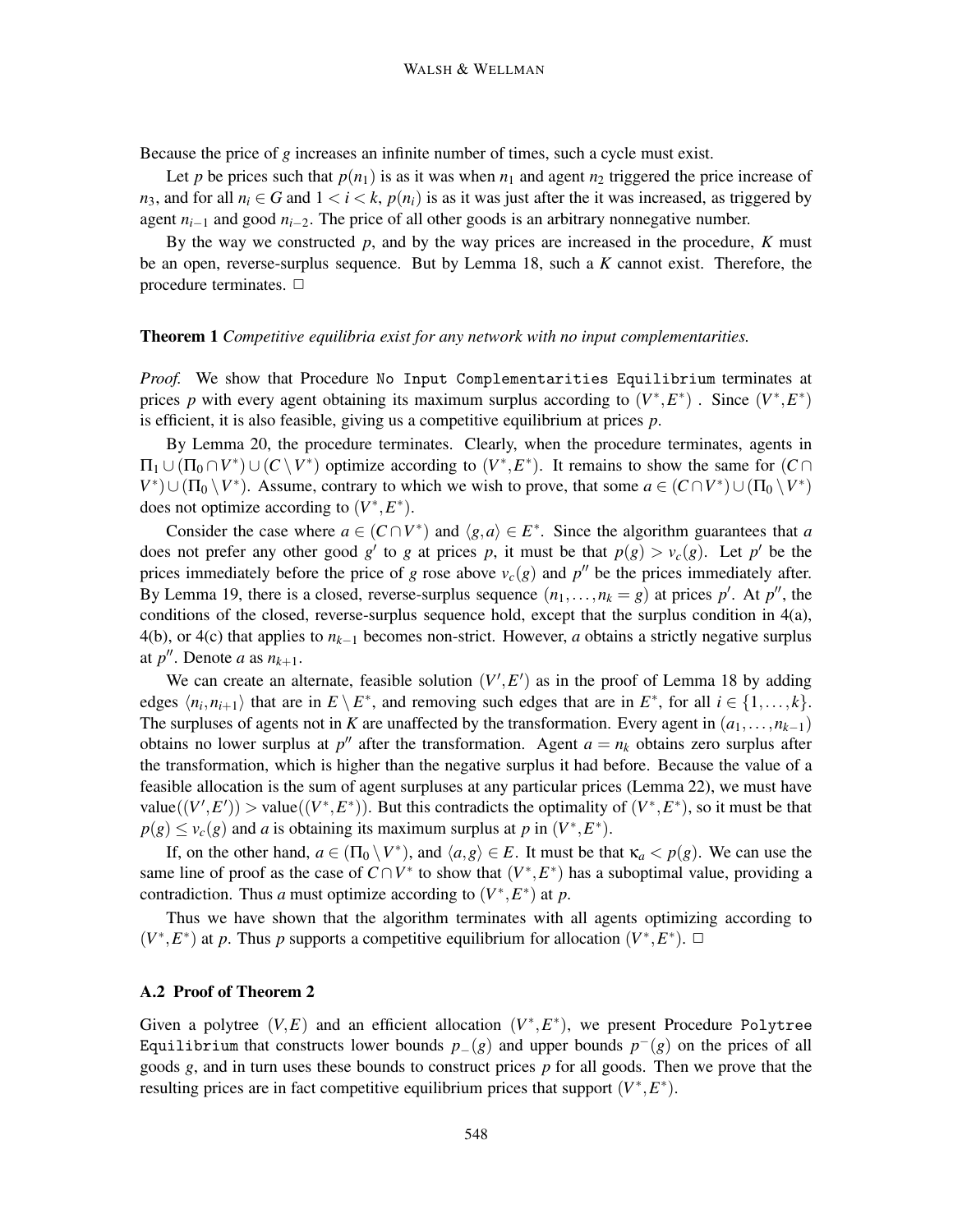Observe that, for the purposes of competitive equilibrium pricing, we can treat a consumer *c* that wishes to obtain one good from the set  $G_c$  as a consumer that desires a single good  $g_c$  with value  $v_c(g_c) = v_c = \max_{g \in G_c} v_c(g)$ , along with additional producers. For each  $g \in G_c$  we create a producer  $\pi$  with output  $g_c$ , input g, and with  $\kappa_{\pi} = v_c - v_c(g)$ . Thus, without loss of generality, we consider only consumers with preferences for single goods. We denote as  $g_c$  the good that consumer *c* desires and denote as  $v_c$  the value *c* has for  $g_c$ .

We refer to all  $n' \in V$  such that either  $\langle n, n' \rangle \in E$  or  $\langle n', n \rangle \in E$  as the *neighbors* of a vertex  $n \in V$ . We use  $\perp$  to refer to a null vertex that is not a neighbor of any other vertex.

Polytree Equilibrium:

- 1. For each  $g \in G$ ,  $p_{-}(g) \leftarrow 0$  and  $p^{-}(g) \leftarrow \infty$ .
- 2. For each connected subgraph  $(\hat{V}, \hat{E}) \subseteq (V, E)$ , select a  $g \in G \cap \hat{V}$  arbitrarily: Perform Set Bounds(*g*, ⊥).  $p(g) \leftarrow p_{-}(g).$

Set Bounds recursively visits the vertices, updating the price bounds in postorder (i.e., as the recursion unwinds) and setting prices to either the lower or upper bounds. Because  $(V, E)$  is a polytree, the procedure sets the price for each good exactly once.

In Set Bounds(*n*, *r*), if  $n \in A$ , then  $r \in G$  and the procedure either updates  $p_-(r)$  or  $p^-(r)$ after the bounds for all neighbors of *n*, other than *r*, have been fixed. If it updates *p*−(*r*), it does so in such a way that if  $n \notin V^*$  then *n*, if active, would get a nonpositive surplus for any  $p(r) \geq p_-(r)$ , given the bounds on the other neighbors of *n*, and if  $n \in V^*$  then *n*, if active, would get a nonnegative surplus for any  $p(r) \geq p_-(r)$ , given the bounds on the other neighbors of *n*. Since  $p_-(r)$  only increases (Steps 2, 4(b), and 5(c)), this property is maintained. Similarly, if Set Bounds $(n, r)$ updates  $p^{-}(r)$ , it does so in such a way that if  $n \notin V^*$  then *n*, if active, would get a nonpositive surplus for any  $p(r) \leq p^-(r)$ , given the bounds on the other neighbors of *n*, and if  $n \in V^*$  then *n*, if active, would get a nonnegative surplus for any  $p(r) \leq p^-(r)$ , given the bounds on the other neighbors of *n*. Since *p*−(*r*) only decreases (Steps 3, 4(c), and 5(b)), this property is maintained.

Set Bounds(*n*, *r*):

- 1. For each neighbor *z* of *n* such that  $z \neq r$ , perform Set Bounds(*z*, *n*).
- 2. If  $n \in C \setminus V^*$ ,  $p_-(r) \leftarrow \max(v_n, p_-(r)).$
- 3. Else if  $n \in C \cap V^*$ ,  $p^-(r) \leftarrow \min(v_n, p^-(r)).$
- 4. Else if  $n \in \Pi \setminus V^*$  then,
	- (a) For each neighbor *g* of *n* such that  $g \neq r$ If *g* is an input of *n*

 $p(g) \leftarrow p^-(g)$ . Else *g* is the output of *n*,  $p(g) \leftarrow p_-(g).$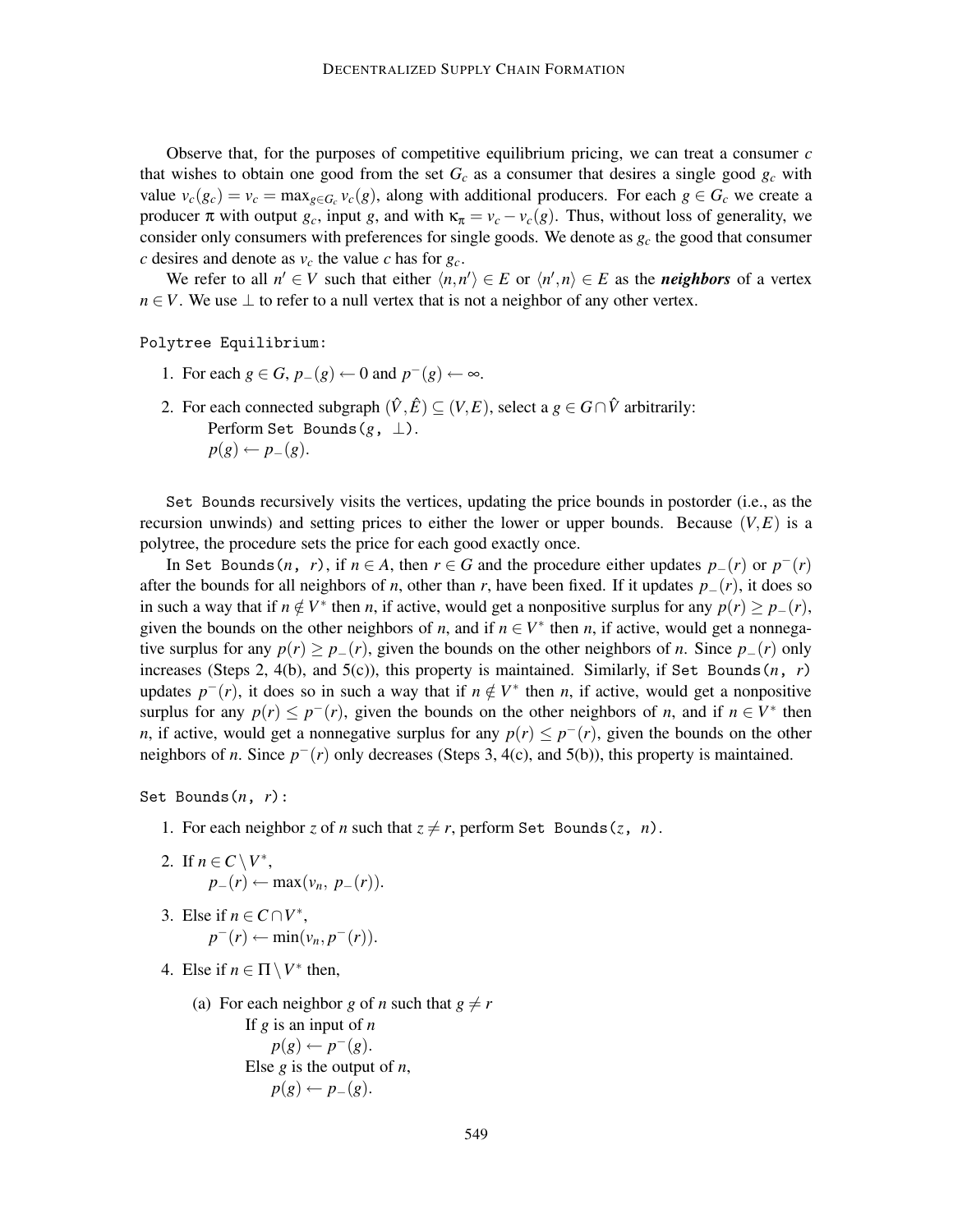- (b) If *r* is an input of *n*,
	- and with the output, *gn*, of *n*

$$
p_{-}(r) \leftarrow \max(p_{-}(r), p_{-}(g_n) - \sum_{\langle g,n \rangle \in E, g \neq r} p^{-}(g) - \kappa_n).
$$

- (c) Else *r* is the output of *n*, *p*<sup>−</sup>(*r*) ← min(*p*<sup>−</sup>(*r*)*,* ∑<sub> $\langle g,n \rangle \in E$ *P*<sup>−</sup>(*g*) + κ<sub>*n*</sub>).</sub>
- 5. Else if  $n \in \Pi \cap V^*$  then,
	- (a) For each neighbor *g* of *n* such that  $g \neq r$ , If *g* is an input of *n*,  $p(g) \leftarrow p_{-}(g)$ . If *g* is the output of *n*,  $p(g) \leftarrow p^{-}(g).$
	- (b) If *r* is an input of *n*, and with the output,  $g_n$ , of *n*),  $p^{-}(r) \leftarrow \min(p^{-}(r), p^{-(g_n)} - \sum_{\langle g,n \rangle \in E, g \neq r} p_{-}(g) - \kappa_n).$
	- (c) Else *r* is the output of *n*, *p*−(*r*) ← max(*p*−(*r*)*,* ∑<sub> $(g,n)∈E$ </sub> *p*−(*g*) +  $\kappa$ <sub>*n*</sub>)

**Lemma 21** *Procedure Polytree Equilibrium computes price bounds such that*  $p_-(g) ≤ p^-(g)$ *for all goods*  $g \in G$ .

*Proof.* Assume, contrary to which we wish to prove, that at some state there is some  $\hat{g} \in G$  such that  $p_-(\hat{g}) > p^-(\hat{g})$ . Assume further that  $\hat{g}$  is the first such good visited.

We say that agent *a* constrained  $p_-(g)$  if Set Bounds (*a*, *g*) was the last to change  $p_-(g)$ . Similarly, we say that agent *a* constrained  $p^{-}(g)$  if Set Bounds  $(a, g)$  was the last to change *p*−(*g*).

Recall from Lemma 22 that the value of any feasible allocation is equal to the sum of the agent surpluses at any particular prices. We show how to transform  $(V^*, E^*)$  to an alternate feasible allocation  $(V', E')$  and compute alternate prices p to show that the sum of surpluses in  $(V', E')$  is greater than in  $(V^*, E^*)$ .

First, initialize  $(V', E') = (V^*, E^*)$  and for each good  $g \in G$  initialize  $p(g) = 0$ . Next, set  $p(\hat{g}) = 0$  $p_-(\hat{g})$ . Then we recursively change prices and the allocation for a portion of the subtree rooted at  $\hat{g}$ . Perform Lower Bound(*a*,  $\hat{g}$ ) for the agent *a* that constrained  $p_-(\hat{g})$  and perform Upper Bound(*a*,  $\hat{g}$ ) for the agent that constrained  $p^{-}(g)$ .

Throughout the transformation, we perform Lower Bound( $\tilde{a}$ ,  $\tilde{g}$ ) iff we visit  $\tilde{g}$  and agent  $\tilde{a}$ constrained *p*−( $\tilde{g}$ ). Similarly, we perform Upper Bound( $\tilde{a}$ ,  $\tilde{g}$ ) iff we visit  $\tilde{g}$  and agent  $\tilde{a}$  constrained  $p^{-}(\tilde{g})$ . The following describes these portions of the transformation.

Lower Bound(*a*, *g*):

1. If *a* ∈ Π\*V*∗, it must be that *g* is an input of *a* (because *a* constrained *p*−(*g*)). For each neighbor  $g' \neq g$  of *a*: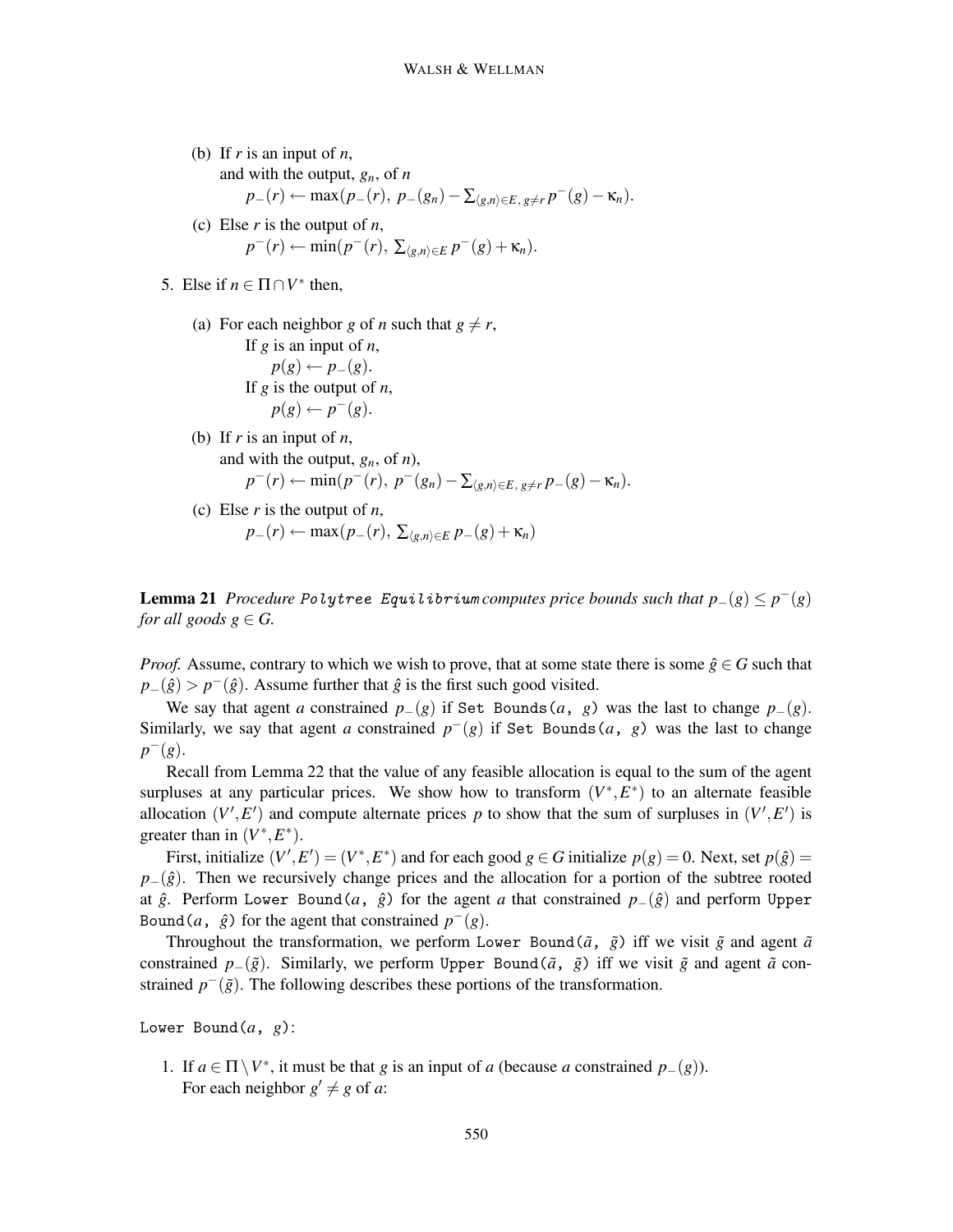- (a) If  $g'$  is an input of  $a$ ,  $p(g') \leftarrow p^-(g'),$ perform Upper Bound(*a'*,  $g'$ ) for the agent *a'* that constrained  $p^-(g')$ .
- (b) Else  $(g'$  is an output of *a*),  $p(g') \leftarrow p_{-}(g'),$ perform Lower Bound(*a*',  $g'$ ) for the agent *a'* that constrained  $p_-(g')$ .
- 2. Else if  $a \in \Pi \cap V^*$ , it must be that *g* is an output of *a* (because *a* constrained  $p_-(g)$ ). For each input  $g'$  of  $a$ :  $p(g') \leftarrow p_{-}(g'),$

perform Lower Bound(*a'*, *g'*) for the agent *a'* that constrained  $p_-(g')$ .

- 3. If  $a \in V^*$ , remove *a* and all incident edges from  $(V', E')$ .
- 4. Else if  $a \in V \setminus V^*$ , add *a* and all incident edges to  $(V', E')$ .

Upper Bound(*a*, *g*):

- 1. If *a* ∈ Π\*V*∗, it must be that *g* is an output of *a* (because *a* constrained *p*−(*g*)). For each input  $g'$  of  $a$ :  $p(g') \leftarrow p^-(g'),$ perform Upper Bound(*a'*,  $g'$ ) on the agent *a'* that constrained  $p^-(g')$ .
- 2. If  $a \in \Pi \cap V^*$ , it must be that *g* is an input of *a* (because *a* constrained  $p^-(g)$ ). For each neighbor  $g' \neq g$  of *a*:
	- (a) If  $g'$  is an input of  $a$ ,  $p(g') \leftarrow p_{-}(g'),$ perform Lower Bound(*a*', *g*') for the agent *a*' that constrained  $p_-(g')$ .
	- (b) Else  $(g'$  is an output of *a*),  $p(g') \leftarrow p^-(g'),$ perform Upper Bound(*a'*,  $g'$ ) for the agent *a'* that constrained  $p^-(g')$ .
- 3. If  $a \in V^*$ ,

remove *a* and all incident edges from  $(V', E')$ .

4. Else if  $a \in V \setminus V^*$ , add *a* and all incident edges to  $(V', E')$ .

Observe that, because  $(V, E)$  is a polytree, a vertex can be visited at most once by either Upper Bound or Lower Bound.

Now we show that  $(V', E')$  is feasible. Consumers are always feasible. Producers are feasible because we add or remove all incident edges when we add or remove a producer, respectively. We now prove that every  $g \in G$  is in material balance in  $(V', E')$ .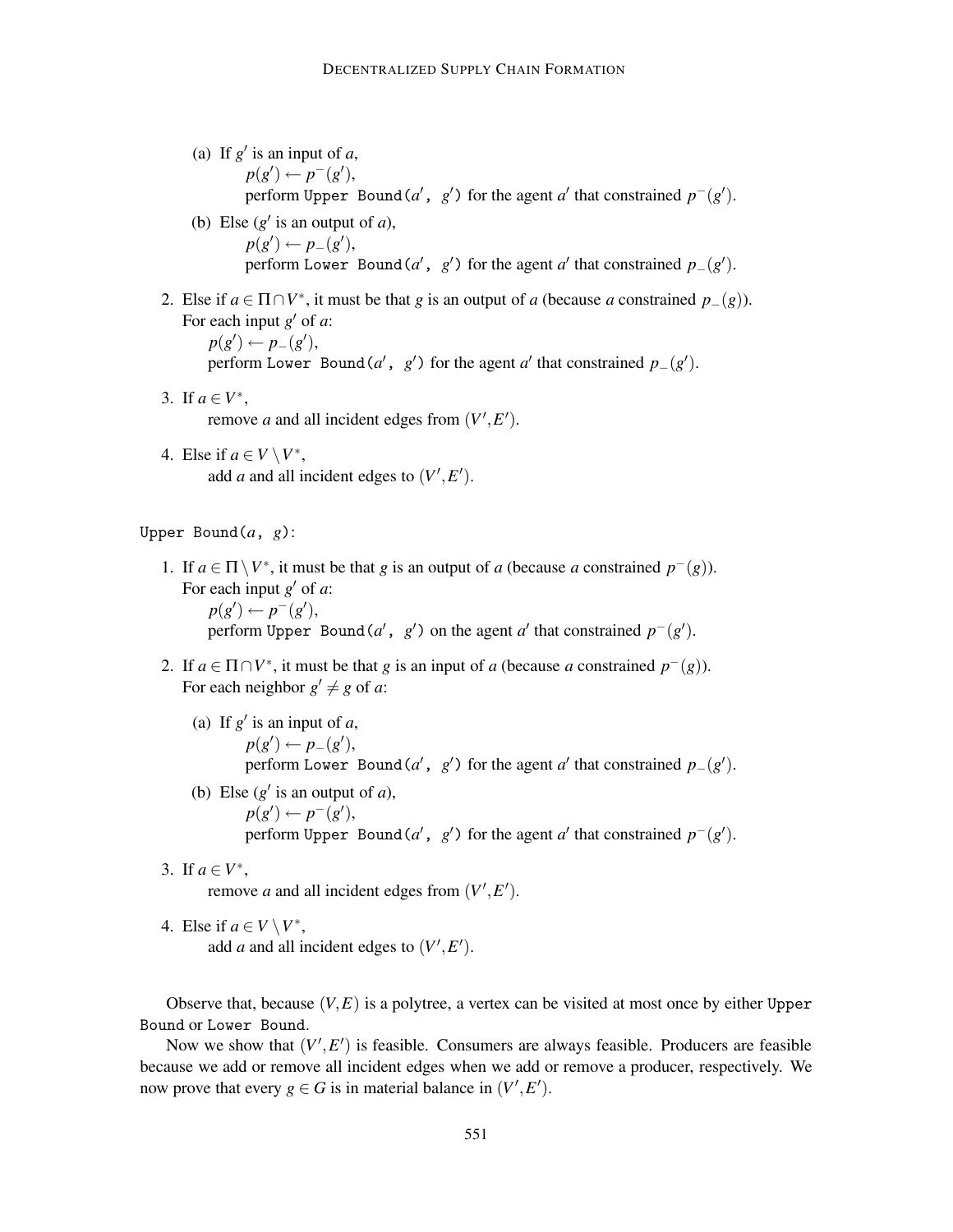Consider good  $\hat{g}$  for which  $p_-(\hat{g}) > p^-(\hat{g})$ . Lower Bound(*a*,  $\hat{g}$ ) is performed only if agent *a* constrained *p*−( $\hat{g}$ ), which occurred in 2, 4(b), or 5(c) of Set Bounds(*a*,  $\hat{g}$ ). Therefore Lower Bound(*a*,  $\hat{g}$ ) either adds  $\langle \hat{g}, a \rangle \in E \setminus E^*$  or else removes  $\langle a, \hat{g} \rangle \in E^*$ . Upper Bound(*a*,  $\hat{g}$ ) is performed only if *a* constrained  $p^{-}(\hat{g})$ , which occurred in 3, 4(c), or 5(b) of Set Bounds (*a*,  $\hat{g}$ ). Therefore Upper Bound(*a*, *g*) either adds  $\langle a, \hat{g} \rangle \in E \setminus E^*$  or else removes  $\langle \hat{g}, a \rangle \in E^*$ . For any possible combination, material balance is maintained for  $\hat{g}$ .

Now consider any other good  $g \neq \hat{g}$ . If *g* is visited by Lower Bound(*a*, *g*), then  $p(g)$  was set to  $p_-(g)$  in one of the following ways, immediately prior:

- 1. *p*(*g*) was set to *p*−(*g*) by 1(b) of Lower Bound( $\tilde{a}$ ,  $\tilde{g}$ ), for some other agent  $\tilde{a} \in \Pi \setminus V^*$  and other good  $\tilde{g}$ . In this case, *g* is an output of  $\tilde{a}$  so  $\langle \tilde{a}, g \rangle \in E \setminus E^*$  was added to  $(V', E')$  in 4 of Lower Bound $(\tilde{a}, \tilde{g})$ .
- 2. *p*(*g*) was set to *p*−(*g*) by 2 of Lower Bound( $\tilde{a}$ ,  $\tilde{g}$ ), for some other agent  $\tilde{a} \in \Pi \cap V^*$  and other good  $\tilde{g}$ . In this case *g* is an input of  $\tilde{a}$  so  $\langle g, \tilde{a} \rangle \in E^*$  was removed from  $(V', E')$  in 3 of Lower Bound $(\tilde{a}, \tilde{g})$ .
- 3. *p*(*g*) was set to *p*−(*g*) by 2(a) of Upper Bound( $\tilde{a}$ ,  $\tilde{g}$ ), for some other agent  $\tilde{a} \in \Pi \cap V^*$  and other good  $\tilde{g}$ . In this case case *g* is an input of  $\tilde{a}$  so  $\langle g, \tilde{a} \rangle \in E^*$  was removed from  $(V', E')$  in 3 of Upper Bound $(\tilde{a}, \tilde{g})$ .

One of the following operations occurred in Lower Bound(*a*, *g*):

- 1. If *a* constrained  $p_-(g)$  in 2 or 4(b) of Set Bounds(*a*, *g*), then  $\langle g, a \rangle \in E \setminus E^*$  is added to  $(V', E')$  in 4 of Lower Bound(*a*, *g*).
- 2. If agent *a* constrained  $p_-(g)$  in 5(c) of Set Bounds  $(a, g)$ , then  $\langle a, g \rangle \in E^*$  is removed from  $(V', E')$  in 3 of Lower Bound(*a*, *g*).

For any possible combination of additions or removals of edges incident on *g* prior to, and in Lower Bound(*a*, *g*), material balance is maintained for *g*. We can show a similar result if *g* is visited by Upper Bound(*a*, *g*). Hence we have established feasibility of  $(V', E')$ .

Now we show that for any agent  $a \in A$ ,  $\sigma(a,(V',E'),p) \geq \sigma(a,(V^*,E^*),p)$ , and there is some agent  $a' \in A$  such that  $\sigma(a', (V', E'), p) > \sigma(a', (V^*, E^*), p)$ .

For any agent *a* not visited in the construction of  $(V', E'), \sigma(a, (V', E'), p) = \sigma(a, (V^*, E^*), p)$ , because *a* has the same allocation as in  $(V^*, E^*)$ .

Consider *a'* visited by Upper Bound( $a'$ ,  $\hat{g}$ ). Because *a'* was thus visited, *a'* constrained *p*<sup>−</sup>( $\hat{g}$ ). Upper Bound( $a'$ ,  $\hat{g}$ ) sets the prices of all other neighbor goods  $g \neq \hat{g}$  to the prices used to compute *p*−(*g*ˆ) in Set Bounds(*a* , *g*ˆ). The prices of these neighboring goods were computed such that if  $a' \in V^*$ ,  $a'$  would get negative surplus at any price for  $\hat{g}$  above  $p^{-1}(\hat{g})$  and if  $a' \in V \setminus V^*$ it would get a positive surplus for at any price for  $\hat{g}$  above  $p^{-}(\hat{g})$ . But, in the alternate prices we computed,  $p(\hat{g}) = p_-(\hat{g})$ , and we assume  $p_-(\hat{g}) > p^-(\hat{g})$ . Since *a'* is in *V'* if and only if it is not in *V*<sup>\*</sup>, we have  $\sigma(a', (V', E'), p) > \sigma(a', (V^*, E^*), p)$ .

Now consider any other  $a \in A$ ,  $a \neq a'$ , visited in the construction of  $(V', E')$ . If *a* is visited by Upper Bound(*a*, *g*), then  $p(g) = p^{-1}(g)$  and *a* must have constrained  $p^{-1}(g)$ . If  $a \in C$ , then Set Bounds(*a*, *g*) set  $p^{-}(g)$  such that  $v_a - p^{-}(g) = 0$ . If  $a \in \Pi$ , Upper Bound(*a*, *g*) sets the prices of the other goods neighboring *a* to the prices used to compute  $p^-(g)$  in Set Bounds (*a*, *g*). These neighboring prices are such that if *a* were active and feasible, it would get zero surplus when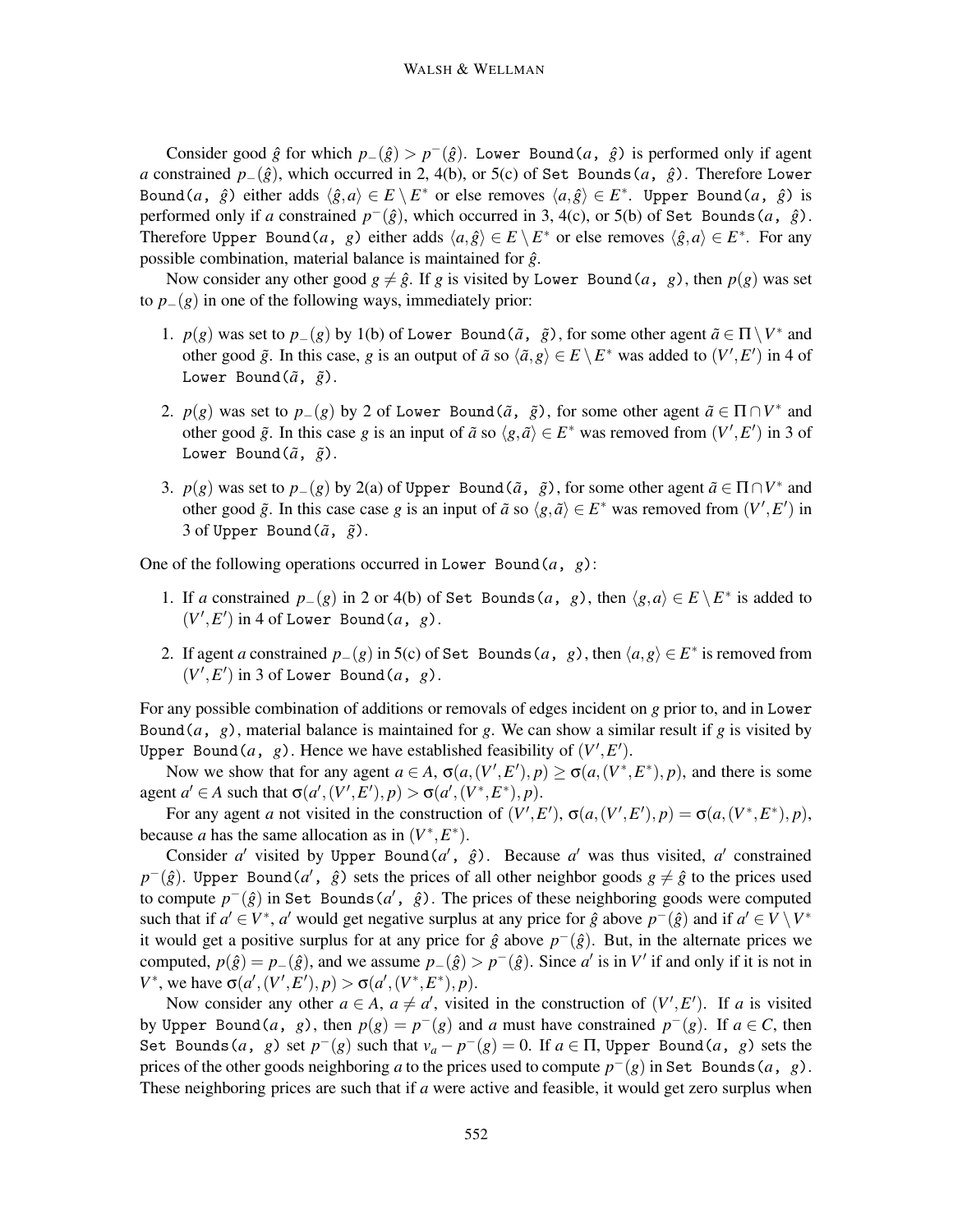$p(g) = p^-(p)$ . Thus  $\sigma(a,(V',E'),p) = \sigma(a,(V^*,E^*),p)$ . If, on the other hand, a is visited by Lower Bound, then  $p(g) = p_-(g)$  and *a* must have constrained  $p_-(g)$ . By a similar argument we used with Upper Bound, *a* gets a zero surplus when  $p(g) = p_-(g)$ . Again, this gives  $\sigma(a,(V',E'),p) =$  $\sigma(a,(V^*,E^*),p).$ 

We have shown that for any agent  $a \in A$ ,  $\sigma(a,(V',E'),p) \geq \sigma(a,(V^*,E^*),p)$ , and there is some agent  $a' \in A$  such that  $\sigma(a', (V', E'), p) > \sigma(a', (V^*, E^*), p)$ . But then value $((V', E')) >$ value( $(V^*, E^*)$ ), which is a contradiction. Hence, the initial assumption that  $p_-(\hat{g}) > p^-(\hat{g})$  must be false. But then  $p_-(g) \leq p^-(g)$  for all goods *g*.

$$
\qquad \qquad \Box
$$

#### **Theorem 2** *Competitive equilibria exist for any polytree.*

*Proof.* We show that agents optimize according to  $(V^*, E^*)$  at the prices p computed by procedure Polytree Equilibrium. Since  $(V^*, E^*)$  is feasible by definition, the resulting prices and allocation constitute a competitive equilibrium for  $(V, E)$ .

Because the construction of  $p_-(g)$  ensures that it never decreases, Step 2 of Set Bounds ensures that every consumer  $c \in C \setminus V^*$  optimizes if  $p(g_c) \geq p_-(g_c)$ . Because  $p_-(g_c) \leq p(c) \leq p^-(g_c)$ (by construction of *p* and by Lemma 21), *c* then optimizes according to  $(V^*, E^*)$ . By a similar argument, every  $c \in C \cap V^*$  optimizes according to  $(V^*, E^*)$ .

Consider a producer  $\pi \in \Pi \setminus V^*$ , visited by Set Bounds  $(\pi, g)$ . If good *g* is an input of  $\pi$ , then 4(a) of Set Bounds( $\pi$ , *g*) sets the price of every other neighbor good  $g' \neq g$  of  $\pi$  to the price bounds used to compute  $p_-(g)$  in Step 4(b) of Set Bounds( $\pi$ , *g*). Moreover,  $p_-(g)$  is set to the smallest price such that  $\pi$  could get a maximum surplus of zero, given the specified bounds of the other neighbor goods. Since  $p_-(g)$  could only increase subsequently, since  $p_-(g) \leq p(g) \leq p(g)$ (by the construction of *p* and by Lemma 21), and since the price of each good is set only once (because  $(V, E)$  is a polytree)  $\pi$  cannot get a positive surplus at the prices set by Set Bounds ( $\pi$ , *g*). By a similar argument, if *g* is an output of  $\pi$ , then in Step 4(c)  $p^{-}(g)$  is set to the largest price such that  $\pi$  would get at a maximum surplus of zero, given the prices set on the neighbor goods. Since again,  $p_-(g) \leq p(g) \leq p^-(g)$ ,  $p^-(g)$  only increases subsequently, and the price of each good is set only once, it must be that  $\pi$  can get at most zero surplus. Thus  $\pi$  optimizes according to  $(V^*, E^*)$ . Symmetrically, we can see that every  $\pi \in \Pi \cap V^*$  optimizes according to  $(V^*, E^*)$ .

We have shown that all agents optimize according to  $(V^*, E^*)$  at p, hence we have shown that a competitive equilibrium exists for polytree  $(V, E)$ .  $\Box$ 

#### **A.3 Proof of Theorem 3**

**Lemma 22** *The value of a feasible allocation*  $(V', E')$ *, at any prices p, can be expressed as:* 

$$
value((V', E')) = \sum_{a \in A} \sigma(a, (V', E'), p).
$$
\n(1)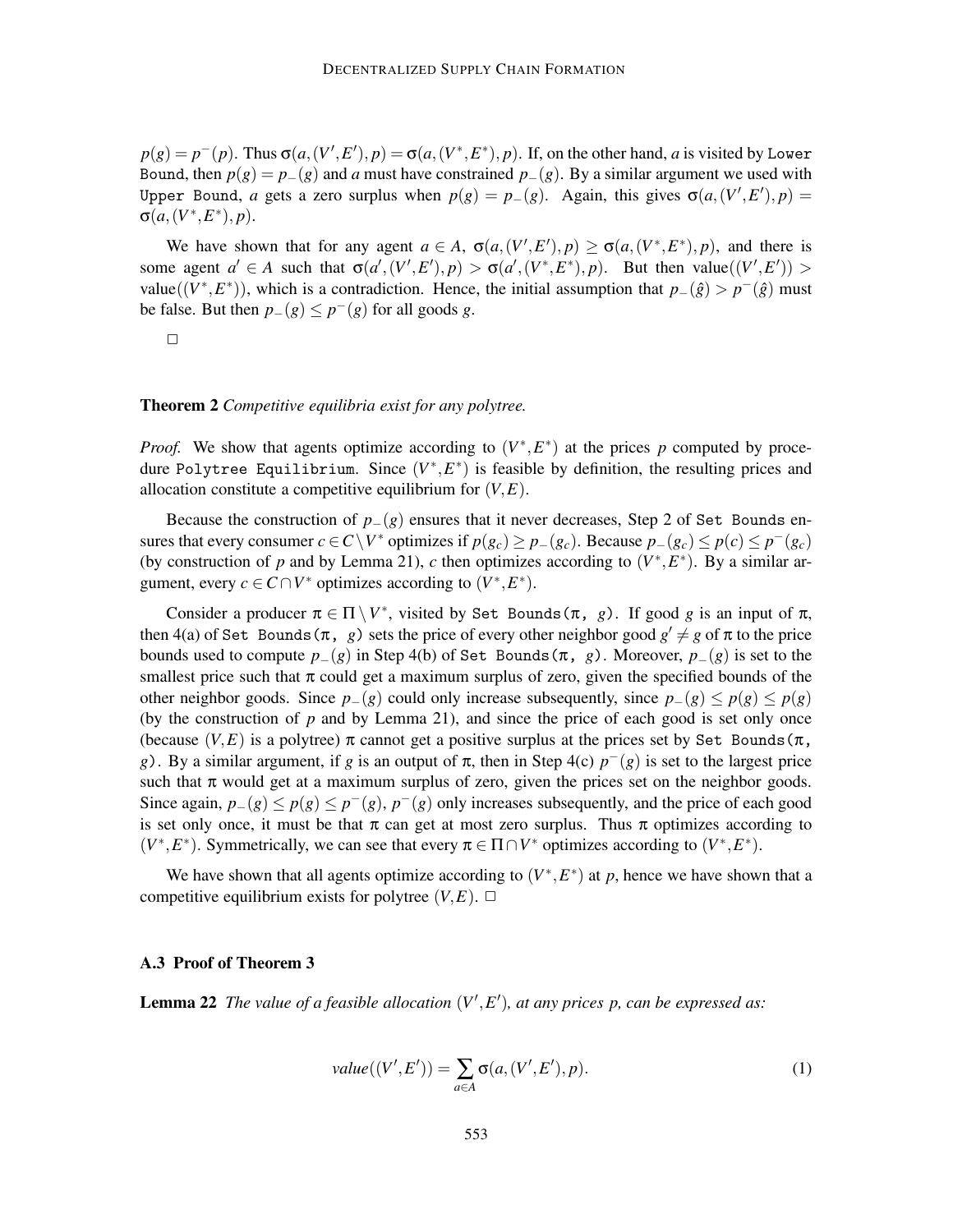*Proof.* Equation (1) expands to:

value
$$
((V', E')) = \sum_{c \in C} \left( v_c((V', E')) - \sum_{\langle g, c \rangle \in E'} p(g) \right)
$$
  
  $+ \sum_{\pi \in \Pi} \left( \sum_{\langle \pi, g \rangle \in E'} p(g) - \sum_{\langle g, \pi \rangle \in E'} p(g) - \kappa_{\pi}((V', E')) \right).$ 

Since all goods are in material balance in a feasible allocation, all the price terms cancel out. We are left with

$$
\sum_{c\in C} \nu_c((V',E')) - \sum_{\pi\in\Pi} \kappa_s((V',E')),
$$

which is the original formula for the value of a solution (Definition 1).  $\Box$ 

**Theorem 3** *If*  $(V', E')$  *is a*  $\lambda$ - $\delta$ -*competitive equilibrium for*  $(V, E)$  *at some prices p, then*  $(V', E')$  *is a feasible allocation with a nonnegative value that differs from the value of an efficient allocation by at most*  $\sum_{\pi \in \Pi} \left[ \sum_{\langle g, \pi \rangle \in E} \lambda_{\pi}^g + \delta_s \right] + |C| \delta_b$ .

*Proof.* We refer to the four conditions for a  $\lambda$ -δ-competitive equilibrium (Definition 4). Let  $(V^*, E^*)$ be an efficient allocation for  $(V, E)$ .

Conditions (3) and (4) imply that  $(V', E')$  is feasible. Recall the formula for the value of a feasible allocation from Equation (1). Since  $(V', E')$  and  $(V^*, E^*)$  are both feasible, we can express their values as

value
$$
((V', E'))
$$
 =  $\sum_{a \in A} \sigma(a, (V', E'), p),$  (2)

value
$$
((V^*, E^*))
$$
 =  $\sum_{a \in A} \sigma(a, (V^*, E^*), p).$  (3)

For all  $c \in C$ , by Condition (2),  $\sigma(c, (V', E'), p) \geq H_c(p) - \delta_b$ . Because no allocation is any better for an agent than its optimal allocation,  $\sigma(c, (V^*, E^*), p) \leq H_c(p)$ . Thus,

$$
\sigma(c, (V^*, E^*), p) - \sigma(c, (V', E'), p) \leq \delta_b.
$$
 (4)

For all  $\pi \in \Pi$ , by Condition (3),  $\sigma(\pi,(V',E'),p) \geq H_{\pi}(p) - (\sum_{\langle g,\pi \rangle \in E} \lambda_{\pi}^{g} + \delta_{s})$ . Because no allocation is any better for an agent than its optimal allocation,  $\sigma(\pi,(V^*,E^*),p) \leq H_\pi(p)$ . Thus,

$$
\sigma(\pi,(V^*,E^*),p)-\sigma(\pi,(V',E'),p) \leq \sum_{\langle g,\pi\rangle\in E} \lambda_\pi^g+\delta_s. \tag{5}
$$

Equations (2)–(5) together imply that value $((V^*, E^*))$  – value $((V', E')) \le \sum_{\pi \in \Pi} [\sum_{\langle g, \pi \rangle \in E} \lambda_\pi^g +$  $\delta_s$  +  $|C|\delta_b$ . Condition (1) implies that each sum term in Equation (2) is nonnegative, hence value( $(V', E')$ )  $\geq 0$ . As noted,  $(V', E')$  is feasible.  $\Box$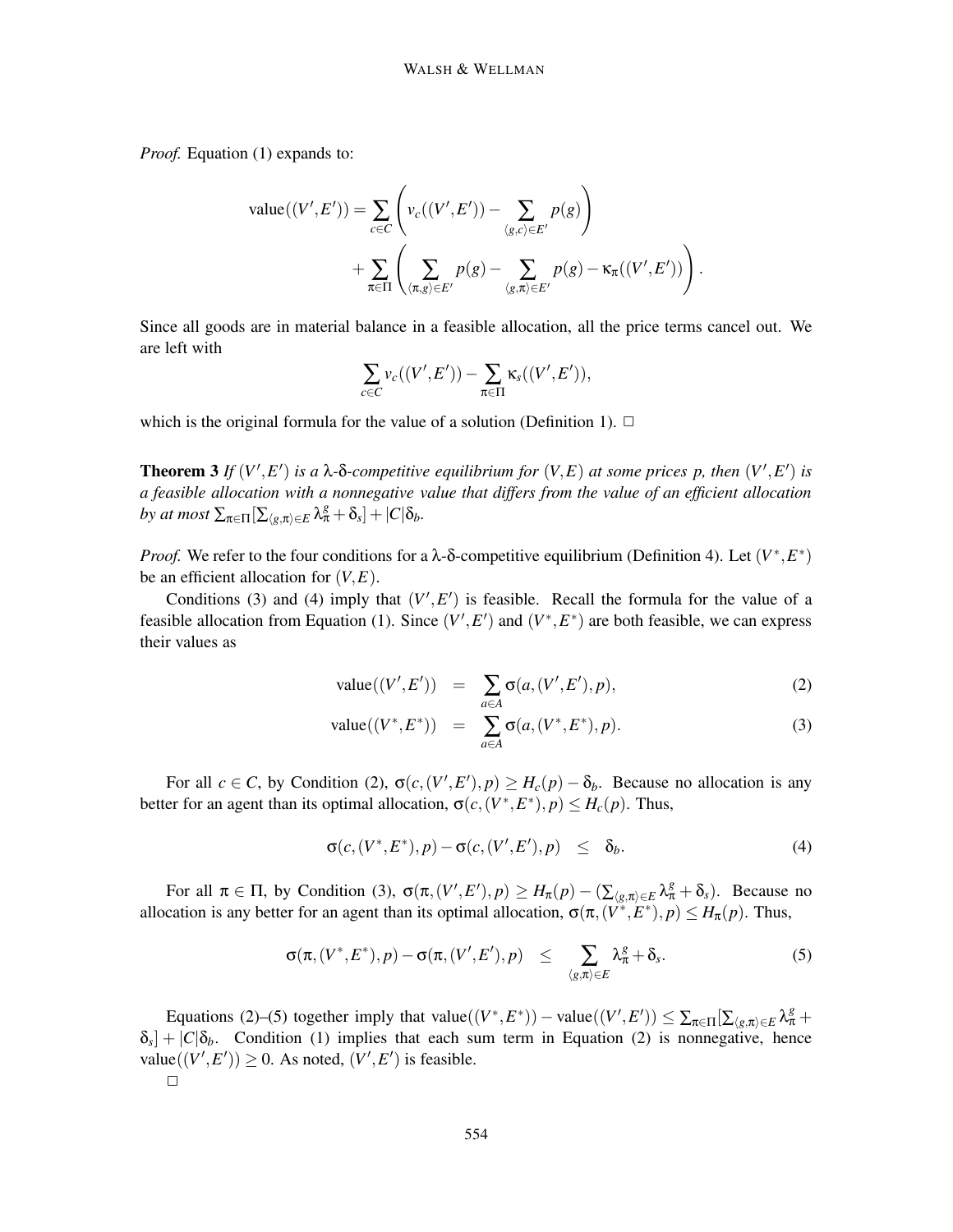## **A.4 Proof of Theorem 5**

In proving the theorem, we refer to the C-level and S-level of producers in a network, as defined in the beginning of Section A.

A task dependency network  $(V, E)$  is characterized by the following parameters:

- φ: the maximum C-level of any producer in the network,
- $\Upsilon$ : the maximum number of input goods for any producer,
- *R*: the maximum consumer value, max $_{\langle g,c\rangle\in E|c\in C}$   $v_c(g)$ .

**Lemma 23** *In a run of SAMP-SB for network*  $(V, E)$ *, no agent places a buy offer above*  $R + 2\phi \delta_b$ *.* 

*Proof.* Consumers never offer above their valuation, which is bounded by *R*. We prove by induction on the producer C-level that no producer at C-level *k* places a buy offer above  $R + 2k\delta_b$ .

Suppose that a producer π at C-level one places an offer to buy an input *g* at price  $β > R + 2δ<sub>b</sub>$ . Since it always increments buy offers by  $\delta_b$ , this means at some previous time it submitted a buy offer for *g* at price  $R + \delta_b < \beta' \le R + 2\delta_b$ . At that time, it must have been losing *g*, else it would not be bidding. But then the ask quote of *g* must have been greater than  $R$ , and  $\pi$  then offered greater than *R* for its output. Since only a consumer will offer to buy for the output of a producer at C-level one,  $\pi$  must lose its output. Because offers are nondecreasing, this situation is permanent, and hence  $\pi$  never again raises an input offer, contrary to our supposition. Thus a C-level one producer will never place a buy offer above  $R+2\delta_b$ .

For the inductive step, we assume that no producer at any C-level *i*, where  $i < k$ , places a buy offer above  $R + 2i\delta_b$ . Thus, no producer at C-level *k* can win its output offer for more than  $R +$  $2(k-1)\delta_b$ . Applying reasoning analogous to the base case (C-level one), we see that no producer at C-level *k* places a buy offer above  $R + 2k\delta_b$ . Because  $k \leq \phi$  for all producers, the lemma follows immediately.  $\Box$ 

## **Lemma 24** *No agent places more than*  $\Upsilon(R + 2\phi\delta_b)/\delta_b + \Upsilon$  *buy offers.*

*Proof.* Since consumers offer at most *R* and increase offers by at least  $\delta_b$ , they place offers at most  $R/\delta_b$  times. A producer initially places at most  $\Upsilon$  buy offers for its inputs. According to Lemma 23 and the producer bidding policy, a producer subsequently offers no higher than  $R+2\phi\delta_b$ in increments of  $\delta_b$  for each of a maximum of  $\Upsilon$  inputs.  $\Box$ 

#### **Theorem 5** *SAMP-SB reaches quiescence after a finite number of bids have been placed.*

*Proof.* By Lemma 24, a finite number of buy offers are placed. We need show only that producers place a finite number of sell (output) offers to establish that a finite number of total bids are placed.

A producer will change its output offer only if: 1) the price of an input changes, 2) the ask price of an input changes, or 2) it loses an an offer for a good that it was previously winning. An unchanged input offer can switch between winning and losing at most once without the price changing. Similarly, an unchanged input offer can switch winning state at most once without the ask price changing. Hence, it is sufficient to show that the price and ask price of each of a producer's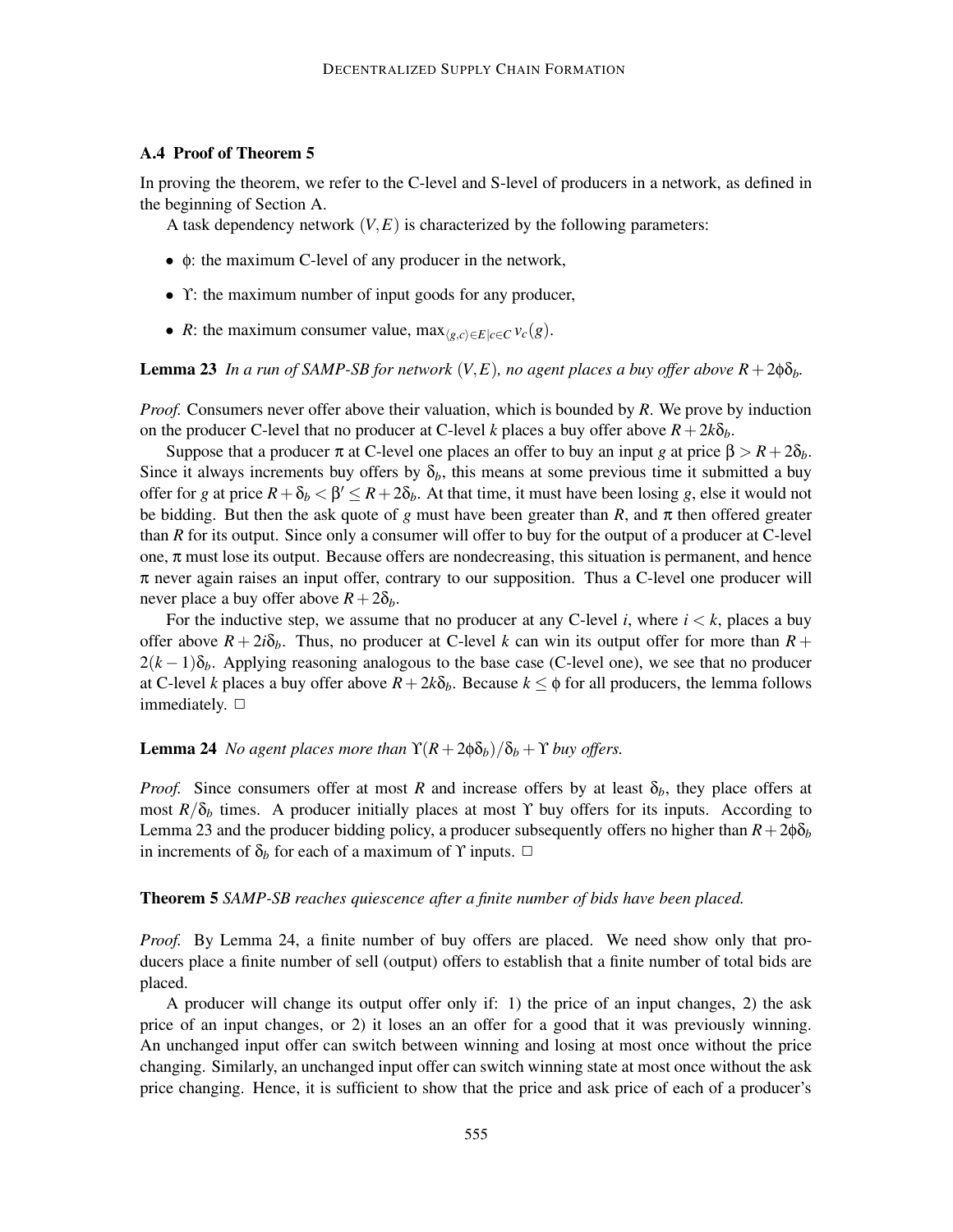input goods change at most a finite number of times. We prove by induction on the producer S-level that the price and ask quotes of an input good to a producer at S-level *k* changes a finite number of times.

Only a producer with no input places an output offer for a input good *g* to a producer at S-level one, and producers with no input place only one offer each. Hence, the price or ask price of *g* change only in response to a change in a buy offer for *g*. But by Lemma 24, the number of buy offer changes for *g* is finite.

Now assume that all producers at all S-levels less than *k* place a finite number of output offers. For a good *g* which is an input for a producer  $\pi$  at S-level *k*, the number of output offer changes is finite. Again the number of input offers for *g* must be finite. Since the number of input and output offers for *g* is finite,  $\pi$  places a finite number of output offers.  $\Box$ 

## **A.5 Proof of Theorem 8**

In proving the theorem, we refer to the C-level of producers in a network, as defined in the beginning of Section A. For reference, quasi-quiescence is described in Definition 5.

**Lemma 25** *If a run of SAMP-SB is in a quasi-quiescent state during the time interval* [*t, t* ] *then no inactive producer changes an offer for an input good in the time interval*  $[t, t' + \varepsilon]$ *, where*  $\varepsilon$  *is the smallest period of time an agent requires to update a bid in response to a price quote.*

*Proof.* By definition of quasi-quiescence, during the interval [t, t'], no consumer or active producer changes any offer. Thus, a simple induction on the C-level of the inactive producers shows that any producer that is inactive at time  $t$  would not win its output during  $[t, t']$ , hence inactive producers remain inactive during this interval. But a producer that is inactive during [*t, t* ] would not change its input offer during  $[t, t' + \varepsilon]$ .  $\Box$ 

Lemma 26 If a run of SAMP-SB is in a quasi-quiescent during the time interval [t, t'], then it is *quasi-quiescent during the time interval* [*t, t* + ε]*, where* ε *is the smallest period of time an agent requires to update a bid in response to a price quote.*

*Proof.* Assume, contrary to that we wish to prove, that a run of SAMP-SB is quasi-quiescent during  $[t, t']$  but not during time  $[t', t' + \varepsilon]$ . Let *a* be a consumer or active producer that will change an offer  $\text{in } [t', t' + \varepsilon].$ 

If *a* is a consumer, then *a* would only change an offer if it lost some offer it was previously winning in quasi-quiescence. If  $a$  is a producer, it must be feasible, otherwise it would change its input offer (because it is active) violating quasi-quiescence. Since *a* is feasible, it would change an offer only if it loses an input it was previously winning, or the price of one of its inputs increases. In any of these cases, *a* either loses a buy offer it was previously winning, or the price of one of its buy offers increased. For one of these to occur, it must be that at time  $t'' \in [t, t']$ , some agent either 1) changed its own winning output offer or 2) changed its input offer. But the definition of quasi-quiescence precludes #1, and Lemma 25 and the definition of quasi-quiescence preclude #2. This gives us a contradiction, proving the lemma.  $\Box$ 

**Lemma 27** *If a run of SAMP-SB is in a quasi-quiescent state at time t, then it is quasi-quiescent at all times*  $t' > t$ *.*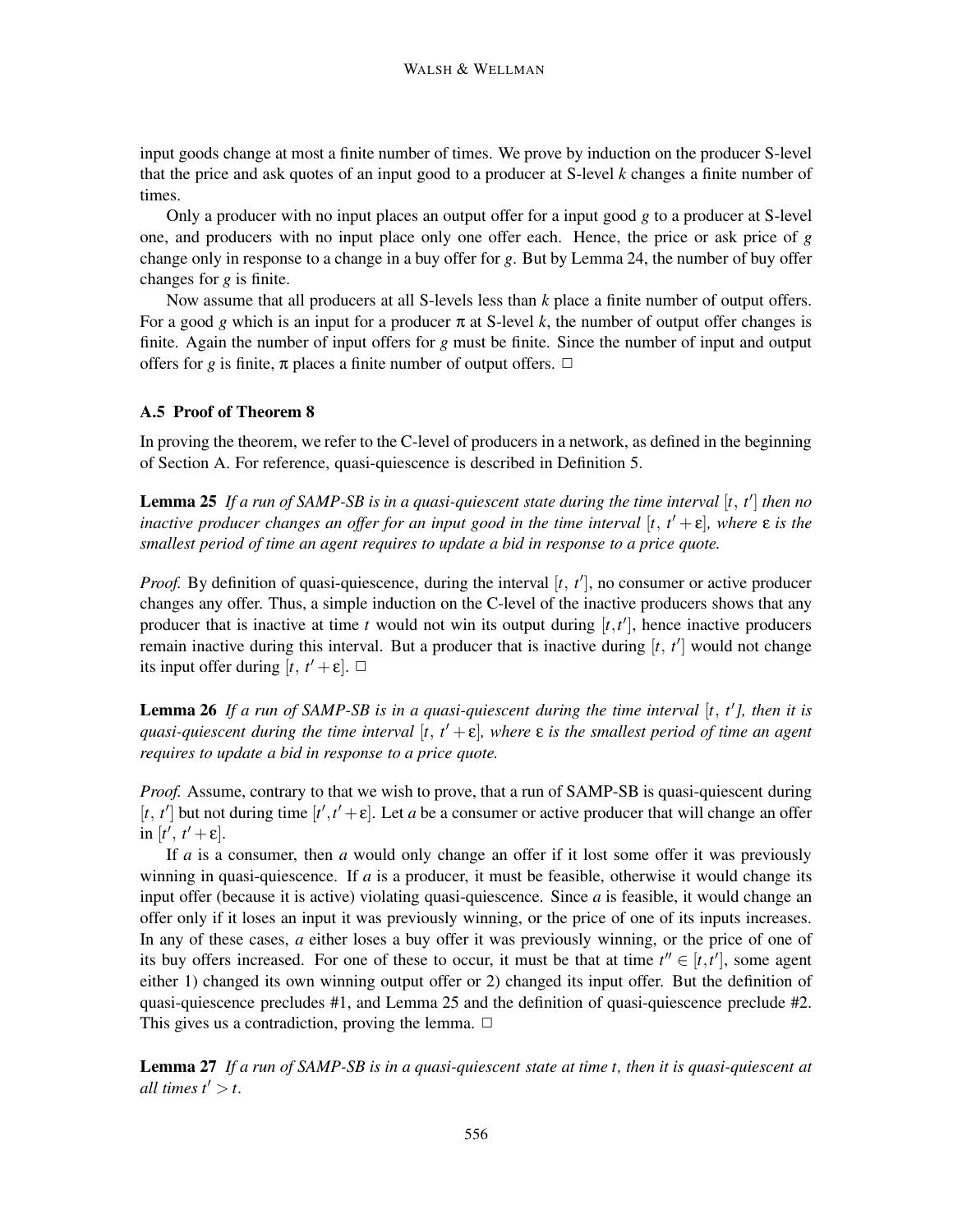*Proof.* By Lemma 26 we can conclude that we have quasi-quiescence in the interval  $[t, t + \varepsilon]$ , then further extend that interval by  $\varepsilon$ , and so on indefinitely.  $\Box$ 

**Lemma 28** *If a run of SAMP-SB is in a quasi-quiescent at time t, then a producer that is inactive at time t is inactive at time t* +  $\epsilon$ *, and a producer that is active at time t is also inactive at time t* +  $\epsilon$ *, where* ε *is the smallest period of time an agent requires to update a bid in response to a price quote. Furthermore, p(g) does not change for any good g at time t* +  $\varepsilon$ 

*Proof.* Since an agent cannot lower its offers, the only way for an inactive producer  $\pi$  to become active is for some other agent to raise its buy offer. By Lemma 27 and the definition of quasiquiescence, only inactive producers will change any offers after *t*, and by Lemma 25 no inactive producer will change its input offers. But then  $\pi$  remains inactive.

Since offers do not decrease, an active producer  $\pi$  can become inactive only by increasing its offer for its output. But  $\pi$  will do this only if the prices on its inputs increase. Since we have a quasi-quiescent state, this can happen only if an inactive producer  $\pi'$  changes its offer for its output *g*. But since  $\pi'$  is inactive, a change to its offer for *g* can cause only  $\alpha(g)$  to change. Since active producers are feasible (otherwise they would want to change their bids, violating quasi-quiescence),  $\pi$  is not losing a buy offer for *g* at time *t*. Therefore,  $\pi$  does not respond to changes in  $\alpha$ (*g*), hence does not change its output offer and will remain active.  $\Box$ 

**Theorem 8** *If a run of SAMP-SB reaches a quasi-quiescent state, then it remains in a quasiquiescent state. Furthermore, neither the allocation nor the prices p subsequently change.*

*Proof.* The theorem follows directly from Lemmas 27 and 28.  $\Box$ 

#### **A.6 Proof of Theorem 10**

In proving the theorem, we refer to the C-level of producers in a network, as defined in the beginning of Section A.

A given run of SAMP-SB in network  $(V, E)$  is characterized by the following parameters:

- φ: the maximum C-level of any producer in the network,
- $\Upsilon$ : the maximum number of input goods for any producer,
- *R*: the maximum consumer value, max $_{\langle g,c\rangle\in E|c\in C}$   $v_c(g)$ .

**Theorem 10** *SAMP-SB reaches a quasi-quiescent state after a number of bids bounded by a polynomial of the size of the network and the value of the maximum consumer value have been placed by consumers and active producers.*

*Proof.* SAMP-SB is guaranteed to reach a quasi-quiescent state (Theorem 5 and Observation 7). By Lemma 24, the number of buy offers is bounded by a polynomial in the value of *R*, hence we need only be concerned with the number of sell offers placed. Since the prices of buy offers increase by at least  $\delta_b$ , a producer's perceived cost for any good must rise by at least  $\delta_b$ , so will increase its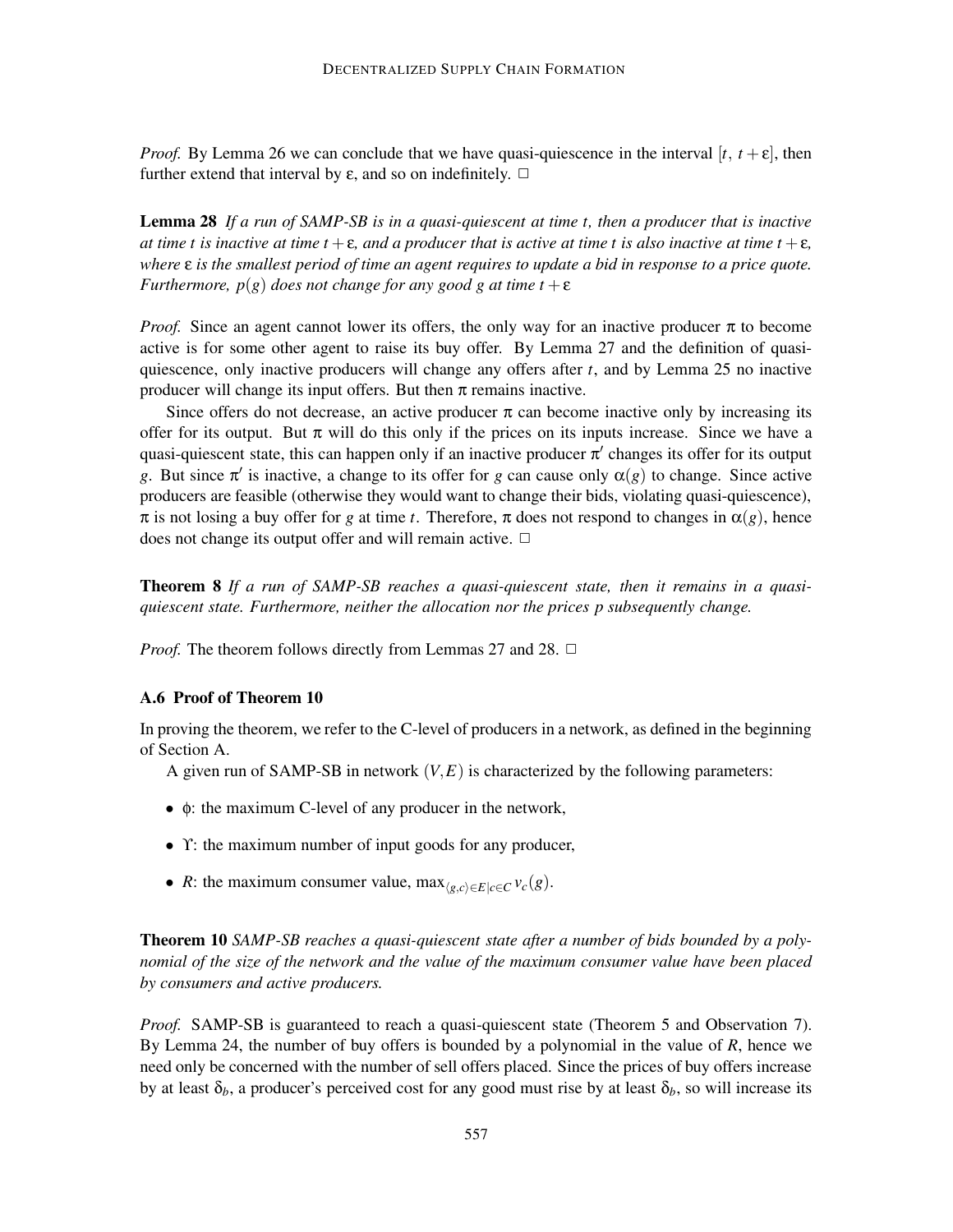sell offer by no less than  $\delta_b$ . Also, a producer will increase its sell offer by no less than  $\delta_s$ , as required by the auction. Hence, Lemma 23 implies that an active producer will become permanently inactive after it places at most  $(R + 2\phi \delta_b)/[\max(\delta_b, \delta_s)]$  output offers.  $\Box$ 

#### **A.7 Proof of Theorem 11**

In proving the theorem, we refer to the conditions for a  $\lambda$ -δ-competitive equilibrium (Definition 4).

**Lemma 29** *When SAMP-SB reaches quiescence in network* (*V,E*) *then each consumer obeys the* λ*-*δ*-competitive equilibrium conditions (Conditions (1) and (2)).*

*Proof.* Since each consumer maintains at most a single winning offer for a good that gives it nonnegative surplus, it obeys Condition (1).

Let the final prices and allocation be  $p$  and  $(V', E')$ , respectively. Assume, contrary to Condition (2), that  $\sigma(c, (V', E'), p) < H_c(p) - \delta_b$  for some consumer *c*. Let  $g^*$  be a surplus-maximizing good for *c* at *p*.

If *c* does not buy a good, then  $p(g^*) + \delta_b < v_c(g^*)$  (otherwise it would have placed and won an offer for  $g^*$ ) and  $\sigma(c, (V', E'), p) = 0$ . Noting also that  $H_c(p) = v_c(g^*) - p(g^*)$ , algebraic manipulation gives us  $\sigma(c, (V', E'), p) > H_c(p) - \delta_b$ , which is a contradiction.

Thus,  $c$  buys one good  $g'$  such that

$$
v_c(g') - p(g') \quad < \quad v_c(g^*) - p(g^*) - \delta_b. \tag{6}
$$

Let  $\hat{p}(g^*)$  and  $\hat{p}(g')$  be the prices for  $g^*$  and  $g'$  when *c* placed its final offer for  $g'$ . Since *c* offers  $\hat{p}(g') + \delta_b$  for *g*', and since *c* won this offer at  $p(g')$ , we have

$$
\hat{p}(g') + \delta_b \ge p(g'). \tag{7}
$$

Since prices do not decrease, we have

$$
\hat{p}(g^*) \le p(g^*). \tag{8}
$$

Substituting Equations (7) and (8) into the left and right sides, respectively, of Equation (6) gives us

$$
v_c(g') - (\hat{p}(g') + \delta_b) \leq v_c(g^*) - (\hat{p}(g^*) + \delta_b).
$$

But the consumer bidding policy specifies that *c* would have bid for  $g^*$ , rather than  $g'$  at prices  $\hat{p}$ , which is a contradiction. Thus each consumer obeys Condition  $(2)$ .  $\Box$ 

**Lemma 30** *If SAMP-SB reaches quiescence in network* (*V,E*) *such that no inactive producer buys a positive-price input, then each producer obeys the* λ*-*δ*-competitive equilibrium conditions (Conditions (1) and (3)), with*  $\lambda_{\pi}^{g} = \max(\alpha(g) - p(g), \delta_b)$ .

*Proof.* The bidding policy ensures that each producer  $\pi$  sells its output  $g_{\pi}$  only at a nonnegative surplus, and the lemma conditions directly imply that  $\pi$  has zero surplus if it does not sell  $\pi$ . Thus  $\pi$  obeys Condition (1).

The producer bidding policy guarantees that  $\pi$  is feasible in quiescence.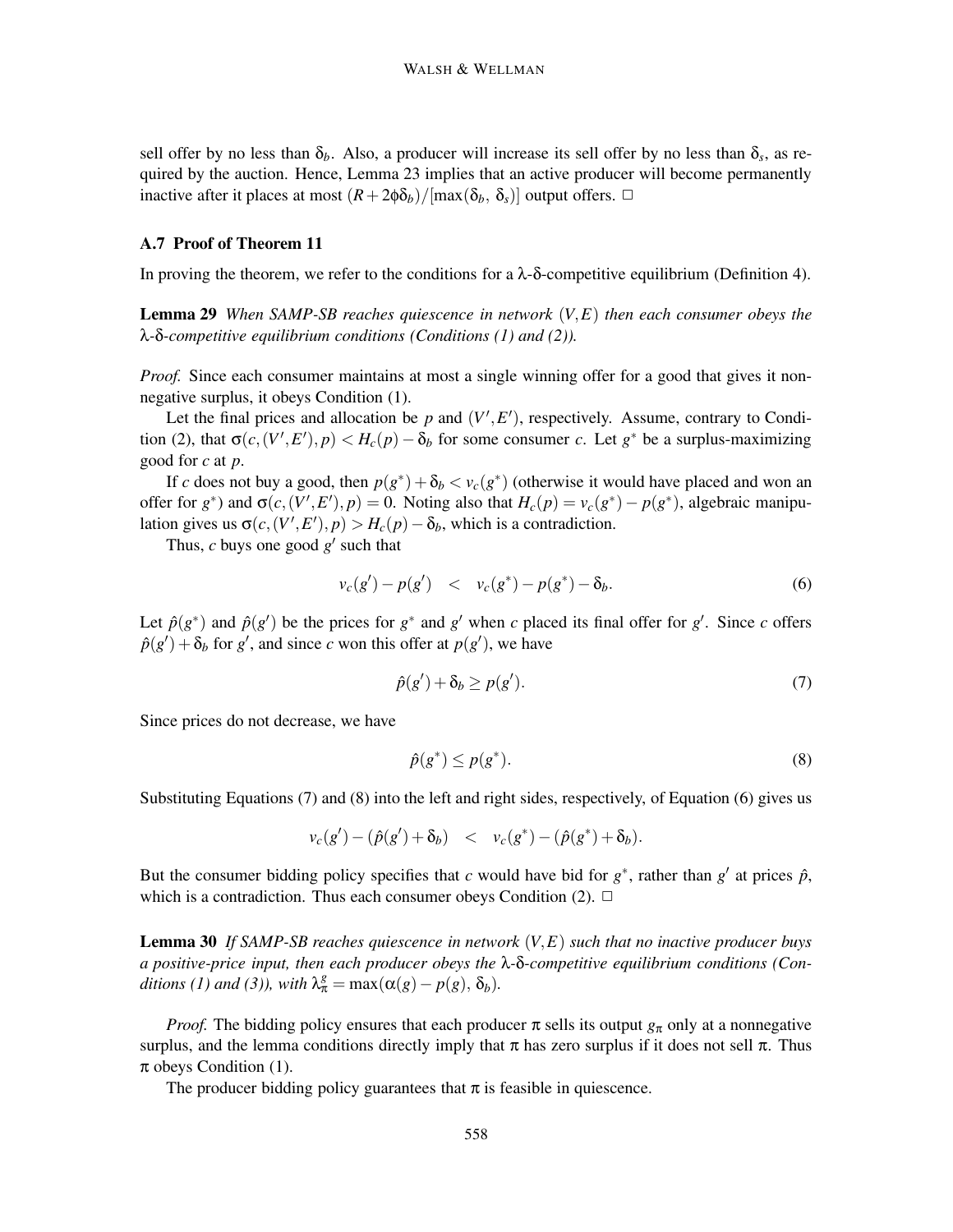Let the final prices be *p* and allocation be  $(V', E')$ . If  $H_{\pi}(p) > \sum_{\langle g,\pi \rangle \in E} \lambda_{\pi}^{g} + \delta_{s}$  in quiescence, then  $H_{\pi}(p) = p(g_{\pi}) - \sum_{\langle g,\pi \rangle \in E} p(g) > \sum_{\langle g,\pi \rangle \in E} \lambda_{\pi}^{g} + \delta_{s}$ . Thus  $p(g_{\pi}) > \sum_{\langle g,\pi \rangle \in E} p(g) + \sum_{\langle g,\pi \rangle \in E} \lambda_{\pi}^{g}$  $δ_s$ . The producer bidding policy ensures that π offers no more than  $\sum_{\langle g,\pi\rangle\in E} p(g) + \sum_{\langle g,\pi\rangle\in E} \lambda_\pi^g + δ_s$ for  $g_{\pi}$ , so it must be winning  $g_{\pi}$  at a profit. Thus  $\sigma(\pi,(V',E'),p) = H_{\pi}(p)$  and Condition (3) holds. If instead  $H_{\pi}(p) \le \sum_{\langle g,\pi \rangle \in E} \lambda_{\pi}^{g} + \delta_{s}$ , then since  $\sigma(\pi,(V',E'),p) \ge 0$ , Condition (3) holds.  $\Box$ 

**Theorem 11** *The prices and allocation determined in quiescence by the SAMP-SB protocol is a* λ-δ-competitive equilibrium, with  $λ_{π}^{g} = max(α(g) - p(g), δ_b)$ , iff no inactive producer buys any *positive-price input.*

*Proof. Case only if:* Condition (1) of λ-δ-competitive equilibrium (Definition 4) fails if an inactive producer buys any positive-price input.

*Case if:* Lemmas 29 and 30 show that the consumers and producers, respectively, obey the λ-δcompetitive equilibrium conditions (Conditions  $(1)$ – $(3)$ ). The  $(M+1)$ st-price auction rules ensure Condition (4). All conditions of  $\lambda$ -δ-competitive equilibrium are met.  $\Box$ 

#### **A.8 Proof of Theorem 12**

In proving the theorem, we refer to the conditions for a  $\lambda$ -δ-competitive equilibrium (Definition 4).

**Lemma 31** *If*  $\alpha(g) - p(g) > \delta_b$  *for any good g in a quiescent state of SAMP-SB for network*  $(V, E)$ *, then no agent wins an offer for g.*

*Proof.* Assume, contrary to which we wish to prove, that  $\alpha(g) - p(g) > \delta_b$  and some agent is winning an offer for *g*, in quiescence of SAMP-SB. Either a buy offer or a sell offer sets  $\alpha(g)$ .

*Case 1: An agent sets*  $\alpha(g)$  *with a buy offer.* According to the SAMP-SB bidding policies, an agent will increase a buy offer only if it is losing that offer. An agent will win any offer for *g* at a price above  $p(g)$ . A producer increases its buy offer in increments of  $\delta_b$  and a consumer offers at most  $p(g) + \delta_b$ . In either case, an agent will place a buy offer no higher than  $p(g) + \delta_b$  for *g*. But then  $\alpha(g) \leq p(g) + \delta_b$ , which is a contradiction.

*Case 2: An agent sets*  $\alpha(g)$  *with a sell offer.* As with Case 1, there are no buy offers higher than  $p(g) + \delta_b$ , hence every buy offer is strictly below  $\alpha(g)$ . Recall that, if there are *M* sell offers, the *M*th highest offer determines  $\alpha(g)$ . Then since there are no buy offers at or above  $\alpha(g)$ , it must be that all sell offers are at or above  $\alpha(g)$ . But then all sell offers are strictly above all buy offers and no agent wins an offer for *g*, which is a contradiction.

Since each case gives us a contradiction, it must be the case that no agent wins an offer for *g* when  $\alpha(g) - p(g) > \delta_b$ .  $\Box$ 

**Lemma 32** If  $(V', E')$  is in  $\lambda$ - $\delta$ -competitive equilibrium at prices p, in quiescence of SAMP-SB for *network*  $(V, E)$ , then there exist prices  $p'$  such that  $(V', E')$  is also in  $\lambda$ - $\delta$ -competitive equilibrium at  $p'$ , with  $\lambda_{\pi}^g = \delta_b$  *for all producers*  $\pi$  *and goods g.* 

*Proof.* We specify  $p'$  as follows: if  $\alpha(g) > p(g) + \delta_b$ , then  $p'(g) = \alpha(g)$ , otherwise  $p'(g) = p(g)$ . We will show that all the conditions of  $\lambda$ -δ-competitive equilibrium hold with  $\lambda_{\pi}^{g} = \delta_{b}$ . Because we are considering the same allocation, the goods are still in material balance so Condition 4 still holds at *p* .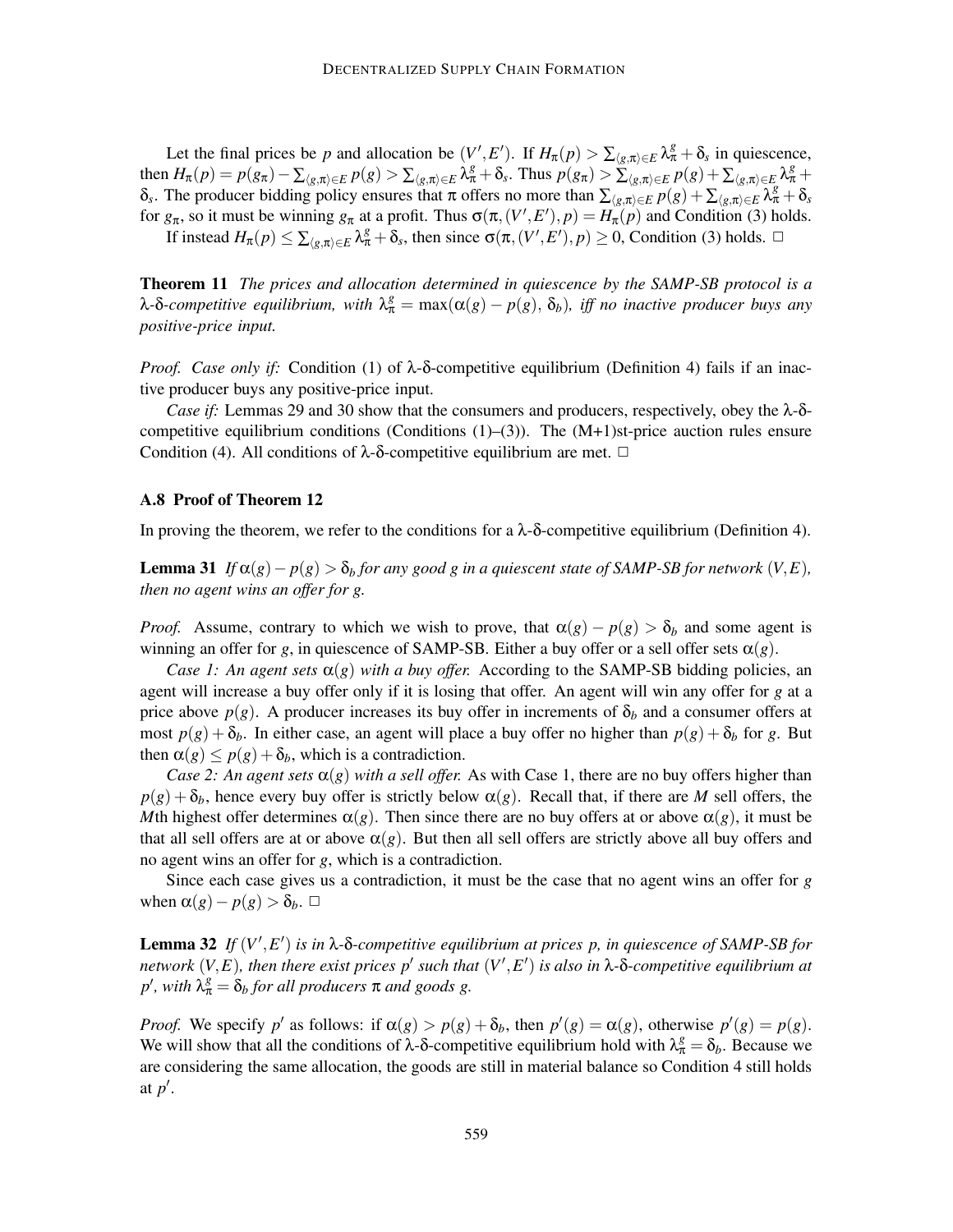Consider an agent *a* such that  $p'(g) = p(g)$  for all adjacent goods *g*. Clearly,  $H_a(p') = H_a(p)$ and  $\sigma(a,(V',E'),p') = \sigma(a,(V',E'),p)$ . We then have  $\sigma(a,(V',E'),p') \ge 0$  (Condition 1), and the surplus bound is met for consumers (Condition 2) since these hold at *p*. If *a* is a producer, then for any input *g*,  $\alpha(g) - p(g) \leq \delta_b$  since  $p'(g) = p(g)$ . Hence, we have the following bound on its perceived cost for *g*:  $\hat{p}_a(g) \leq p(g) + \delta_b$ . As a result, the producer bidding policies imply that  $\sigma(a,(V',E'),p) \geq H_{\pi}(p) - (\sum_{\langle g,\pi \rangle \in E} \delta_b + \delta_s)$ . Therefore  $\sigma(a,(V',E'),p') \geq H_{\pi}(p') - (\sum_{\langle g,a \rangle \in E} \lambda_a^g + \delta_a^g)$  $\delta_s$ ) and and the producer surplus bound (Condition 3) holds with  $\lambda_a^{g'}$  for all inputs *g*'.

Now consider an agent *a* adjacent to a good *g* with  $p'(g) = \alpha(g)$ . By Lemma 31, *a* does not win an offer for g, so  $\sigma(a,(V',E'),p') = \sigma(a,(V',E'),p)$ , implying  $\sigma(a,(V',E'),p') \ge 0$  (Condition 1). If *a* is a consumer, since  $p'(g) \ge p(g)$ , and since *a* does not win *g*, we have  $H_a(p') = H_a(p)$ , so the surplus bound is met for consumers (Condition 2).

If *a* is a producer, then since it did not win *g*, it must not have won any good (according to the  $\lambda$ -δ-competitive equilibrium conditions and Theorem 11), implying  $\sigma(a,(V',E'),p')=0$ . The producer bidding policy specifies that *a* offered a price at most  $\beta = \kappa_a + \sum_{\langle g', a \rangle \in E} \max(\alpha(g'), p(g') + \alpha)$ δ*b*) + δ*<sup>s</sup>* for its output *ga*. Since *a* did not win *ga*, it must be that α(*ga*) ≤ β. But by the way *p*' is constructed,  $p'(g_a) \le \alpha(g_a)$  and  $p'(g') + \delta_b \ge \max(\alpha(g'), p(g') + \delta_b)$ , giving us  $p'(g_a) \le$  $\alpha(g_a) \leq \beta \leq \kappa_a + \sum_{\langle g',a \rangle \in E} (p'(g') + \delta_b) + \delta_s$ . If *a* would optimize at *p'* by being active, we have  $H_a(p') = p'(g_a) - \kappa_a - \sum_{\langle g',a \rangle \in E} p'(g') \leq \sum_{\langle g',a \rangle \in E} \delta_b + \delta_s$ . But since  $\sigma(a,(V',E'),p') = 0$  it follows that  $\sigma(a,(V',E'),p') \geq H_a(p') - (\sum_{\langle g',a \rangle \in E} \delta_b + \delta_s)$ . If, on the other hand, *a* would optimize at *p'* by being inactive at,  $\sigma(a,(V',E'),p') = H_a(p')$ . In either case, the surplus bound is met for producers (Condition 3) with  $\lambda_a^{g'} = \delta_b$  for all inputs  $g'$ .  $\Box$ 

**Theorem 12** *If*  $(V', E')$  *is a*  $\lambda$ - $\delta$ -*competitive equilibrium computed by SAMP-SB then*  $(V', E')$  *has a* nonnegative value that differs from the value of an efficient allocation by at most  $\sum_{\pi\in\Pi}(|\{\langle g,\pi\rangle\in E\}|)$  $E\{\delta_b + \delta_s\} + |C|\delta_b.$ 

*Proof.* By Lemma 32, there is a  $\lambda$ -δ-competitive equilibrium for  $(V', E')$  with  $\lambda_{\pi}^g = \delta_b$  for all producers  $\pi$  and goods g. With  $\delta_b$  substituted for  $\lambda_{\pi}^g$  in the equation from Theorem 3, we have proved the present theorem.  $\Box$ 

#### **A.9 Proof of Theorem 13**

In proving the theorem, we refer to the S-level of producers in a network, as defined in the beginning of Section A.

#### **Theorem 13** *The quiescent state of SAMP-SB is a* λ*-*δ*-competitive equilibrium for a tree.*

*Proof.* We prove, by induction on the S-level of producers, that no producer changes its initial output offer. Since buy offers never decrease, it follows that, if a producer is winning its output, it will not lose its output at any successive state of the run of the protocol. Since a producer bids for its inputs only when winning its output, no inactive producer will buy any positive-price output and the present theorem follows from Theorem 11.

*Basis case:* The bidding policy specifies that a producer at S-level zero never changes its initial output offer.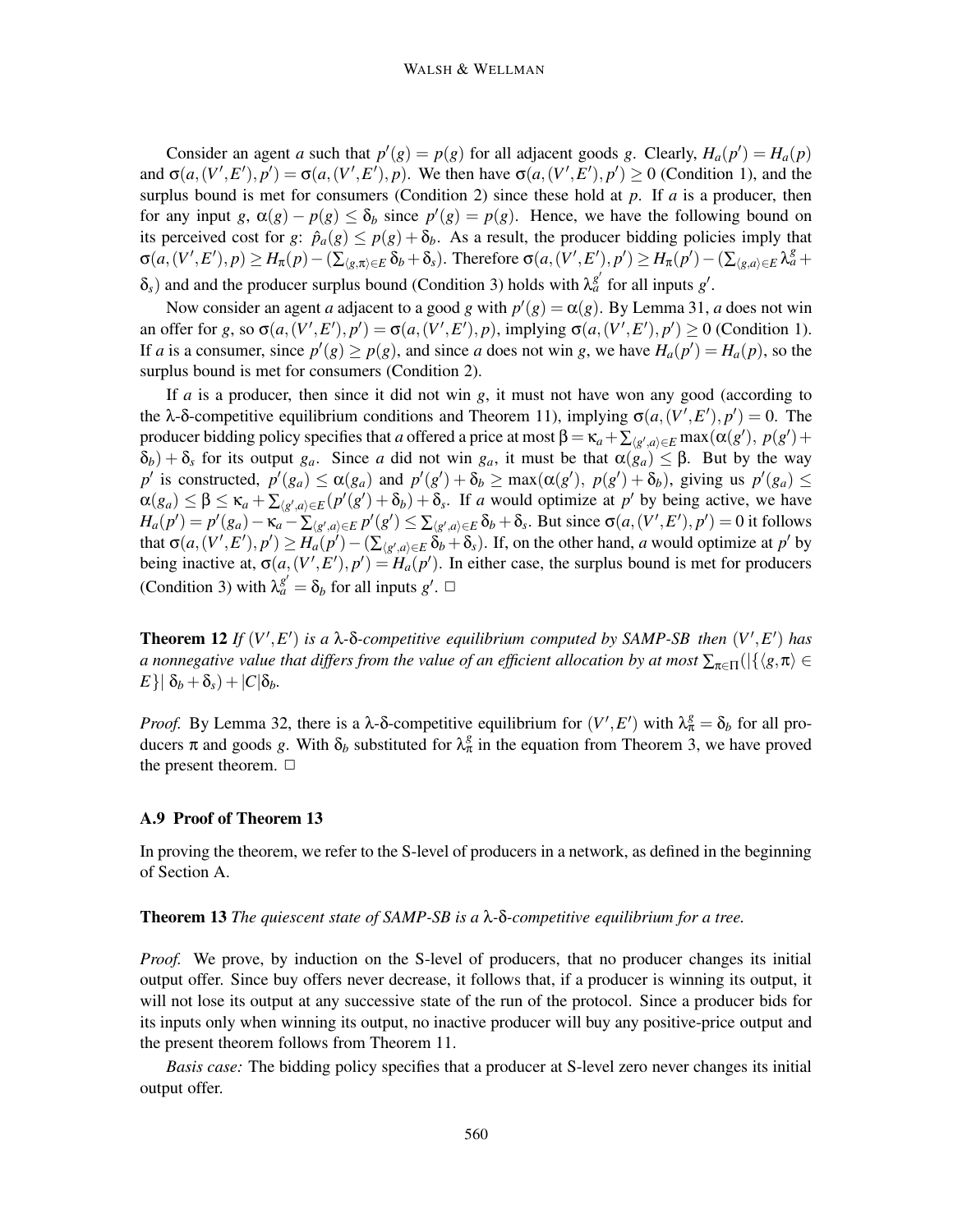*Inductive case:* Assume that no producer at S-level less than *k* changes its initial output offer to show that a producer  $\pi$  at S-level *k* never changes its initial output offer. Consider input good *g* with *M* sell offers and the lowest sell offer β. Since the network is a tree,  $\pi$  is the only agent that places buy offers for *g*. Producer π initially offers zero for *g*, and so long as it offers less than β it loses its offer, and  $\hat{p}_{\pi}(g) = \alpha(g)$ . While this holds,  $\alpha(g)$ , defined as the *M*th highest price, is the lowest sell offer, hence  $\hat{p}_{\pi}(g) = \beta$ . As soon as  $\pi$  offers  $\beta$  or greater for *g* it will win its offer, and then  $\hat{p}_{\pi}(g) = p(g)$ . When this holds,  $p(g)$ , defined as the *M* + 1st highest price, is the lowest sell offer, hence  $\hat{p}_{\pi}(g) = \beta$ . We conclude that  $\hat{p}_{\pi}(g)$  never changes for any input *g*, hence  $\pi$  never changes its initial output offer.

We have proven that no producer changes its initial output offer, and by the argument above, the theorem is proven.  $\Box$ 

## **A.10 Proof of Theorem 14**

**Theorem 14** *The quiescent state of safe SAMP-SB is a* λ*-*δ*-competitive equilibrium for a network with no input complementarities.*

*Proof.* We will show that that no inactive producer buys its input at a positive price in quiescence of safe SAMP-SB. Since the properties of safe SAMP-SB in quiescence are the same as in SAMP-SB, the present theorem then follows from Theorem 11. Assume, to the contrary, that, in quiescence, producer  $\pi$  wins its input *g* at a positive price but loses its offer for output  $g_{\pi}$ .

Let  $\beta$  be the price of the final offer by  $\pi$  for *g*,  $p(g) > 0$  be the final price of *g*, and  $\hat{p}_{\pi}(g)$  be the final perceived cost of *g* to  $\pi$ . Since  $\pi$  wins *g* in quiescence,  $\hat{p}_{\pi}(g) = p(g)$ . Let  $\beta'$  be the price of the second to last offer from  $\pi$ . Immediately before  $\pi$  places offer  $\beta$ , let  $\hat{p}'_{\pi}(g)$  be the perceived price of *g* to  $\pi$  and  $p'(g)$  be the price component from the price quote for *g*. According to the bidding policy,  $\beta = \beta' + \delta_b$ . Since  $\pi$  offers  $\beta$  only if it loses *g* with offer  $\beta'$ , it must be that  $\beta' \le p'(g)$ , hence  $\beta \leq p'(g) + \delta_b$ . Furthermore, since  $\pi$  loses with offer  $\beta'$ , we have  $\hat{p}'_{\pi}(g) \geq p'(g) + \delta_b$ . Because we assume that  $\pi$  wins *g* in quiescence, it must be that  $p(g) \leq \beta$ , hence  $p(g) \leq p'(g) + \delta_b$ . It follows that, since  $\hat{p}_{\pi}(g) = p(g)$  and  $\hat{p}'_{\pi}(g) \ge p'(g) + \delta_b$ , we have  $\hat{p}_{\pi}(g) \le \hat{p}'_{\pi}(g)$ .

According to the safe SAMP-SB bidding policies,  $\pi$  offers  $\beta$  for *g* only if it is first winning  $g_{\pi}$ with offer price  $\hat{p}'_{\pi}(g)$ . Since  $\hat{p}_{\pi}(g) \leq \hat{p}'_{\pi}(g)$ ,  $\pi$  its offer for  $g_{\pi}$  is the same in quiescence as when it had placed β for *g*. But since no offers from any agent decrease, π must continue to win its final offer for *g*π, contradicting the assumption that π loses *g*<sup>π</sup> in quiescence. Thus, π does not win its input at a positive price if it is inactive, and the quiescent state of safe SAMP-SB is a  $\lambda$ - $\delta$ -competitive equilibrium.  $\Box$ 

#### **A.11 Proof of Theorem 15**

In proving the theorem, we refer to the C-level and S-level of producers in a network, as defined in the beginning of Section A.

**Theorem 15** *If* (*V,E*) *is a polytree with a solution that assigns good g to consumer c, then given all other costs and values, there exists a value*  $v_c(g)$  *such that SAMP-SB is guaranteed to converge to a* valid solution  $(V', E')$  for c.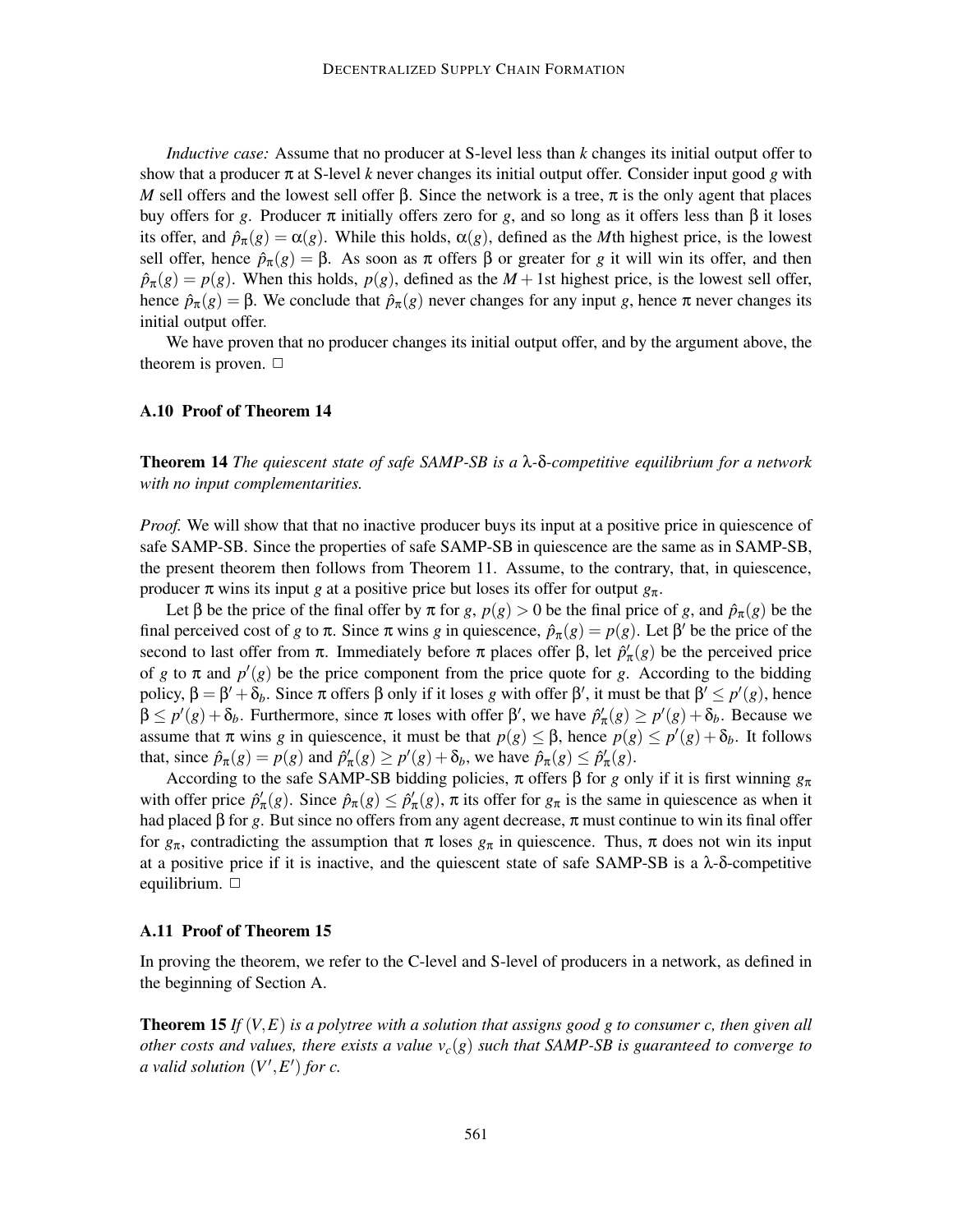*Proof.* For convenience, denote max  $(\sum_{\pi \in \Pi \cap V'} \kappa_{\pi}$ , max<sub>*c*'</sub>  $\in$ *c*,  $\langle g', c' \rangle \neq \langle g, c \rangle$  *v<sub>c</sub>*'(*g*')) as γ. We show that the theorem holds for:

$$
v_c(g) = \left[\gamma + (2\delta_b + \delta_s)|\Pi|\right]|\Pi| + \delta_b.
$$

We need to show that SAMP-SB cannot reach a state in which  $p(g) > v_c(g) - \delta_b$  and *c* is not winning *g*, because then *c* would stop bidding for *g* and the desired solution would not form.

First, observe that for any consumer *c'* and any good *g'* such that  $\langle g', a \rangle \neq \langle g, c \rangle$ , *c'* will not offer above  $\gamma$  for  $g'$ , by construction.

Now, consider a producer  $\pi$  such that there is no directed path from  $\pi$  to *g* through the output of  $\pi$ . We show, by induction on the C-level of producers, that no such producer offers higher than  $\gamma + \delta_b d_\pi$ , where  $d_\pi$  is the C-level of  $\pi$ , for one of its inputs. For the basis case, such a producer  $\pi$  at C-level one cannot win an output offer above  $\gamma$  (by the definition of  $\gamma$ ).  $\pi$  increases its input offers in increments of  $\delta_b$ , so to offer  $\beta' > \gamma + \delta_b$ , on any input *g'*, it must first offer  $\beta$ , where  $\gamma < \beta \le \gamma + \delta_b$ for that input.  $\pi$  will only offer  $\beta'$  if it is losing  $\beta$  but winning its output offer. But if  $\pi$  is losing β, we must have *p*(*g* ) ≥ β, so π must be offering more than γ for its output. But then it cannot be winning its output, hence would not offer  $\beta'$  for *g*. Thus  $\pi$  at C-level one does not offer more than  $\gamma + \delta_b$  for any input, establishing the base case. Now, assume that the property holds for every such producer at C-level less than  $k$  to show that it holds for producer  $\pi$  at C-level  $k$ . Given the inductive assumption, it must be that  $\pi$  cannot win its output for more than  $\gamma + \delta_b(k-1)$ . By an argument similar to the basis case,  $\pi$  does not offer above  $\gamma + \delta_b k$  for its input, proving the inductive case. Since  $d_{\pi} \leq |\Pi|$ , then no such producer offers higher than  $\gamma + \delta_b |\Pi|$  for its input.

For any producer  $\pi \in \Pi \cap V'$ , denote as  $I_{\pi}$  the maximum number of producers, other than  $\pi$ , in the subgraph of  $(V, E)$ , rooted at  $\pi$ . Now we show by induction on the S-level, that a producer  $\pi$  on a directed path to *g* offers no more than  $[\gamma + \delta_b(|\Pi| + d_\pi) + \delta_s(d_\pi - 1)]I_\pi + \delta_s$  for its output, where  $d_{\pi}$  is the S-level of π. For the basis case, consider such a producer π at S-level one, offering to buy some g'. No consumer offers above  $\gamma$  for g'. Because  $(V, E)$  is a polytree, any other producer  $\pi'$ that offers to buy *g'* is not on a directed path to *g*, hence offers at most  $\gamma + \delta_b |\Pi|$  to buy *g'*. Any producer that offers to sell *g'* must have no inputs, hence offers no more than  $\gamma$  for *g'*. Hence  $\pi'$ can successfully buy *g'* with a offer no higher than  $\gamma + \delta_b(|\Pi| + 1)$ , thus will offer no higher than this amount for *g'*. Since the the number of inputs to  $\pi$  is equal to  $I_{\pi}$ , it will offer no more than  $(\gamma + \delta_b(|\Pi|+1))I_{\pi} + \delta_s$  for its output, and the basis case is proven. Now, assume that the property holds for every such producer at S-level less than  $k$  to prove that it holds for producer  $\pi$  offering to buy some  $g'$  at S-level *k*. By the inductive assumption, no producer  $\tilde{\pi}$  offers to sell  $g'$  for more than  $(\gamma + \delta_b)(\Pi + k - 1) + \delta_s(k - 2)I_{\bar{\pi}} + \delta_s$ . As in the basis case, no consumer offers more than  $\gamma$  for *g'* and any producer other than π will offer no more than  $\gamma + \delta_b |\Pi|$  to buy *g'*. Hence, π will offer at most  $(γ + δ<sub>b</sub>(|Π | + k - 1) + δ<sub>s</sub>(k-2))I<sub>π</sub> + δ<sub>s</sub> + δ<sub>b</sub>$  to buy *g*', and for its output will offer at most

$$
\left[\sum_{\langle \tilde{\pi}, g' \rangle p \in E \; | \; \langle g', \pi \rangle \in E} (\gamma + \delta_b(|\Pi| + k - 1) + \delta_s(k - 2))I_{\tilde{\pi}} + \delta_s + \delta_b \right] + \delta_s \le
$$

$$
[\gamma + \delta_b(|\Pi| + k) + \delta_s(k - 1)]I_{\pi} + \delta_s,
$$

proving the inductive case. Since  $I_{\pi} \leq |\Pi|$  and  $d_{\pi} \leq |\Pi|$ , then no such producer offers higher than  $[\gamma+2\delta_b|\Pi|+\delta_s(|\Pi|-1)|\Pi|+\delta_s\leq [\gamma+(2\delta_b+\delta_s)|\Pi||\Pi|=\nu_c(g)-\delta_b.$ 

We have shown that no agent *a*  $\neq$  *c* places a buy offer as high as  $v_c(g) - \delta_b$  for *g* and no producer on a directed path to *g* places a sell offer as high as  $v_c(g) - \delta_b$  for *g*. Hence *c* is the only agent that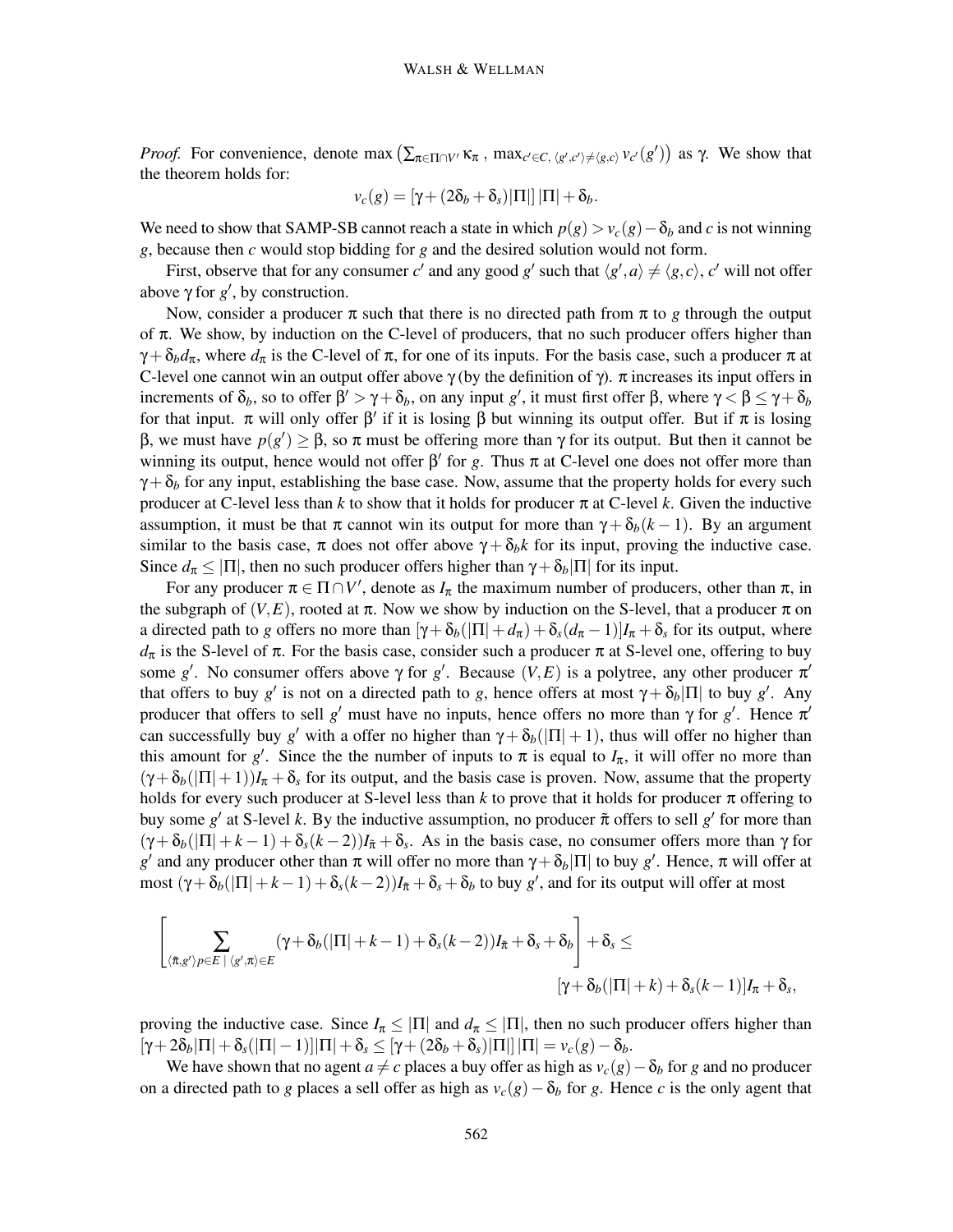could possibly offer as high as  $v_c(g) - \delta_b$  for *g*. But *c* will offer this high, if necessary, to win *g*, and will win *g* if it offers  $v_c(g) - \delta_b$  or higher. It follows that *c* will win *g* at a price below  $v_c(g)$  in quiescence. By Observation 7 and Theorem 16, the state must be a valid solution.  $\Box$ 

#### **A.12 Proof of Theorem 16**

**Theorem 16** *If SAMP-SB reaches quasi-quiescence with*  $p(g) < v_c(g)$  *for some*  $\langle g, c \rangle \in E$ *,*  $c \in C$ *, then the system's state represents a valid solution.*

*Proof.* Because the definition of quasi-quiescence requires that active producers do not change their bids, they must be feasible. All other agents are feasible by definition. The price of an active producer's output good must be no less than the total price of its input goods, otherwise it would increase its output offer, violating quasi-quiescence.

Because  $p(g) < v_c(g)$ , consumer *c* must have won its offer for *g*. A consumer bids in such a way that it wins only one unit of one good, and consumers do not change their bids in quasi-quiescence.

Finally, the auction guarantees that there is a one-to-one mapping between successful buy offers and successful sell offers for any good, ensuring material balance.

Thus, each of the constraints for a valid solution is satisfied.  $\Box$ 

## **A.13 Proof of Theorem 17**

**Theorem 17** *If a run of SAMP-SB in* (*V,E*) *is in a valid solution state such that:*

- *each consumer c is either winning an offer or*  $p(g) + \delta_b > v_c(g)$  *for all*  $\langle g, c \rangle \in E$ ,
- *all agents have correct beliefs about which goods they are currently winning,*
- *all bids from consumers and active producers have been received in response to the current price quotes,*
- *and no sell offers are lost due to tie breaking,*

*then after the subsequent price quote from each auction, the system will be in a quasi-quiescent state with a valid solution.*

*Proof.* Let the current prices be *p*. The consumer bidding policy dictates that the consumers do not change their offers under the specified conditions. Because we have a valid solution, each producer is feasible and thus will not raise any of its buy offers for inputs. Therefore, no agent changes any buy offers.

An active producer  $\pi$  is feasible in a valid solution. Since  $\pi$  is winning all of its inputs, it only raises its offer for output  $g_{\pi}$  if  $p(g)$  changes for once of its inputs *g*, and will place an offer for its output a price no higher than the sum of its input good prices. By the definition of a valid solution, if  $\pi$  is active, then the current price of its output good is no less than sum of the current prices of its inputs. But since  $\pi$  won its offer for  $g_{\pi}$ , it must have offered no higher than  $p(g_{\pi})$  for  $g_{\pi}$ . Because the previous offer price by  $\pi$  for  $g_{\pi}$  is no higher than  $p(g_{\pi})$ , and because the sum of the current prices of its inputs are no higher than  $p(g)$ ,  $\pi$  will offer no higher than  $p(g_{\pi})$  for  $g_{\pi}$ .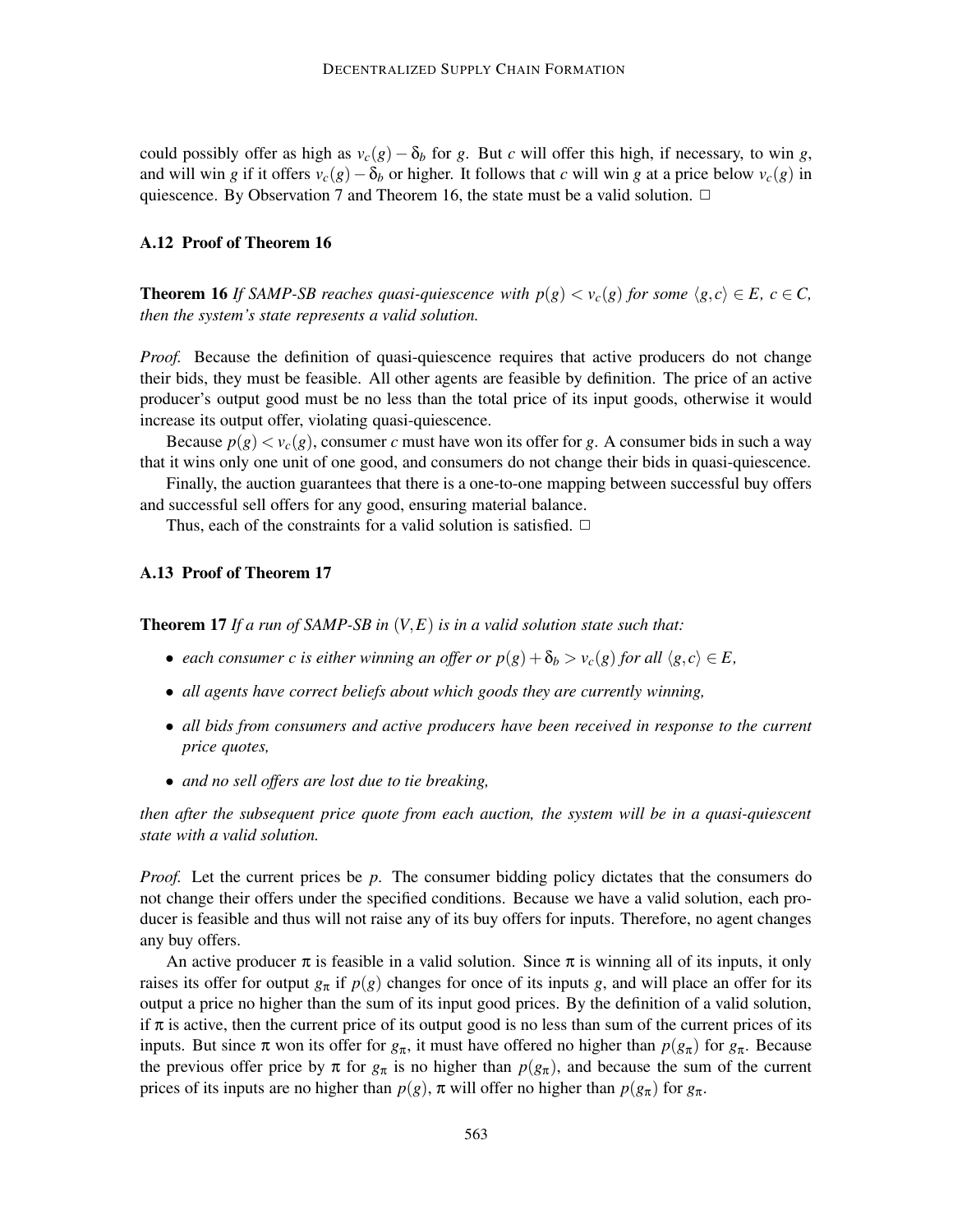We have established that no agent changes any buy offers, and no currently active producer places a sell offer above  $p(g)$  for any good g. We show this implies that, at the next price quotes with prices *p*<sup>'</sup>, we have  $p'(g) = p(g)$ . Assume the contrary. Since offers do not decrease,  $p'(g) > p(g)$ . Since no buy offer and no winning sell offer changed, the price increase is due an updated losing sell offer at price  $\beta$ , such that  $\beta = p'(g)$ . But if the agent was losing with a previous offer price of β', it must be that β' was at least as high as the  $(M + 1)$ st highest offer. Thus β, being higher, must be strictly higher than the  $(M + 1)$ st highest offer, hence cannot raise the price of *g*. Hence  $p'(g) = p(g).$ 

Since prices do not change, the temporal-precedence tie breaking ensures that the set of winning buy offers does not change. Additionally, since no winning seller offers above  $p(g)$  and no sell offers are currently lost to tie breaking, the set of winning sell offers does not change. Since prices and allocations do not change, no consumer or active producer will change its bids. Furthermore, because the system is in a valid solution state based on the current price quotes, it must be in a valid solution state based on the next price quotes.  $\Box$ 

We note that temporal-precedence tie-breaking itself (without the requirement that no tied sell offers are lost) is not sufficient to ensure that the allocation to sellers does not change. If some tied sell offers are lost, it is possible that an active producer could increase its next sell offer price up to the price of its output good. If this occurs, then that producer would lose the tie breaking of its output at the next quote, and the system would not be in quasi-quiescence.

## **References**

- Andersson, A., Tenhunen, M., & Ygge, F. (2000). Integer programming for combinatorial auction winner determination. In *Fourth International Conference on Multi-Agent Systems*, pp. 39– 46.
- Andersson, M. R., & Sandholm, T. W. (1998). Leveled commitment contracting among myopic individually rational agents. In *Third International Conference on Multi-Agent Systems*, pp. 26–33.
- Ausubel, L. M., & Milgrom, P. R. (2002). Ascending auctions with package bidding. *Frontiers of Theoretical Economics*, *1*(1).
- Axelrod, R. (1987). The evolution of strategies in the iterated prisoner's dilemma. In Davis, L. (Ed.), *Genetic Algorithms and Simulated Annealing*, chap. 3, pp. 32–41. Morgan Kaufmann.
- Babaioff, M., & Nisan, N. (2001). Concurrent auctions across the supply chain. In *Third ACM Conference on Electronic Commerce*, pp. 1–10.
- Babaioff, M., & Walsh, W. E. (2003). Incentive-compatible, budget-balanced, yet highly efficient auctions for supply chain formation. In *Fourth ACM Conference on Electronic Commerce*, pp. 64–75.
- Baker, A. D. (1996). Metaphor or reality: A case study where agents bid with actual costs to schedule a factory. In Clearwater (Clearwater, 1996).
- Bichler, M. (2001). *The Future of e-Markets: Multidimensional Market Mechanisms*. Cambridge University Press.
- Bikhchandani, S., & Mamer, J. W. (1997). Competitive equilibrium in an exchange economy with indivisibilities. *Journal of Economic Theory*, *74*, 385–413.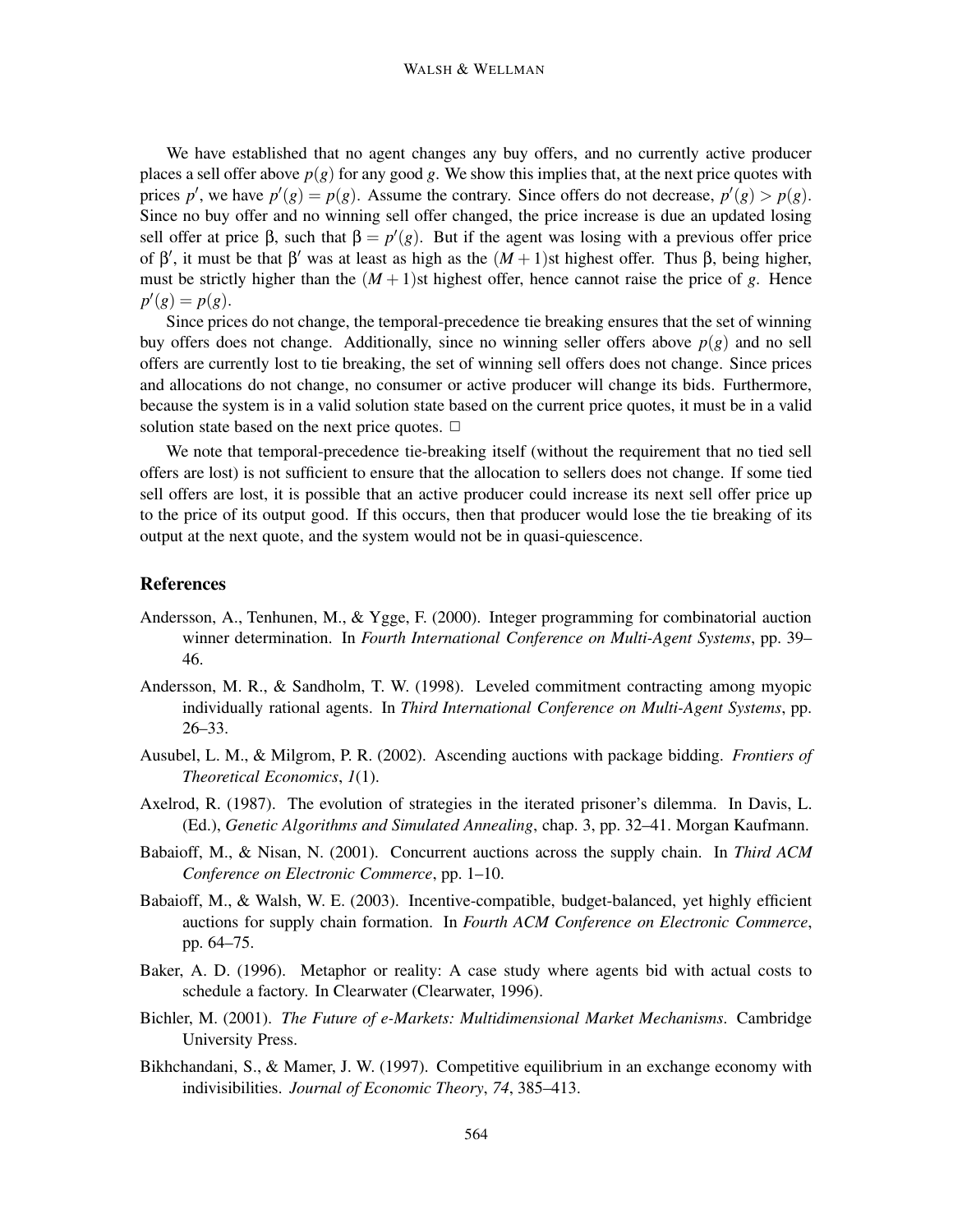- Bikhchandani, S., & Ostroy, J. M. (2002). The package assignment model. *Journal of Economic Theory*, *107*, 377–406.
- Borenstein, S., & Saloner, G. (2001). Economics and electronic commerce. *Journal of Economic Perspectives*, *15*(1), 3–12.
- Clarke, E. H. (1971). Multipart pricing of public goods. *Public Choice*, *11*, 17–33.
- Clearwater, S. (Ed.). (1996). *Market-Based Control: A Paradigm for Distributed Resource Allocation*. World Scientific.
- Davidow, W. H. (1992). *The Virtual Corporation: Structuring and Revitalizing the Corporation for the 21st Century*. HarperCollins Publishers.
- Davis, R., & Smith, R. G. (1983). Negotiation as a metaphor for distributed problem solving. *Artificial Intelligence*, *20*, 63–109.
- Dellarocas, C., Klein, M., & Rodriguez-Aguilar, J. A. (2000). An exception-handling architecture for open electronic marketplaces of Contract Net software agents. In *Second ACM Conference on Electronic Commerce*, pp. 225–232.
- Demange, G., & Gale, D. (1985). The strategy structure of two-sided matching markets. *Econometrica*, *53*(4), 873–888.
- Demange, G., Gale, D., & Sotomayor, M. (1986). Multi-item auctions. *Journal of Political Economy*, *94*(4), 863–872.
- Fagin, R., Halpern, J. Y., Moses, Y., & Vardi, M. Y. (1995). *Reasoning about Knowledge*. MIT Press.
- Friedman, D., & Rust, J. (Eds.). (1993). *The Double Auction Market: Institutions, Theories, and Evidence*. Addison-Wesley.
- Fudenberg, D., & Tirole, J. (1998). *Game Theory*. The MIT Press.
- Greenwald, A. (2003). The 2002 trading agent competition: An overview of agent strategies. *AI Magazine*, *24*(1), 77–82.
- Groves, T. (1973). Incentives in teams. *Econometrica*, *41*(4), 617–631.
- Gul, F., & Stacchetti, E. (2000). English and double auctions with differentiated commodities. *Journal of Economic Theory*, *92*, 66–95.
- Gul, F., & Stacchetti, E. (1999). Walrasian equilibrium with gross substitutes. *Journal of Economic Theory*, *87*, 95–124.
- Hunsberger, L., & Grosz, B. J. (2000). A combinatorial auction for collaborative planning. In *Fourth International Conference on MultiAgent Systems*, pp. 151–158.
- Joshi, P., Oke, M., Sharma, V., & Veeramani, D. (1999). Issues in dynamic and highly-distributed configuration of supply webs. In *First IAC Workshop on Internet-Based Negotiation Technologies*.
- Kelso, A. S., & Crawford, V. P. (1982). Job matching, coalition formation, and gross substitutes. *Econometrica*, *50*(6), 1483–1504.
- Kjenstad, D. (1998). *Coordinated Supply Chain Scheduling*. Ph.D. thesis, Norwegian University of Science and Technology.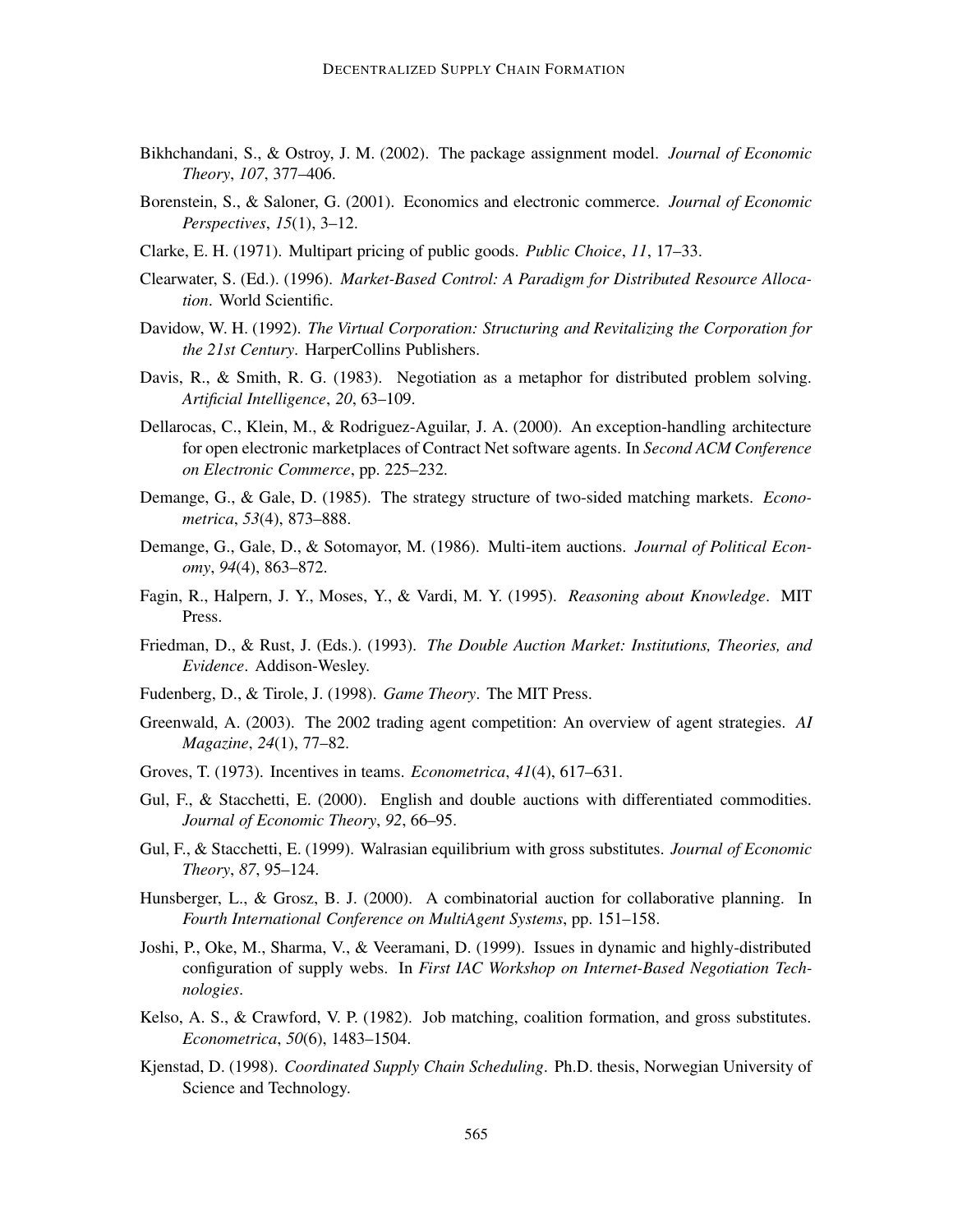- Klemperer, P. (1999). Auction theory: A guide to the literature. *Journal of Economic Surveys*, *13*(3), 227–286.
- Leyton-Brown, K., Pearson, M., & Shoham, Y. (2000). Towards a universal test suite for combinatorial auction algorithrms. In *Second ACM Conference on Electronic Commerce*, pp. 66–76.
- Lucking-Reily, D., & Spulber, D. F. (2001). Business-to-business electronic commerce. *Journal of Economic Perspectives*, *15*(1), 55–68.
- MacKie-Mason, J. K., & Varian, H. R. (1994). Generalized Vickrey auctions. Tech. rep., Dept. of Economics, Univ. of Michigan.
- Malone, T. W., & Laubacher, R. J. (1998). The dawn of the e-lance economy. *Harvard Business Review*, 145–152.
- Mas-Colell, A., Whinston, M. D., & Green, J. R. (1995). *Microeconomic Theory*. Oxford University Press, New York.
- McAfee, R. P. (1992). A dominant strategy double auction. *Journal of Economic Theory*, *56*, 434–450.
- McAfee, R. P., & McMillan, J. (1987). Auctions and bidding. *Journal of Economic Literature*, *25*, 699–738.
- Milgrom, P. (2000). Putting auction theory to work: The simultaneous ascending auction. *The Journal of Political Economy*, *108*(2), 245–272.
- Myerson, R. B., & Satterthwaite, M. A. (1983). Efficient mechanisms for bilateral trading. *Journal of Economic Theory*, *29*, 265–281.
- Parkes, D. C., Kalagnanam, J., & Eso, M. (2001). Achieving budget-balance with Vickrey-based payment schemes in exchanges. In *Seventeenth International Joint Conference on Artificial Intelligence*, pp. 1161–1168.
- Parkes, D. C., & Ungar, L. H. (2000). Iterative combinatorial auctions: Theory and practice. In *Seventeenth National Conference on Artificial Intelligence*, pp. 74–81.
- Parkes, D. C., & Ungar, L. H. (2002). An ascending-price generalized Vickrey auction. In *Stanford Institute for Theoretical Economics Summer Workshop on The Economics of the Internet*.
- Rosenschein, J. S., & Zlotkin, G. (1994). *Rules of Encounter*. MIT Press.
- Rust, J., Miller, J. H., & Palmer, R. (1994). Characterizing effective trading strategies: Insights from a computerized double auction tournament. *Journal of Economic Dynamics and Control*, *18*, 61–96.
- Sandholm, T., & Suri, S. (2000). Improved algorithms for optimal winner determination in combinatorial auctions and generalizations. In *Seventeenth National Conference on Artificial Intelligence*, pp. 90–97.
- Sandholm, T. W. (1993). An implementation of the CONTRACT NET protocol based on marginal cost calculations. In *Eleventh National Conference on Artificial Intelligence*, pp. 256–262.
- Satterthwaite, M. A., & Williams, S. R. (1989). Bilateral trade with the sealed bid *k*-double auction: Existence and efficiency. *Journal of Economic Theory*, *48*, 107–133.
- Satterthwaite, M. A., & Williams, S. R. (1993). The Bayesian theory of the *k*-double auction. In Friedman, & Rust (Friedman & Rust, 1993), chap. 4, pp. 99–123.